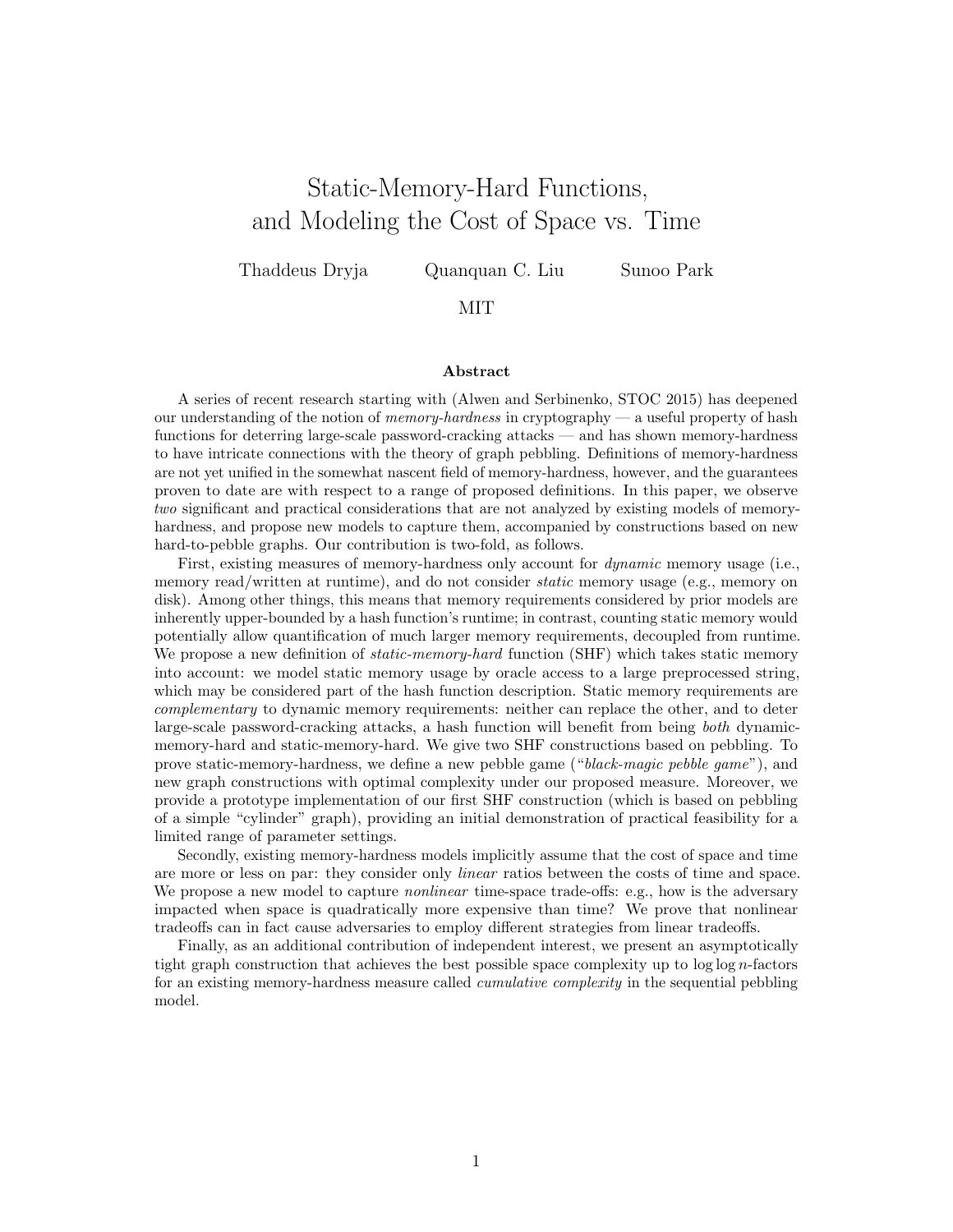# Contents

| $\mathbf{1}$   | Introduction                                                                                            | $\bf{3}$       |
|----------------|---------------------------------------------------------------------------------------------------------|----------------|
|                | 1.1                                                                                                     | $\bf 5$        |
|                | Discussion on memory-hardness measures and related work<br>1.2                                          | $\bf 5$        |
|                | 1.3                                                                                                     | $\overline{7}$ |
|                | 1.3.1                                                                                                   | $\overline{7}$ |
|                | 1.3.2                                                                                                   | $8\phantom{.}$ |
|                | 1.3.3                                                                                                   | 9              |
|                | Capturing relative cost of memory vs. time $\ldots \ldots \ldots \ldots \ldots \ldots$<br>1.3.4         | 10             |
|                | 1.4                                                                                                     | 11             |
|                |                                                                                                         |                |
| $\bf{2}$       | Pebbling definitions                                                                                    | 11             |
|                | 2.1                                                                                                     | 11             |
|                | 2.2                                                                                                     | 13             |
|                | Space complexity in standard pebbling $\dots \dots \dots \dots \dots \dots \dots \dots$<br>2.2.1        | 13             |
|                | 2.2.2                                                                                                   | 14             |
|                | Space complexity in black-magic pebbling $\ldots \ldots \ldots \ldots \ldots \ldots \ldots$<br>2.2.3    | 14             |
|                | 2.3                                                                                                     | 15             |
|                | 2.3.1                                                                                                   | 15             |
|                |                                                                                                         |                |
| 3              | Parallel random oracle model (PROM)                                                                     | 16             |
|                | 3.1                                                                                                     | 16             |
|                | 3.2                                                                                                     | 17             |
|                | 3.3                                                                                                     | 18             |
|                | Legality and space usage of ex-post-facto black-magic pebbling $\dots \dots \dots \dots$<br>3.4         | 19             |
|                |                                                                                                         |                |
| 4              | <b>Static-memory-hard functions</b>                                                                     | 22             |
|                | 4.1                                                                                                     | 22             |
|                |                                                                                                         |                |
| 5              | <b>SHF</b> constructions                                                                                | 23             |
|                | 5.1                                                                                                     | 23             |
|                | 5.1.1                                                                                                   | 25             |
|                | 5.1.2                                                                                                   | 26             |
|                | Layering shortcut-free graphs $\ldots \ldots \ldots \ldots \ldots \ldots \ldots \ldots \ldots$<br>5.1.3 | 29             |
|                | 5.2                                                                                                     | 33             |
|                | 5.3                                                                                                     | $33\,$         |
| 6              | Capturing nonlinear space-time tradeoffs with $CC^{\alpha}$                                             | 35             |
|                |                                                                                                         |                |
|                | CC and $CC^{\alpha}$ consider cumulative cost of <i>different strategies</i><br>6.1                     | 36             |
|                | 6.2                                                                                                     | 38             |
|                | Asymptotically tight sequential lower bound for $\alpha = 1$<br>6.3                                     | 39             |
| $\overline{7}$ | Cylinder-based SHF implementation                                                                       | 44             |
|                | Remarks on implementation and musings on random oracles in practice<br>7.1                              | 45             |
|                | A Details of SHF construction with short labels                                                         | 51             |
|                |                                                                                                         |                |
|                | B Regular and normal pebbling strategies                                                                | 51             |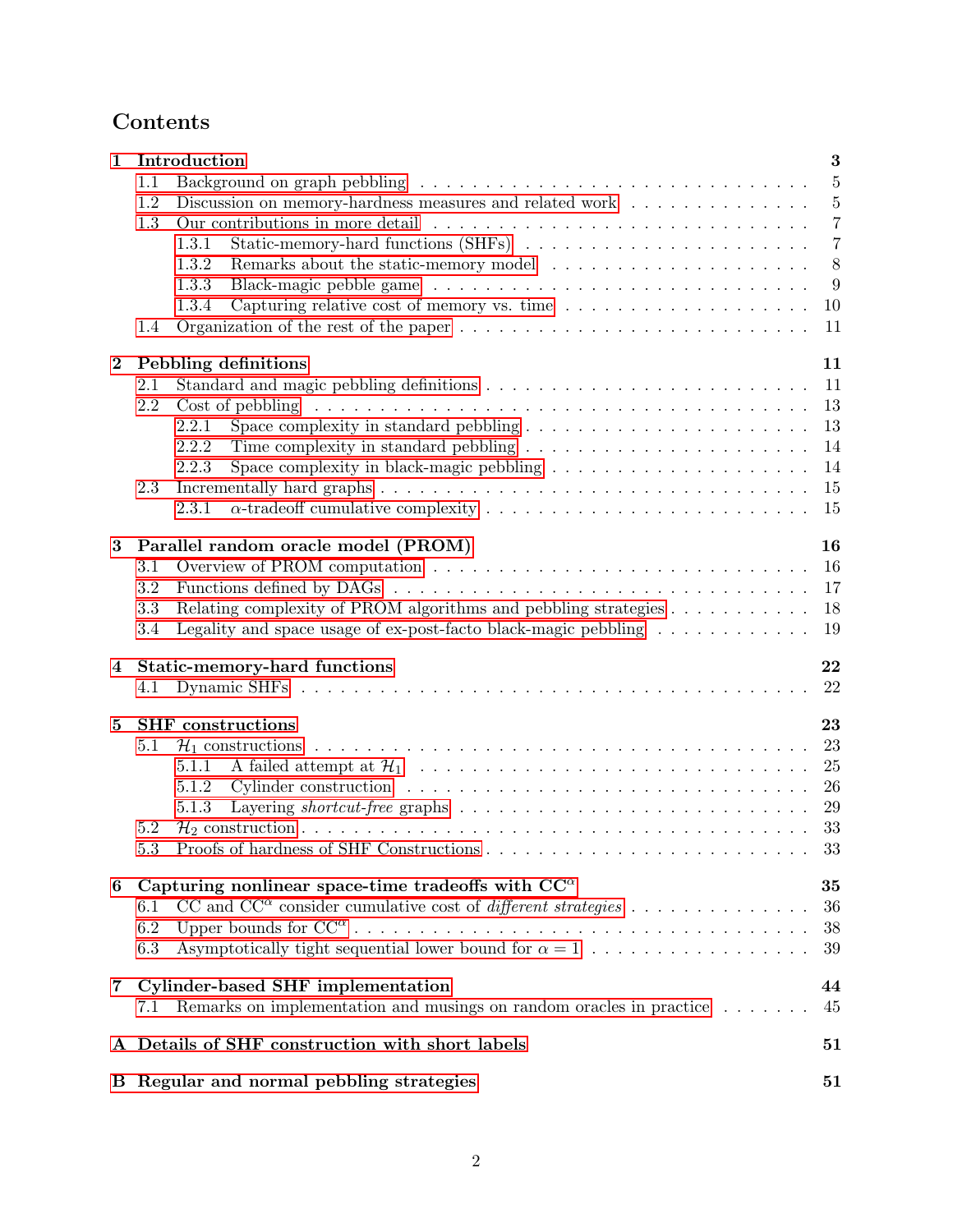## <span id="page-2-0"></span>1 Introduction

Pebble games were originally formulated to model time-space tradeoffs by a game played on DAGs. Generally, a DAG can be thought to represent a computation graph where each node is associated with some computation and a pebble placed on a node represents saving the result of its computation in memory. Thus, the number of pebbles represents the amount of memory necessary to perform some set of computations. The natural complexity measures to optimize in this game is the minimum number of pebbles used, as well as the minimum amount of time it takes to finish pebbling all the nodes; these goals correspond with minimizing the amount of memory and time of computation.

Pebble games were first introduced to study programming languages and compiler construction [\[PH70\]](#page-49-0) but have since then been used to study a much broader range of tasks such as register allocation [\[Set75\]](#page-49-1), proof complexity [\[AdRNV17,](#page-46-0) [Nor12\]](#page-49-2), time-space tradeoffs in Turing machine computation [\[Coo73,](#page-48-0) [HPV77\]](#page-48-1), reversible computation [\[Ben89\]](#page-47-0), circuit complexity [\[Pot17\]](#page-49-3), and time-space tradeoffs in various algorithms such as FFT [\[Tom81\]](#page-49-4), linear recursion [\[Cha73,](#page-47-1) [SS79b\]](#page-49-5), matrix multiplication [\[Tom81\]](#page-49-4), and integer multiplication [\[SS79a\]](#page-49-6) in the RAM as well as the external memory model [\[JWK81\]](#page-48-2). To see a more comprehensive survey of the results in pebbling up to the last couple of years, see [\[Pip82\]](#page-49-7) up to the 1980s and [\[Nor15\]](#page-49-8) up to 2015.

The relationship between pebbling and cryptography has been a subject of research interest for decades, which has enjoyed renewed activity in the last few years. A series of recent works  $[AB16, ABH17, ABP17a, ABP17b, AS15, AT17, ACP<sup>+</sup>16, AAC<sup>+</sup>17, BZ16, BZ17]$  $[AB16, ABH17, ABP17a, ABP17b, AS15, AT17, ACP<sup>+</sup>16, AAC<sup>+</sup>17, BZ16, BZ17]$  $[AB16, ABH17, ABP17a, ABP17b, AS15, AT17, ACP<sup>+</sup>16, AAC<sup>+</sup>17, BZ16, BZ17]$  $[AB16, ABH17, ABP17a, ABP17b, AS15, AT17, ACP<sup>+</sup>16, AAC<sup>+</sup>17, BZ16, BZ17]$  $[AB16, ABH17, ABP17a, ABP17b, AS15, AT17, ACP<sup>+</sup>16, AAC<sup>+</sup>17, BZ16, BZ17]$  $[AB16, ABH17, ABP17a, ABP17b, AS15, AT17, ACP<sup>+</sup>16, AAC<sup>+</sup>17, BZ16, BZ17]$  $[AB16, ABH17, ABP17a, ABP17b, AS15, AT17, ACP<sup>+</sup>16, AAC<sup>+</sup>17, BZ16, BZ17]$  $[AB16, ABH17, ABP17a, ABP17b, AS15, AT17, ACP<sup>+</sup>16, AAC<sup>+</sup>17, BZ16, BZ17]$  $[AB16, ABH17, ABP17a, ABP17b, AS15, AT17, ACP<sup>+</sup>16, AAC<sup>+</sup>17, BZ16, BZ17]$  $[AB16, ABH17, ABP17a, ABP17b, AS15, AT17, ACP<sup>+</sup>16, AAC<sup>+</sup>17, BZ16, BZ17]$  $[AB16, ABH17, ABP17a, ABP17b, AS15, AT17, ACP<sup>+</sup>16, AAC<sup>+</sup>17, BZ16, BZ17]$  $[AB16, ABH17, ABP17a, ABP17b, AS15, AT17, ACP<sup>+</sup>16, AAC<sup>+</sup>17, BZ16, BZ17]$  $[AB16, ABH17, ABP17a, ABP17b, AS15, AT17, ACP<sup>+</sup>16, AAC<sup>+</sup>17, BZ16, BZ17]$  $[AB16, ABH17, ABP17a, ABP17b, AS15, AT17, ACP<sup>+</sup>16, AAC<sup>+</sup>17, BZ16, BZ17]$  $[AB16, ABH17, ABP17a, ABP17b, AS15, AT17, ACP<sup>+</sup>16, AAC<sup>+</sup>17, BZ16, BZ17]$  $[AB16, ABH17, ABP17a, ABP17b, AS15, AT17, ACP<sup>+</sup>16, AAC<sup>+</sup>17, BZ16, BZ17]$  $[AB16, ABH17, ABP17a, ABP17b, AS15, AT17, ACP<sup>+</sup>16, AAC<sup>+</sup>17, BZ16, BZ17]$  $[AB16, ABH17, ABP17a, ABP17b, AS15, AT17, ACP<sup>+</sup>16, AAC<sup>+</sup>17, BZ16, BZ17]$  $[AB16, ABH17, ABP17a, ABP17b, AS15, AT17, ACP<sup>+</sup>16, AAC<sup>+</sup>17, BZ16, BZ17]$  has deepened our understanding of the notion of *memory-hardness* in cryptography, and has shown memory-hardness to have intricate connections with the theory of graph pebbling.

Memory-hard functions (MHFs) have garnered substantial recent interest as a security measure against adversaries trying to perform attacks at scale, particularly in the ubiquitous context of password hashing. Consider the following scenario: hashes of user passwords are stored in a database,<sup>[1](#page-2-1)</sup> and when a user enters a password p to log in, her computer sends  $H(p)$  to the database server, and the server compares the received hash to its stored hash for that user's account. For a normal user, it would be no problem if hash evaluation were to take, say, one second. An attacker trying to guess the password by brute-force search, on the other hand, would try orders of magnitude more passwords, so a one-second hash evaluation could be prohibitively expensive for the attacker.

The evolution of password hashing functions has been something of an arms race for decades, starting with the ability to increase the number of rounds in the DES-based unix crypt function to increase its computation time—a feature that was used for exactly the above purpose of deterring large-scale password-cracking. Attackers responded by building special-purpose circuits for more efficient evaluation of crypt, resulting in a gap between the evaluation cost for an attacker and the cost for an honest user.<sup>[2](#page-2-2)</sup>

A promising approach to mitigating this asymmetry in cost between hash evaluation on generaland special-purpose hardware is to increase the use of memory in the password hashing function. Memory is implemented in standardized ways which have been highly optimized, and memory chips are widely regarded to be an interchangeable commodity. Commonly used forms of memory — whether on-die SRAM cache, DRAM, or hard disks — are already optimized for the purpose of data I/O operations; and while there is active research in improving memory access times and costs, progress is and has been relatively incremental. This state of affairs sets up a relatively "even playing field," as the normal user and the attacker are likely to be using memory chips of similar memory access speed. While an attacker may choose to buy more memory, the cost of doing so scales linearly with the amount purchased.

<span id="page-2-1"></span><sup>&</sup>lt;sup>1</sup>In practice, the password should first be concatenated with a random user-specific string called a *salt*, and then hashed. The salt is stored in the database alongside the hash to deter *dictionary attacks*.

<span id="page-2-2"></span> ${}^{2}E.g.,$  [\[CB02\]](#page-47-4) discusses FPGA-based attacks on DES.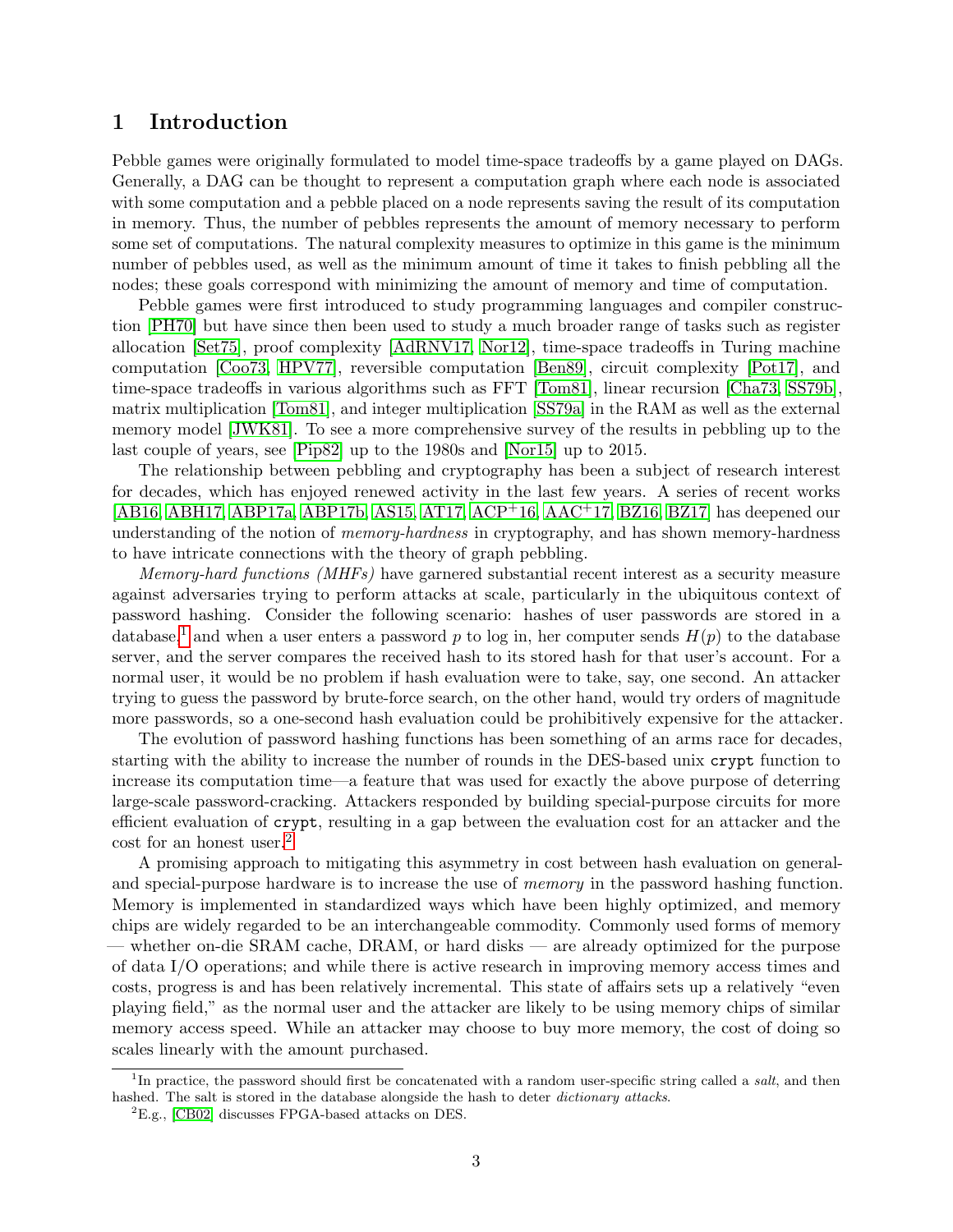The designs of several MHFs proposed to date (e.g., [\[Per09,](#page-49-9) [AS15,](#page-46-5) [AB16,](#page-46-1) [ACP](#page-46-7)+16, [ABP17a\]](#page-46-3)) have proven memory-hardness guarantees by basing their hash function constructions on DAGs, and using space complexity bounds from graph pebbling. Definitions of memory-hardness are not yet unified in this somewhat nascent field, however — the first MHF candidate was proposed only in 2009 [\[Per09\]](#page-49-9) — and the guarantees proven are with respect to a range of definitions. The "cumulative complexity"-based definitions of [\[AS15\]](#page-46-5) have enjoyed notable popularity, but some of their shortcomings have been pointed out by subsequent work proposing alternative more expressive measures, in particular, [\[ABP17b,](#page-46-4) [AT17\]](#page-46-6).

Our contribution We observe two significant and practical considerations not analyzed by existing models of memory-hardness, and propose new models to capture them, accompanied by constructions based on new hard-to-pebble graphs. Our main contribution is two-fold, as described in (1) and (2) below. We also provide an additional contribution of separate interest, described in (3).

1. **Static-memory-hardness.** Existing measures of memory-hardness only account for *dynamic* memory usage (i.e., memory read/written at runtime), and do not consider *static* memory usage (e.g., memory on disk). Among other things, this means that memory requirements considered by prior models are inherently upper-bounded by a hash function's runtime; in contrast, counting static memory would potentially allow quantification of much larger memory requirements, decoupled from the honest evaluator's runtime.

We propose a new definition of *static-memory-hard* function (SHF) (Definition [4.2\)](#page-21-2), and present two SHF constructions based on pebbling. To prove static-memory-hardness, we define a new pebble game called the *black-magic pebble game* (Definition [2.2\)](#page-11-0), and prove properties of the space complexity of this game for new graphs (Graph Constructions [5.4](#page-25-1) and [5.15\)](#page-29-0). Graph Construction [5.15](#page-29-0) gives rise to an SHF with a better asymptotic guarantee (same space usage but sustained over more time), whereas Graph Construction [5.4](#page-25-1) yields an SHF with the advantage of simplicity in practice. Informal theorems stating the constructions' static-memory-hardness guarantees are given in Section [1.3](#page-6-0) and formal theorems are in Section [5.](#page-22-0) In Section [7,](#page-43-0) we discuss our prototype implementation based on Graph Construction [5.4.](#page-25-1)

We emphasize that static memory requirements are *complementary* to dynamic memory requirements: neither can replace the other, and to deter large-scale password-cracking attacks, a hash function will benefit from being both dynamic-memory-hard and static-memory-hard.

- 2. Modeling nonlinear cost of space vs. time. Existing measures of memory-hardness implicitly assume a linear trade-off between the costs of space and time. This model precludes situations where the relative costs of space and time might be more unbalanced (e.g., quadratic or cubic). We demonstrate that this modeling limitation is significant, by giving an example where adversaries facing asymptotically different space-time cost tradeoffs would in fact employ different strategies. Then, to remedy this shortcoming, we define *graph-optimal* variants of memory-hardness measures (in Section [2\)](#page-10-1) that *explicitly* model the relative cost of space and time. These can be seen as extending the main memory-hardness measures in the literature (namely, *cumulative complexity* and *sustained memory complexity*). We prove bounds on the new measure as elaborated in Section [1.3.](#page-6-0)
- 3. We give the first graph construction that is tight, up to  $\log \log n$ -factors, to the optimal cumulative complexity that can be achieved for any graph (upper bound due to [\[ABP17a,](#page-46-3) [ABP17b\]](#page-46-4)).

Informal version of Theorem [6.23.](#page-42-0) There exists a family of graphs where the cumulative complexity of any constant in-degree graph with n nodes in the family is  $\Theta\left(\frac{n^2\log\log n}{\log n}\right)$  $\frac{\log \log n}{\log n}$  which is asymptotically tight to the upper bound of  $\Theta\left(\frac{n^2\log\log n}{\log n}\right)$  $\frac{\log \log n}{\log n}$  given in [\[ABP17a,](#page-46-3) [ABP17b\]](#page-46-4) in the sequential pebbling model.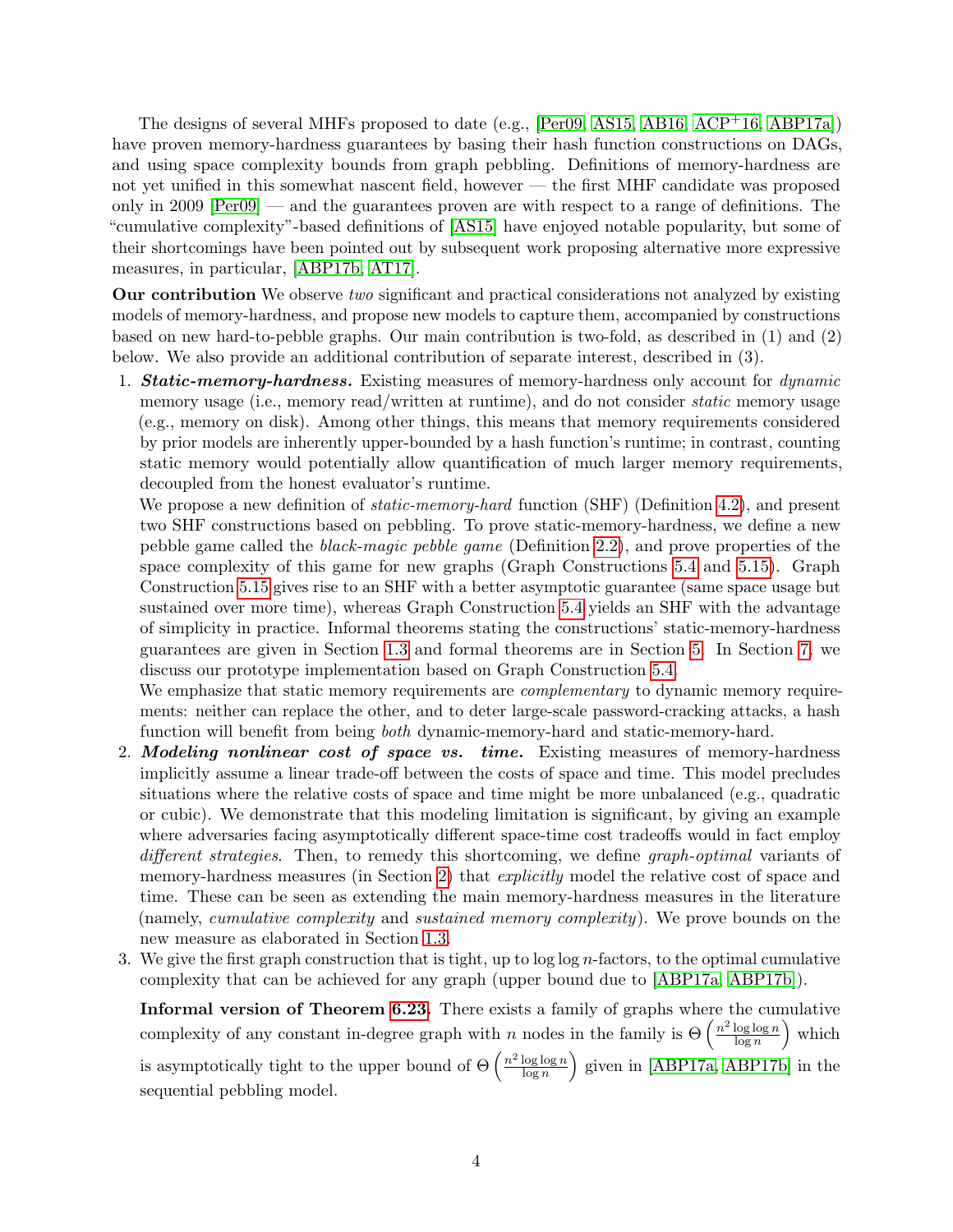Next, Section [1.1](#page-4-0) gives a brief background on graph pebbling, Section [1.2](#page-4-1) gives discussion on memory-hardness measures and related work, and Sections [1.3.1](#page-6-1) and [1.3.4](#page-9-0) give more detailed high-level overviews of our SHF contribution and nonlinear space-time tradeoff model (items (1) and (2) above), respectively.

#### <span id="page-4-0"></span>1.1 Background on graph pebbling

The standard black pebble game is parametrized by a directed acyclic graph (DAG) and a special subset of its nodes (called the *target set*). In the game, an unlimited supply of "pebbles" is made available to a player, who must place and remove pebbles on the nodes of the DAG in a sequence of moves according to the following two rules.

- 1. A pebble may be placed or moved onto a node only if all of its predecessors have already been pebbled. (In particular, pebbles may be placed on source nodes at any time.)
- 2. Any pebble can be removed from the graph at any time.

The goal of the game is to arrive at a state where every pebble in the target set is covered by a pebble. Often, the target set is the set of the sink nodes.

The pebbling literature, starting with [\[PH70,](#page-49-0) [Set75,](#page-49-1) [Coo73,](#page-48-0) [HPV77\]](#page-48-1), has established a number of complexity measures describing the complexity of pebbling: e.g., measuring the minimum number of pebbles that must be used to achieve a complete pebbling, or the minimum number of moves needed. In the literature, there are several variants of the game, including sequential and parallel (depending on whether many pebbles can be placed in a single move), and versions where other different types of pebbles are used (such as the red-blue pebble game [\[JWK81\]](#page-48-2) and the black-white pebble game [\[CS74\]](#page-48-3)). In this work, our results are stated and proven in the context of constant in-degree graphs for simplicity; however, most of our results extend straightforwardly to non-constant in-degree graphs.

Graph pebbling and memory-hardness Graph pebbling algorithms can be used to construct hash functions in the (parallel) random oracle model. This paradigm has been used by prior constructions of memory-hard hashing [\[AS15\]](#page-46-5) as well as other prior works [\[DKW11\]](#page-48-4).

Informally, the idea to "convert" a graph into a hash function is to associate with each node  $v$  a string called a *label*, which is defined to be  $\mathcal{O}(v, \text{pred}(v))$  where  $\mathcal O$  is a random oracle and  $\text{pred}(v)$  is the list of labels of predecessors of v. For source nodes, the label is instead defined to be  $\mathcal{O}(v,\zeta)$  for a string  $\zeta$  which is an input to the hash function. The output of the hash function is defined to be the list of labels of target nodes. Intuitively, since the label of a node cannot be computed without the "random" labels of all its predecessors, any algorithm computing this hash function must move through the nodes of the graph according to rules very similar to those prescribed by the pebbling game; and therefore, the memory requirement of computing the hash function roughly corresponds to the pebble requirement of the graph. Thus, proving lower bounds on the pebbling complexity of graph families has useful implications for constructing provably memory-hard functions.

In our setting, in contrast to previous work, we employ a variant of the above technique: the string  $\zeta$  is a fixed parameter of our hash function, and the input to the hash function instead specifies the indices of the target nodes whose labels are to be outputted.

#### <span id="page-4-1"></span>1.2 Discussion on memory-hardness measures and related work

The original paper proposing memory-hard functions [\[Per09\]](#page-49-9) suggested a very simple measure: the minimum amount of memory necessary to compute the hash function. It was subsequently observed that a major drawback of this measure is that it does not distinguish between functions  $f$  and  $g$ with the same peak memory usage, even if the peak memory lasts a long time in evaluating  $f$  and is just fleeting in evaluating  $g$  (Figure [1a\)](#page-5-0). This is significant as the latter type of function is much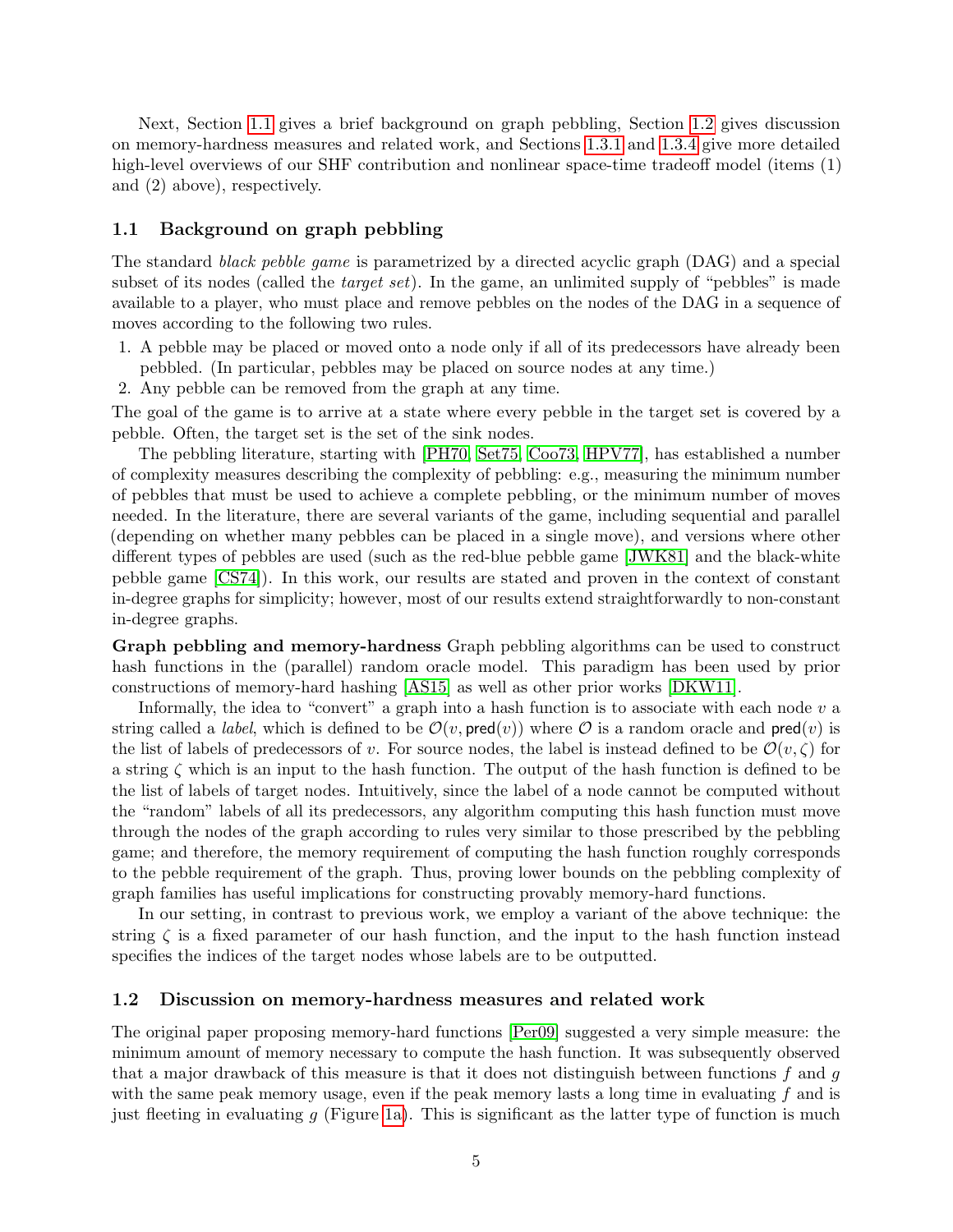better for a password-cracking adversary. In particular, pipelining the evaluation of the latter type of function would allow reuse of the same memory for many function evaluations at once, effectively reducing the adversary's amortized memory requirement by a factor of the number of concurrent executions (Figure [1b\)](#page-5-0).

<span id="page-5-0"></span>

Figure 1: Limitations of peak memory usage as a memory-hardness measure

Cumulative complexity [\[AS15\]](#page-46-5) put forward the notion of cumulative complexity (CC), a complexity measure on graphs. CC was adopted by several subsequent works as a canonical measure of memory-hardness. CC measures the cumulative memory usage of a graph pebbling function evaluation: that is, the sum of memory usage over all time-steps of computation. In other words, this is the area under a graph of memory usage against time. CC is designed to be very robust against amortization, and in particular, scales linearly when computing many copies of a function on different inputs. This is a great advantage compared to the simpler measure of [\[Per09\]](#page-49-9), which does not account well for an amortizing adversary (as shown in Figure [1\)](#page-5-0).

Depth-robust graphs More recently, [\[AB16,](#page-46-1) [ABP17a\]](#page-46-3) proved bounds on optimal CC of certain graph families. They showed that a particular graph property called depth-robustness suffices to attain optimal CC (up to polylog factors–the CC of any graph with bounded in-degree is upper bounded by  $O\left(\frac{n^2\log\log n}{\log n}\right)$  $\frac{\log \log n}{\log n}$  [\[AB16,](#page-46-1) [ABP17b\]](#page-46-4)). An  $(r, s)$ -depth-robust graph is one where there exists a path of length s even when any r vertices are removed. Intuitively, this captures the notion that storing any r vertices of the graph will not shortcut the pebbling in a significant way. It turns out that depth-robustness will again be a useful property in our new model of memory-hardness with preprocessing.

Sustained memory complexity Very recently, Alwen, Blocki, and Pietrzak [\[ABP17a\]](#page-46-3) proposed a new measure of memory complexity, which captures not only the cumulative memory usage over time (as does CC), but goes further and captures the amount of time for which a particular level of memory usage is sustained. Our SHF definition also captures *sustained* memory usage: we propose a definition of capturing the duration for which a given amount of memory is required, designed to capture static as well as dynamic memory requirements. By the nature of static memory, it is especially appropriate in our setting to consider (and maximize) the amount of time for which a static memory requirement is sustained.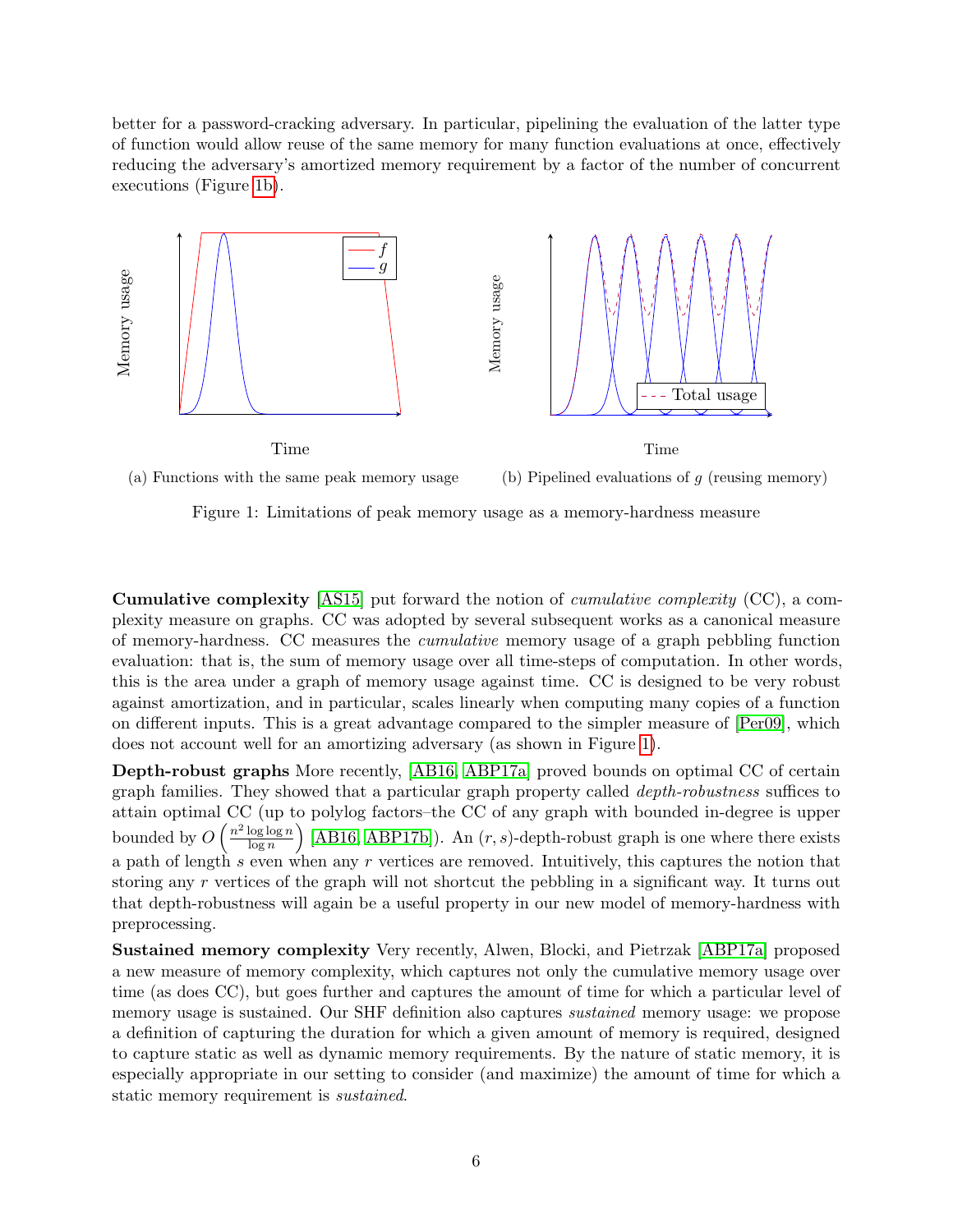Core-area memory ratio Previous works have considered certain hardware-dependent nonlinearities in the ratio between the cost of memory and computation [\[BK15,](#page-47-5) [AB16,](#page-46-1) [RD17\]](#page-49-10). Such phenomena may incur a multiplicative factor increase in the memory cost that is dependent, in a possibly non-linear way, on specific hardware features. Note that the non-linearity here is in the hardware-dependence, rather than the space-time tradeoff itself. In contrast, our new models are more expressive, in that they make configurable the asymptotic tradeoff between space and time (by a parameter  $\alpha$  which is in the exponent, as detailed in Definition [2.16\)](#page-15-2) in an application-dependent way. This versatility of configuration targets applications where the trade-off may realistically depend on arbitrary and possibly exogenous space/time costs, and thus contrasts with metrics tailored for a specific hardware feature, such as core-memory ratio.

Towards a general theory of moderately hard functions Most recently, Alwen and Tackmann [\[AT17\]](#page-46-6) proposed a more general (though not comprehensive) framework for defining desirable guarantees of "moderately hard functions," i.e., functions that are efficient to compute but somewhat hard to invert. Their work points out a number of drawbacks of prior measures such as those described above. Notably, many of the prior measures characterized the hardness of computing the function with an implicit assumption that this hardness would translate to the hardness of inverting the function (as it would indeed in the case of a brute-force approach to inversion). In other words, these measures implicitly assume that the hash function in question "behaves like a random oracle" in the sense that brute-force inversion is the optimal approach.

#### <span id="page-6-0"></span>1.3 Our contributions in more detail

To prove static-memory-hardness, we define a new pebble game called the black-magic pebble game (Definition [2.2\)](#page-11-0), and prove properties of the space complexity of this game for new graphs (Graph Constructions [5.4](#page-25-1) and [5.15\)](#page-29-0).

The black-magic pebble game may additionally be of independent interest for the pebbling literature. Indeed, a pebble game used to analyze security of *proofs of space* [\[DFKP15\]](#page-48-5) can be viewed as a non-adaptive[3](#page-6-2) version of the black-magic pebble game in which the target node set is sampled from a distribution by a challenger.

Based on our new graph constructions, we construct SHFs with provable guarantees on sustained memory usage, as follows. Graph Construction [5.15](#page-29-0) gives a better asymptotic guarantee (same space usage but sustained over more time), whereas Graph Construction [5.4](#page-25-1) has the advantage of simplicity in practice. In Section [7,](#page-43-0) we discuss our prototype implementation based on Graph Construction [5.4.](#page-25-1)

#### <span id="page-6-1"></span>1.3.1 Static-memory-hard functions (SHFs)

Prior memory-hardness measures make a modeling assumption: namely, that the memory usage of interest is solely that of memory dynamically generated at run-time. However, static memory can be costly for the adversary too, and yet it is not taken into account by existing measures such as CC. Intuitively, it can be beneficial to design a function whose evaluation requires keeping a large amount of static memory on disk (which may be thought to be produced in a one-time initial setup phase). While not all the static memory might be accessed in any given evaluation, the "necessity" to maintain the data on disk can arise from the idea that an adversary attempting to evaluate the function on an arbitrary input while having stored a lesser amount of data would be forced to dynamically generate comparable amounts of memory. Note that the resulting *dynamic* memory requirements could be orders of magnitude larger (say, gigabytes) than the memory requirements of

<span id="page-6-2"></span><sup>&</sup>lt;sup>3</sup>Here, "non-adaptive" means that all magic pebbles must be fixed at the start of the game rather than placed throughout the game.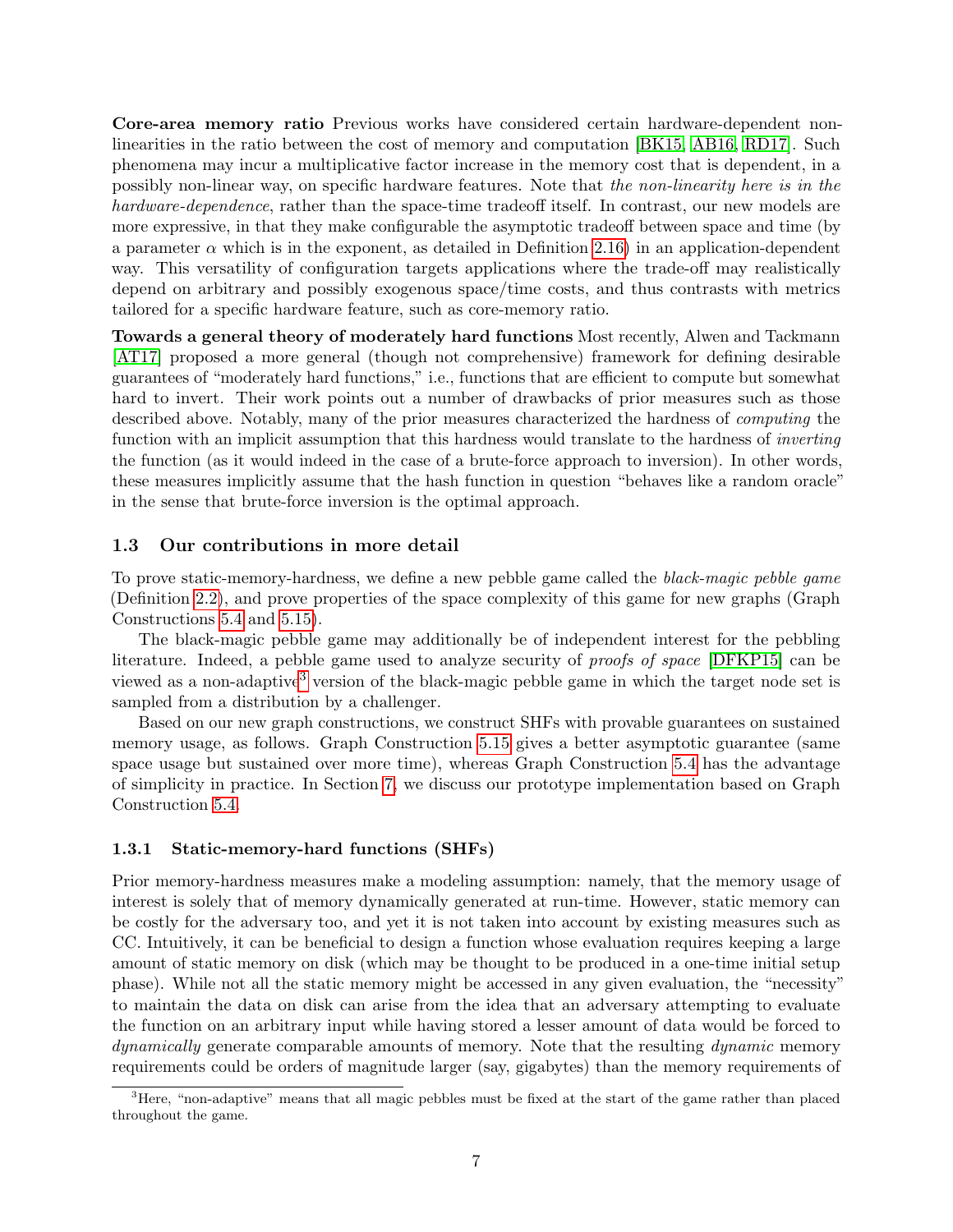existing memory-hard function proposals, because unlike in prior memory-hardness models, here we have decoupled the memory requirement from the memory requirements of the honest evaluator.

We propose a new model and definitions for *static-memory-hard functions* (SHFs), in which we model static memory usage by oracle access to a large preprocessed string, which may be considered part of the hash function description. In particular, the preprocessed string can be public and known to the adversary — the important guarantee is that without storing (almost) all of it statically, the adversary will incur huge online memory requirements.

**Definition (informal).**We model a *static-memory-hard function family* as a two-part algorithm  $\mathcal{H} = (\mathcal{H}_1, \mathcal{H}_2)$  in the parallel random oracle model, where  $\mathcal{H}_1(1^{\kappa})$  outputs a "large" string to which  $\mathcal{H}_2$  has oracle access,<sup>[4](#page-7-1)</sup> and  $\mathcal{H}_2$  receives an input x and outputs a hash function output y. Informally, our hardness requirement is that with high probability, any two-part adversary  $A = (A_1, A_2)$  must either have  $A_1$  output a large state (comparable to the output size of  $\mathcal{H}_1$ ), or have  $A_2$  use large (dynamic) space.

We then give two constructions of SHFs based on graph pebbling. To prove static-memoryhardness, we define a new pebble game called the *black-magic pebble game* of which we give an overview in Section [1.3.3.](#page-8-0) Our simpler SHF construction is based on a family of tree-like "cylinder" graphs, which achieves memory usage proportional to the square root of the number of nodes, sustained over time proportional to the square root of the number of nodes. Furthermore, we give a better construction based on pebbling of a new graph family, that achieves better parameters: the same (square root) memory usage, but sustained over time proportional to the number of nodes.

Informal version of Theorem [5.28.](#page-34-1) The "cylinder graph" (Graph Construction [5.4\)](#page-25-1) can be **INDITIAL VELSION OF THEOTEM 3.28.** The cynnuel graph (Graph Construction 3.4) can be used to construct an SHF with static memory requirement  $\Lambda \in \Theta(\sqrt{n}/(\kappa - \xi \log(\kappa))$  where *n* is the number of nodes in the graph,  $\kappa$  is a security parameter, and  $\xi \in \omega(1)$ , such that any adversary using non-trivially less *static* memory than  $\Lambda$  must incur at least  $\Lambda$  dynamic memory usage for at using non-triviany<br>least  $\Theta(\sqrt{n})$  steps.

Informal version of Theorem [5.29.](#page-34-2) Graph Construction [5.15](#page-29-0) can be used to construct an SHF **THE THE STATIGE 1983** THEORY **EXAMPLE STATIGE 1984** STAR THEORY **NUMBER**  $n, \kappa$ , and  $\xi$  are as described above, such that any adversary using non-trivially less *static* memory than  $\Lambda$  must incur at least  $\Lambda$  dynamic memory usage for at least  $\Theta(n)$  steps.

Static memory requirements are complementary to dynamic memory requirements: neither can replace the other, and to deter large-scale password-cracking attacks, a hash function will benefit from being both dynamic-memory-hard and static-memory-hard. In Section [4.1,](#page-21-1) we give a discussion of how, given a static-memory-hard function and a (dynamic-)memory-hard function, they can be concatenated to yield a "dynamic SHF" that inherits both the static memory requirement of the former and the dynamic memory requirement of the latter.

Implementation We have a prototype implementation of our "cylinder" SHF construction. The code is available on github at <https://github.com/adiabat/masshash>. A discussion of the implementation and its performance for different static memory sizes is given in Section [7.](#page-43-0)

#### <span id="page-7-0"></span>1.3.2 Remarks about the static-memory model

On static vs. dynamic memory In the case of function performing lookups to a large, static memory table, the memory storing the table does not need to be writable. This may seem to point to an optimization for the attacker: produce a read-only memory chip which supports fast, randomaccess read queries, but omits the hardware needed for writing data, as it has been pre-programmed

<span id="page-7-1"></span><sup>&</sup>lt;sup>4</sup>More precisely,  $\mathcal{H}_2$  may adaptively query the value of  $\mathcal{H}_1$ 's output string at specific locations.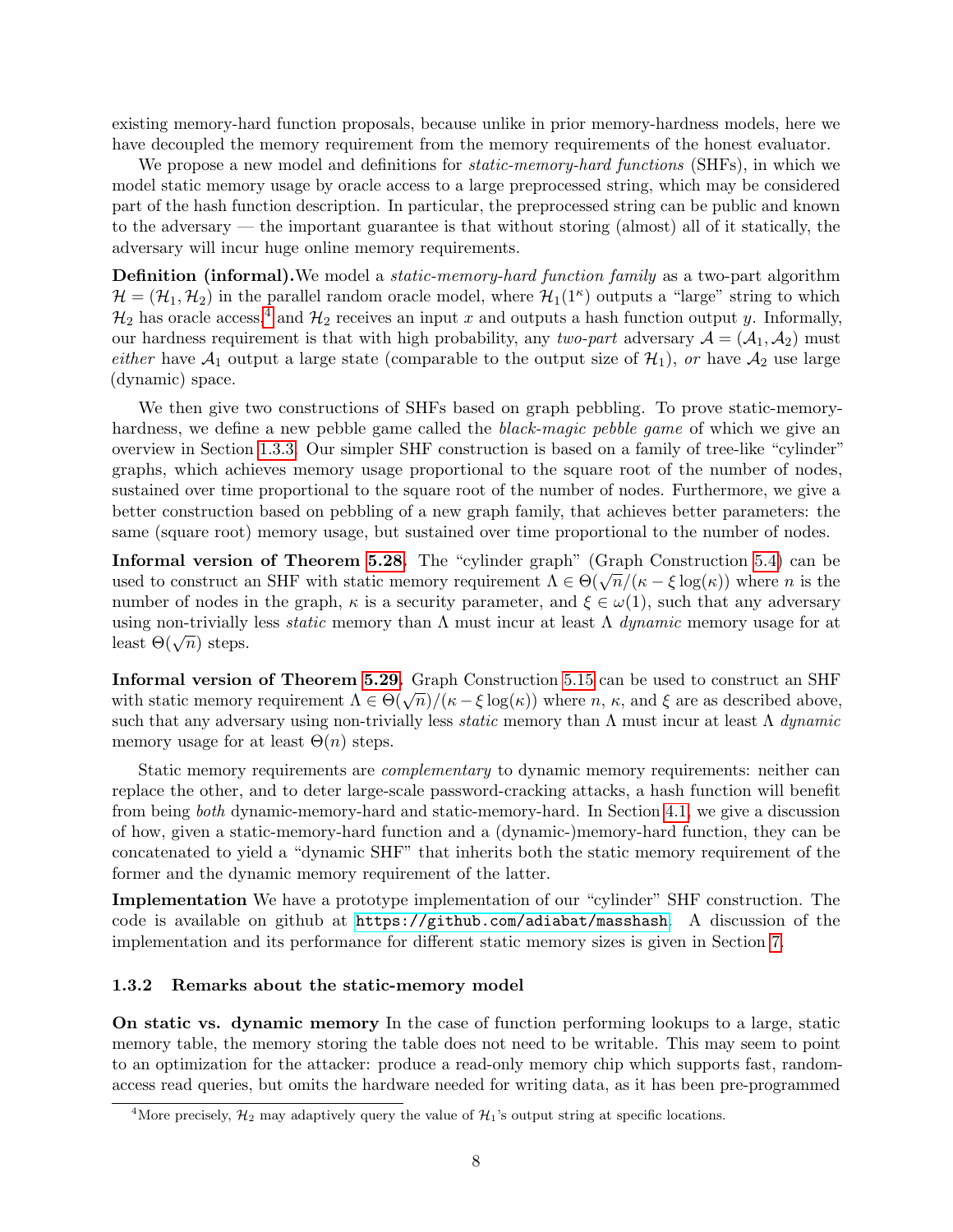at the factory with the precomputed static table. However, in practice, this optimization seems implausible. In modern hardware, ROM chips have almost entirely disappeared; where they do still exist, they are used for their non-volatile storage properties (they retain data when power is lost, unlike most RAM), and are copied to RAM before being read from, due to the low speed of the ROM. Current development focuses almost exclusively on dynamic access memory which supports both reads and writes, so it is reasonable to believe that an attacker would need to use this type of hardware; switching to ROM would likely increase costs and slow down access to the static table.

Static and dynamic memory requirements are thus incomparable, and both are useful to deter a password-cracking adversary.

Alternative application: bounded retrieval ("big-key") model As already stated above, the preprocessed string in our setting is assumed to be public, and our static-memory-hardness guarantees hold assuming the adversary knows the string. This is useful as it allows defining a single hash function accessible to all parties in a system, like a random oracle: one could imagine a standards body like NIST simply publishing a set of parameters defining a fixed hash function with a fixed "preprocessed string." One informal way to think of this is that the preprocessed string is part of the description of a fixed hash function. A single hash function accessible to everyone is particularly useful for certain applications such as checksums, where many parties in a distributed network may need to compute the same hash function.

In some other applications, however, hash function *families* may suffice or be more appropriate, i.e., where each party samples a function from the family for her own use, rather than every party using exactly the same function. In such applications, the preprocessed string can be considered the seed of a particular hash function from the family defined by  $(\mathcal{H}_1, \mathcal{H}_2)$ , and generated on a per-application basis. We observe one potential advantage of such a setup, inspired by the bounded retrieval [\[Dzi06,](#page-48-6) [CLW06,](#page-48-7) [CDD](#page-47-6)<sup>+</sup>07, [ADW09,](#page-46-8) [ADN](#page-46-9)<sup>+</sup>10, [ADW09\]](#page-46-8) ("big-key" [\[BKR16\]](#page-47-7)) model.<sup>[5](#page-8-1)</sup>: to make hash function evaluation more difficult for (e.g., password-cracking) adversaries. If the party using the hash function decides to keep the preprocessed string *secret*, then an adversary would have to exfiltrate almost all of the large preprocessed string from the honest user in order to be able to evaluate the hash function. As observed in the bounded retrieval literature, exfiltrating large quantities of data (say, gigabytes) can be much more costly for adversaries than exfiltrating smaller data items (such as secret keys).

#### <span id="page-8-0"></span>1.3.3 Black-magic pebble game

We introduce a new pebble game called the *black-magic pebble game*. This game bears some similarity to the standard (black) pebble game, with the main difference that the player has access to an additional set of pebbles called magic pebbles. Magic pebbles are subject to different rules from standard pebbles: they may be placed anywhere at any time, but cannot be removed once placed, and may be limited in supply. The pebbling space cost of this game is defined as the maximum number of standard pebbles on the graph at any time-step plus the total number of magic pebbles used throughout the computation. Observe that while the most time-efficient strategy in the black-magic pebble game is always to pebble all the target nodes with magic pebbles in the first step, the most space-efficient strategy is much less clear.

Lower-bounds on space usage can be non-trivially different between the standard and magic pebbling games. For example, if a graph has a constant number of targets, then magic pebbling space usage will never exceed a constant number of pebbles, whereas the standard pebbling space usage can be super-constant. In particular, it is unclear, in the new setting of magic pebbling, whether

<span id="page-8-1"></span><sup>5</sup>We cite the seminal papers that coined these terms, and note that there has been a rich literature on the topic since.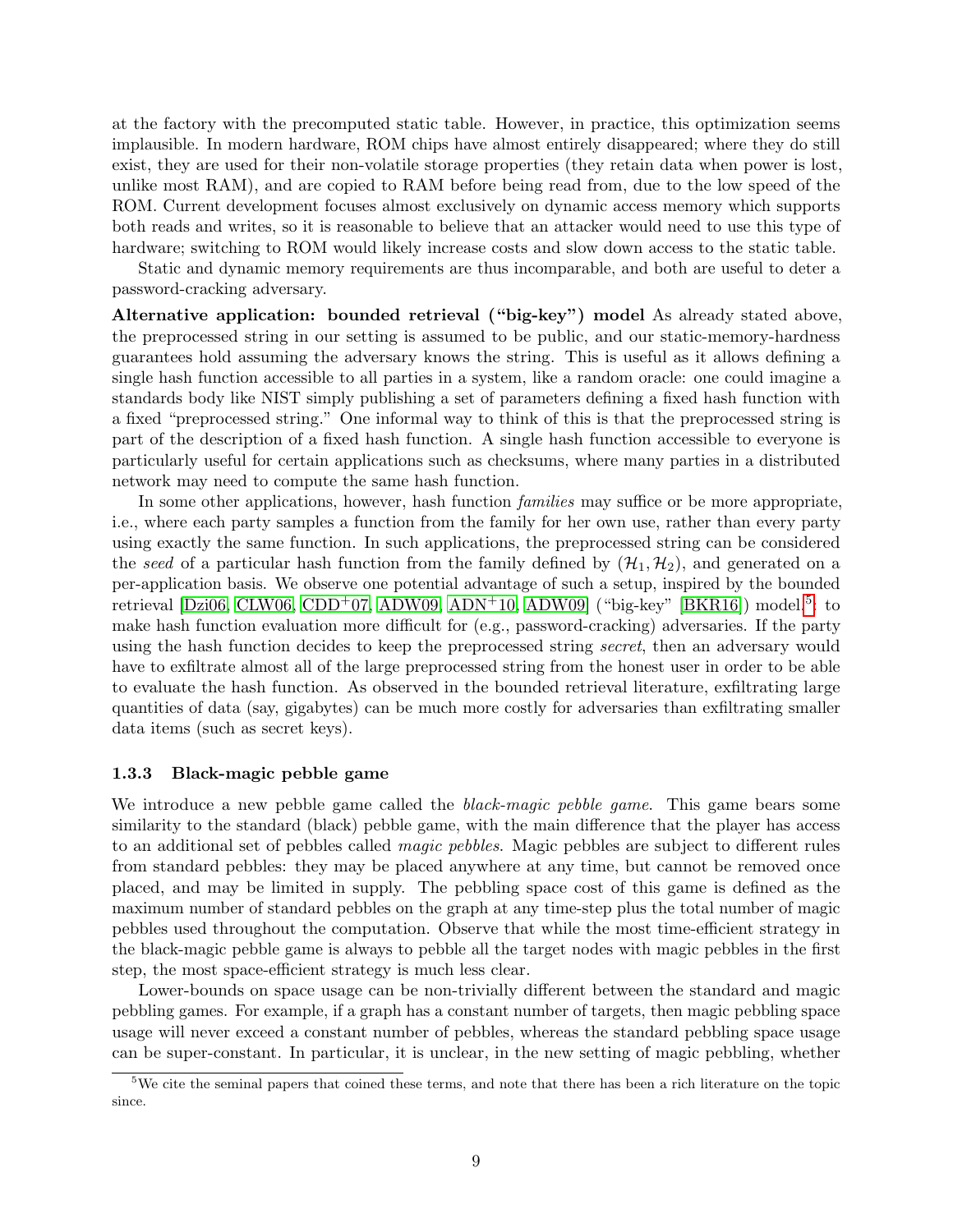known lower-bounds on pebbling space usage in the standard pebble game<sup>[6](#page-9-1)</sup> are transferable to the magic pebble game. We prove in Section [5](#page-22-0) that for layered graphs,<sup>[7](#page-9-2)</sup> the best possible lower-bound magic pebble game. We prove in section<br>for the magic pebbling game is  $\Theta(\sqrt{n})$ .

We leave determining the lower bound for magic pebbling space usage in general graphs as an open question. An answer to this open question would be useful towards constructing better static-memory-hard functions using the paradigm presented herein.

Our proof techniques rely on a close relationship between black-magic pebbling complexity and a new graph property which we define, called local hardness. Local hardness considers black-magic pebbling complexity in a variant model where subsets of target nodes are required to be pebbled (rather than all target nodes, as in the traditional pebbling game), and moreover, a "preprocessing phase" is allowed, wherein magic pebbles may be placed on the graph in advance of knowing which target nodes are to be produced. This "preprocessing" aspect bears some resemblance to the black-white pebbling game [\[CS74\]](#page-48-3), a variant of the standard pebbling game in which some limited number of white pebbles can be placed "for free," and the black pebbles must be placed according the standard rules. However, our setting differs from the black-white pebbling game: while preprocessing and storing magic pebbles in advance can be viewed as analogous to placing white pebbles for free, the black-white pebbling game imposes restrictions on the *removal* of white pebbles from the graph, which are not present in our setting.

#### <span id="page-9-0"></span>1.3.4 Capturing relative cost of memory vs. time

Existing measures such as CC and sustained memory complexity trade off space against time at a linear ratio. In particular, CC measures the minimal area under a graph of memory usage against time, over all possible algorithms that evaluate a function.<sup>[8](#page-9-3)</sup>

However, different applications may have different relative cost of space and time. We propose and define a variant of CC called  $\alpha$ -CC, parametrized by  $\alpha$  which determines the relative cost of space and time, and observe that  $\alpha$ -CC may be meaningfully different from CC and more suitable for certain application scenarios. For example, when memory is "quadratically" more expensive than time, the measure of interest to an adversary may be the area under a graph of memory squared against time, as demonstrated by the following theorem.

Informal version of Theorem [6.8.](#page-36-0) There exist graphs for which an adversary facing a linear space-time cost trade-off would in fact employ a *different pebbling strategy* from one facing a cubic trade-off.

It follows that when the costs of space and time are not linearly related, the CC measure may be measuring the complexity of the wrong algorithm, i.e., not the algorithm that an adversary would in fact favor. We thus see that our  $\alpha$ -CC measure is more appropriate in settings where space may be substantially more costly than time (or vice versa). Moreover, our parametrized approach generalizes naturally to sustained memory complexity. We show that our graph constructions are invariant across different values of  $\alpha$ , a potentially desirable property for hash functions so that they are robust against different types of adversaries.

<span id="page-9-2"></span><span id="page-9-1"></span><sup>&</sup>lt;sup>6</sup>E.g.,  $\Theta\left(\frac{n}{\log n}\right)$  space is necessary to pebble certain classes of graphs in the standard pebble game [\[LT82\]](#page-48-8).

<sup>7</sup> "Layered graph" is a standard term in the pebbling literature that refers to graphs whose nodes can be partitioned into a sequence of "layers" such that edges only go between vertices in adjacent layers.

<span id="page-9-3"></span><sup>8</sup>Of course, in general, memory usage and time depend on the specific computational model in discussion. However, in the stylized parallel random oracle model (PROM), on which all analyses in this paper (and previous literature on MHFs) are based, time-steps and memory usage are well-defined. We refer to Section [3](#page-15-0) for a description of the PROM.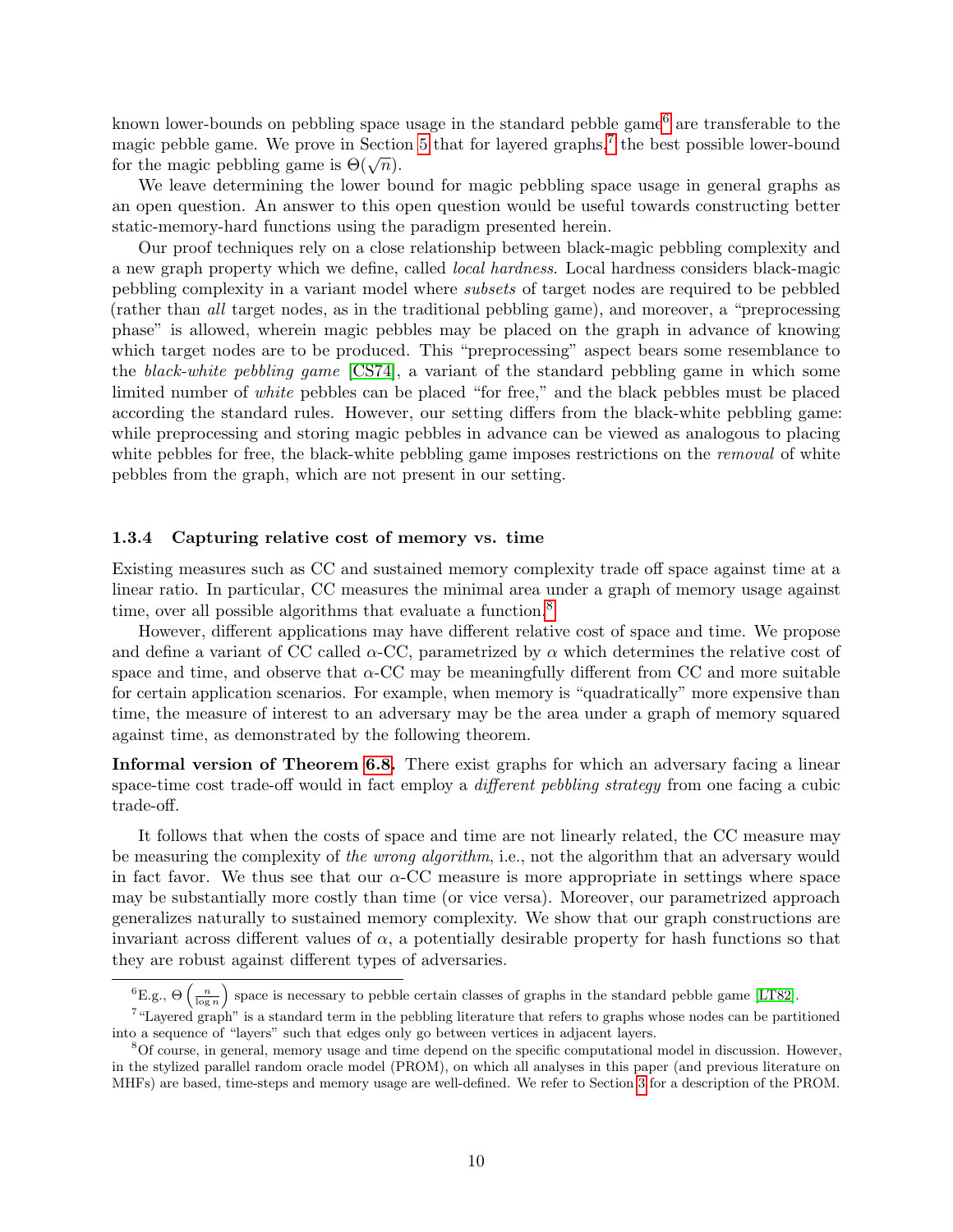**Informal version of Theorem [6.13.](#page-37-1)** Given any graph construction  $G = (V, E)$ , there exists a pebbling strategy that is less expensive asymptotically than any strategy using a number of pebbles asymptotically equal to the number of nodes in the graph for any time-space tradeoff.

#### <span id="page-10-0"></span>1.4 Organization of the rest of the paper

Section [2](#page-10-1) introduces standard and new graph pebbling definitions, Section [3](#page-15-0) introduces computation in the parallel random oracle model and its relation to our new black-magic pebbling complexity measures, Section [4](#page-21-0) introduces our definition of a static-memory-hard function (SHF), Section [5](#page-22-0) gives our SHF constructions and proofs. Then, Section [6](#page-34-0) presents our modeling and motivation of nonlinear cost tradeoffs between space and time, with upper and lower bounds in the new model. Finally, Section [7](#page-43-0) discusses our prototype SHF implementation.

## <span id="page-10-1"></span>2 Pebbling definitions

A pebbling game is a one-player game played on a DAG where the goal of the player is to place pebbles on a set of one or more target nodes in the DAG.

In Section [2.1,](#page-10-2) we formally define two variations of the sequential and parallel pebble games: the standard (black) pebble game and the black-magic pebble game, the latter of which we introduce in this work. We also give the definitions of valid strategies and moves in these games. Then in Section [2.2,](#page-12-0) we define measures for evaluating the sequential and parallel pebbling complexity on families of graphs.

#### <span id="page-10-2"></span>2.1 Standard and magic pebbling definitions

<span id="page-10-6"></span>Definition 2.1 (Standard (black) pebble game).

- Input: A DAG,  $G = (V, E)$ , and a target set  $T \subseteq V$ . Define pred $(v) = \{u \in V : (u, v) \in E\},$ and let  $S \subseteq V$  be the set of sources of G.
- <span id="page-10-7"></span>• Rules at move i: At the start of the game, no node of  $G$  contains a pebble. The player has access to a supply of black pebbles. Game-play proceeds in discrete moves, and  $P_i$  (called a "pebble configuration") is defined as the set of nodes containing pebbles after the ith move.  $P_0 = \varnothing$ represents the initial configuration where no pebbles have been placed. Each move may consist of multiple actions adhering to the following rules. $9$ 
	- 1. A pebble can be placed on any source,  $s \in S$ .
	- 2. A pebble can be removed from any vertex.
	- 3. A pebble can be placed on a non-source vertex, v, if and only if its direct predecessors were pebbled at time  $i - 1$  (i.e., pred $(v) \in P_{i-1}$ ).
	- 4. A pebble can be moved from vertex v to vertex w if and only if  $(v, w) \in E$  and  $\mathsf{pred}(w) \in P_{i-1}$ .
- <span id="page-10-9"></span><span id="page-10-8"></span><span id="page-10-5"></span>• Goal: Pebble all nodes in T at least once (i.e.,  $T \subseteq \bigcup_{i=0}^{t} P_i$ ).<sup>[10](#page-10-4)</sup>

Remark. At first glance, it may seem that rule [4](#page-10-5) in Definition [2.1](#page-10-6) is redundant as a similar effect can be achieved by a combination of the other rules. However, the application of rule [4](#page-10-5) can allow the usage of fewer pebbles. For example, a simple two-layer binary tree (with three nodes) could

<span id="page-10-3"></span><sup>&</sup>lt;sup>9</sup>Multiple applications of rules [1,](#page-10-7) [2,](#page-10-8) and [3](#page-10-9) can occur in a single move. E.g., multiple sources can be pebbled in a single move. Rule [4](#page-10-5) can also be applied multiple times in a single move for different pebbles, but cannot be applied more than once to the same pebble (since, naturally, a single pebble cannot move to multiple locations).

<span id="page-10-4"></span><sup>&</sup>lt;sup>10</sup>This goal statement corresponds to the notion of a *visiting pebbling* as defined in [\[Nor15\]](#page-49-8). Our paper will use this visiting pebbling notion throughout; however, we remark that an alternative notion of pebbling exists in the literature, called persistent pebbling, which requires that all the nodes in T be pebbled in the final configuration (i.e.,  $T \subseteq P_t$ ).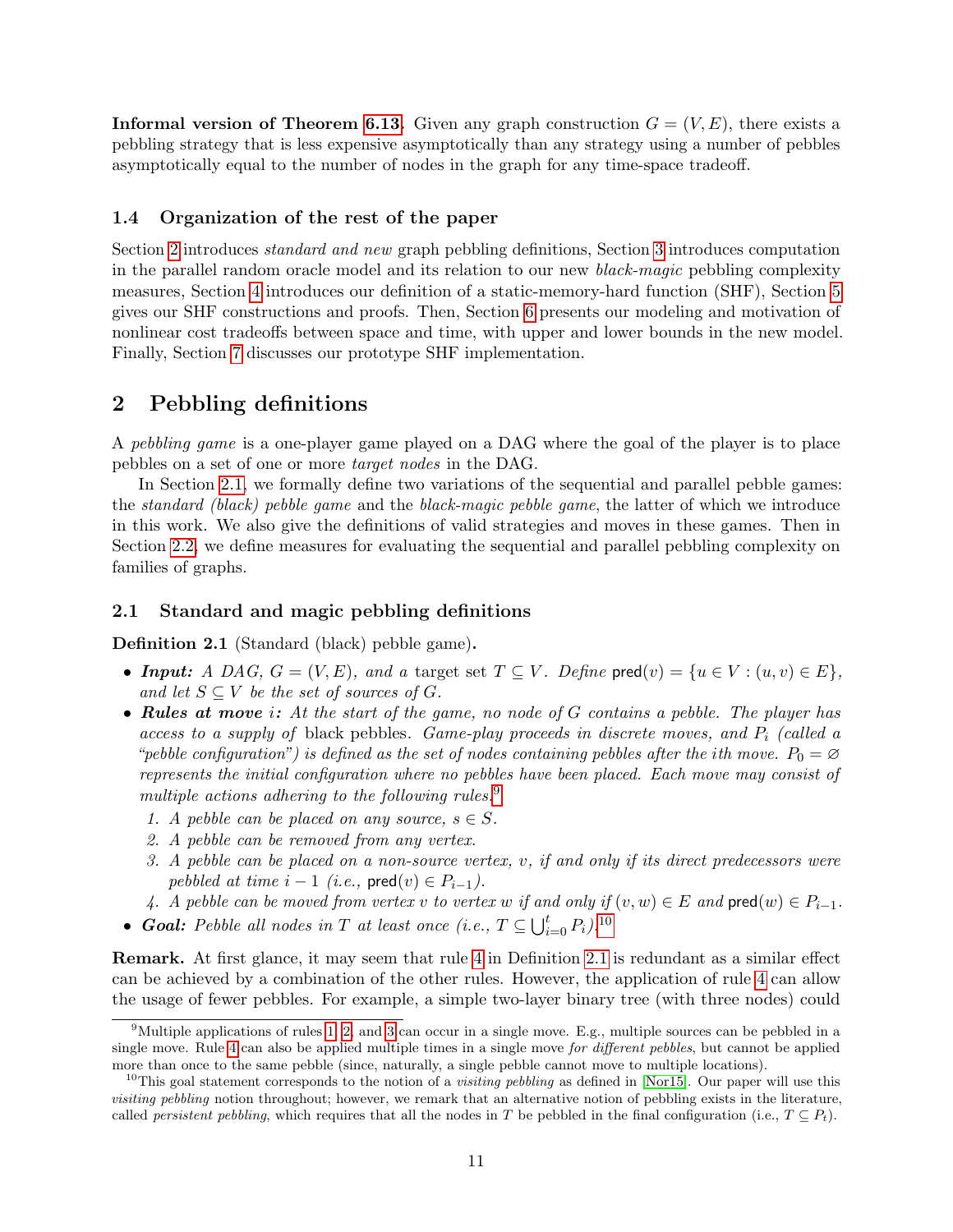be pebbled with two pebbles using rule [4,](#page-10-5) but would require three pebbles otherwise. Nordstrom [\[Nor15\]](#page-49-8) showed that in sequential strategies, it is always possible to use one fewer pebble by using rule [4.](#page-10-5)

We note for completeness that while rule [4](#page-10-5) is standard in the pebbling literature, not all the papers in the MHF literature include rule [4.](#page-10-5)

Next, we define the *black-magic pebble game* which we will use to prove security properties of our static-memory-hard functions.

#### <span id="page-11-0"></span>Definition 2.2 (Black-magic pebble game).

- Input: A DAG  $G = (V, E)$ , a target set  $T \subseteq V$ , and magic pebble bound  $\mathfrak{M} \in \mathbb{N} \cup \{\infty\}.$
- Rules: At the start of the game, no node of G contains a pebble. The player has access to two types of pebbles: black pebbles and up to  $\mathfrak M$  magic pebbles. Game-play proceeds in discrete moves, and  $P_i = (M_i, B_i)$  is the pebble configuration after the ith move, where  $M_i, B_i$  are the sets of nodes containing magic and black pebbles after the ith move, respectively.  $P_0 = (\emptyset, \emptyset)$ represents the initial configuration where no black pebbles or magic pebbles have been placed. Each move may consist of multiple actions adhering to the following rules.
	- 1. Black pebbles can be placed and removed according to the rules of the standard pebble game which are defined in the full version.<sup>[11](#page-11-1)</sup>
	- 2. A magic pebble can be placed on and removed from any node, subject to the constraint that at most M magic pebbles are used throughout the game.
	- 3. Each magic pebble can be placed at most once: after a magic pebble is removed from a node, it disappears and can never be used again.
- Goal: Pebble all nodes in T at least once  $(i.e., T \subseteq \bigcup_{i=0}^{t} (M_i \cup B_i)).$

Remark. In the black-magic pebble game, unlike in the standard pebble game, there is always the simple strategy of placing magic pebbles directly on all the target nodes. At first glance, this may seem to trivialize the black-magic game. When optimizing for space usage, however, this simple strategy may not be favorable for the player: by employing a different strategy, the player might be able to use much fewer than T pebbles overall.

Next, we define valid sequential and parallel strategies in these games.

**Definition 2.3** (Pebbling strategy). Let G be a graph and T be a target set. A standard (resp., blackmagic) pebbling strategy for  $(G, T)$  is defined as a sequence of pebble configurations,  $\mathcal{P} = \{P_0, \ldots, P_t\}$ . satisfying conditions [1](#page-11-2) and [2](#page-11-3) below.  $\mathcal P$  is moreover valid if it satisfies condition [3,](#page-11-4) and sequential if it satisfies condition [4.](#page-11-5)

- <span id="page-11-2"></span>1.  $P_0 = \emptyset$ .
- <span id="page-11-3"></span>2. For each  $i \in [t]$ ,  $P_i$  can be obtained from  $P_{i-1}$  by a legal move in the standard (resp., black-magic) pebble game.
- <span id="page-11-4"></span>3. P successfully pebbles all targets, i.e.,  $T \subseteq \bigcup_{i=1}^{t}$  $\dot{i}=0$  $P_i$ .

<span id="page-11-5"></span>4. For each  $i \in [t], P_i$  contains at most one vertex not contained in  $P_{i-1}$  (i.e.,  $|P_i \setminus P_{i-1}| \leq 1$ ). A black-magic pebbling strategy must satisfy one additional condition to be considered valid:

5. At most  $\mathfrak M$  magic pebbles are used throughout the strategy, i.e.,  $|\bigcup_{i\in[t]}M_i|\leq \mathfrak M$  where  $M_i$  is the ith configuration of magic pebbles.

<span id="page-11-1"></span> $11$ The rules of the standard pebble game are a standard definition in the pebbling literature. In the black-magic game, a predecessor node counts as "pebbled" if it contains either a black or a magic pebble. Where Definition [2.1](#page-10-6) treats  $P_i$  as a set of nodes, Definition [2.2](#page-11-0) treats  $P_i$  as equal to  $M_i \cup B_i$ .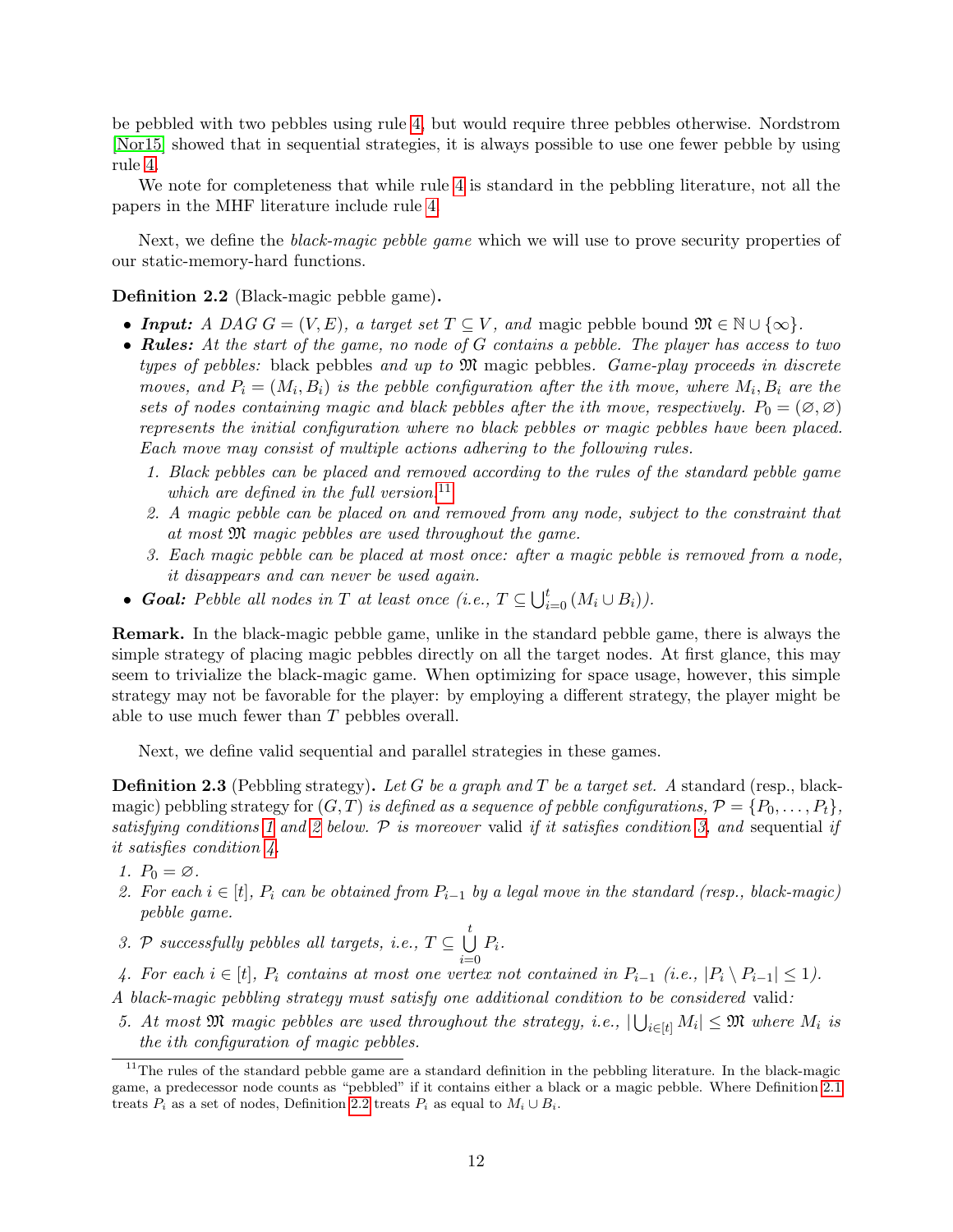### <span id="page-12-0"></span>2.2 Cost of pebbling

In this subsection, we give definitions of several cost measures of graph pebbling, applicable to the standard and black-magic pebbling games. While these definitions assume parallel strategies, we note that the sequential versions of the definitions are entirely analogous.

### <span id="page-12-1"></span>2.2.1 Space complexity in standard pebbling

We give a brief informal summary of the definitions in this subsection, before proceeding to the formal definitions.

Pebbling complexity measures We informally overview the pebbling complexity definitions, some of which are new to this work.

The *time complexity* of a pebbling strategy  $\mathcal P$  is the number of steps, i.e., Time  $(\mathcal P) = |\mathcal P|$ . The time complexity of a graph  $G = (V, E)$  given that at most S pebbles can be used is  $Time(G, S)$  $\min_{\mathcal{P} \in \mathbb{P}_{G, T, S}} (\text{Time}(\mathcal{P}))$ . Next, we overview variants of space complexity.

- 1. Space complexity of a *pebbling strategy*  $\mathcal P$  on a graph  $G$ , denoted by  $P_s(\mathcal P)$ , is the minimum number of pebbles required to execute  $\mathcal P$ . Space complexity of the *graph* G with target set T, written  $P_s(G, T)$ , is the minimum space complexity of any valid pebbling strategy for G.
- 2. A-sustained space complexity  $[ABP17a]^{12}$  $[ABP17a]^{12}$  $[ABP17a]^{12}$  $[ABP17a]^{12}$  of a *pebbling strategy*  $P$  on a graph  $G$ , denoted by  $\mathbf{P}_{ss}(\mathcal{P}, \Lambda)$ , is the number of time-steps during the execution of  $\mathcal{P}$ , in which at least  $\Lambda$  pebbles are used. Λ-sustained space complexity of the graph G with target set T, written  $P_{ss}(G, \Lambda, T)$ is the minimum  $\Lambda$ -sustained space complexity of all valid pebbling strategies for  $G$ .
- 3. Graph-optimal sustained complexity of a *pebbling strategy*  $P$ , denoted by  $P_{\text{out-ss}}(P)$ , is the number of time-steps during the execution of  $P$ , in which the number of pebbles in use is equal to the space complexity of  $G$ . Graph-optimal sustained complexity of the *graph*  $G$  with target set T, written  $\mathbf{P}_{\text{opt-ss}}(G,T)$  is the minimum graph-optimal sustained complexity of all valid pebbling strategies for G.
- 4.  $\Delta$ -suboptimal sustained complexity of a *pebbling strategy*  $\mathcal P$  is the number of time-steps, during the execution of  $P$ , in which the number of pebbles in use is at least the space complexity of G minus  $\Delta$ .  $\Delta$ -suboptimal sustained complexity of the graph G is the minimum  $\Delta$ -suboptimal sustained complexity of all valid pebbling strategies for G.

A couple of remarks are in order.

Remark. The third and fourth definitions are new to this paper. They can be seen as special variants of  $\Lambda$ -sustained space complexity, i.e., with a special setting of  $\Lambda$  dependent on the specific graph family in question. They are useful to define in their own right, as unlike plain Λ-sustained space complexity, these measures express complexity for a given graph family relative to the best possible value of  $\Lambda$  at which sustained space usage could be hoped for. In the rest of this paper, we prove guarantees on graph-optimal sustained complexity of our constructions, which have high sustained space usage at the optimal  $\Lambda$ -value. However, we also define  $\Delta$ -suboptimal sustained complexity here for completeness, since it is more general<sup>[13](#page-12-3)</sup> and preferable to graph-optimal complexity when evaluating graph families where the maximal space usage may not be sustained for very long.

<span id="page-12-2"></span><sup>&</sup>lt;sup>12</sup>We note that our notation diverges from that of  $[ABP17a]$ , but our Definition [2.5](#page-13-2) is equivalent to their definition of "s-sustained space complexity." (E.g., they write  $\Pi_{ss}(\mathcal{P}, \Lambda)$  instead of  $\mathbf{P}_{ss}(G, \mathcal{P}, \Lambda)$ .) We gave this decision some consideration as inconsistent notation can add confusing clutter to a literature; we decided on our notation (1) in order to keep consistency with the pebbling literature, where the pyramid graphs that will be used in our SHF construction are traditionally denoted by  $\Pi$ ; and (2) because our notation makes the graph G explicit where sometimes it is implicit in [\[ABP17a\]](#page-46-3), and this is important for the new "graph-optimal sustained complexity" notion we introduce.

<span id="page-12-3"></span><sup>&</sup>lt;sup>13</sup>More specifically, graph-optimal sustained complexity is  $\Delta$ -suboptimal sustained complexity for  $\Delta = 0$ .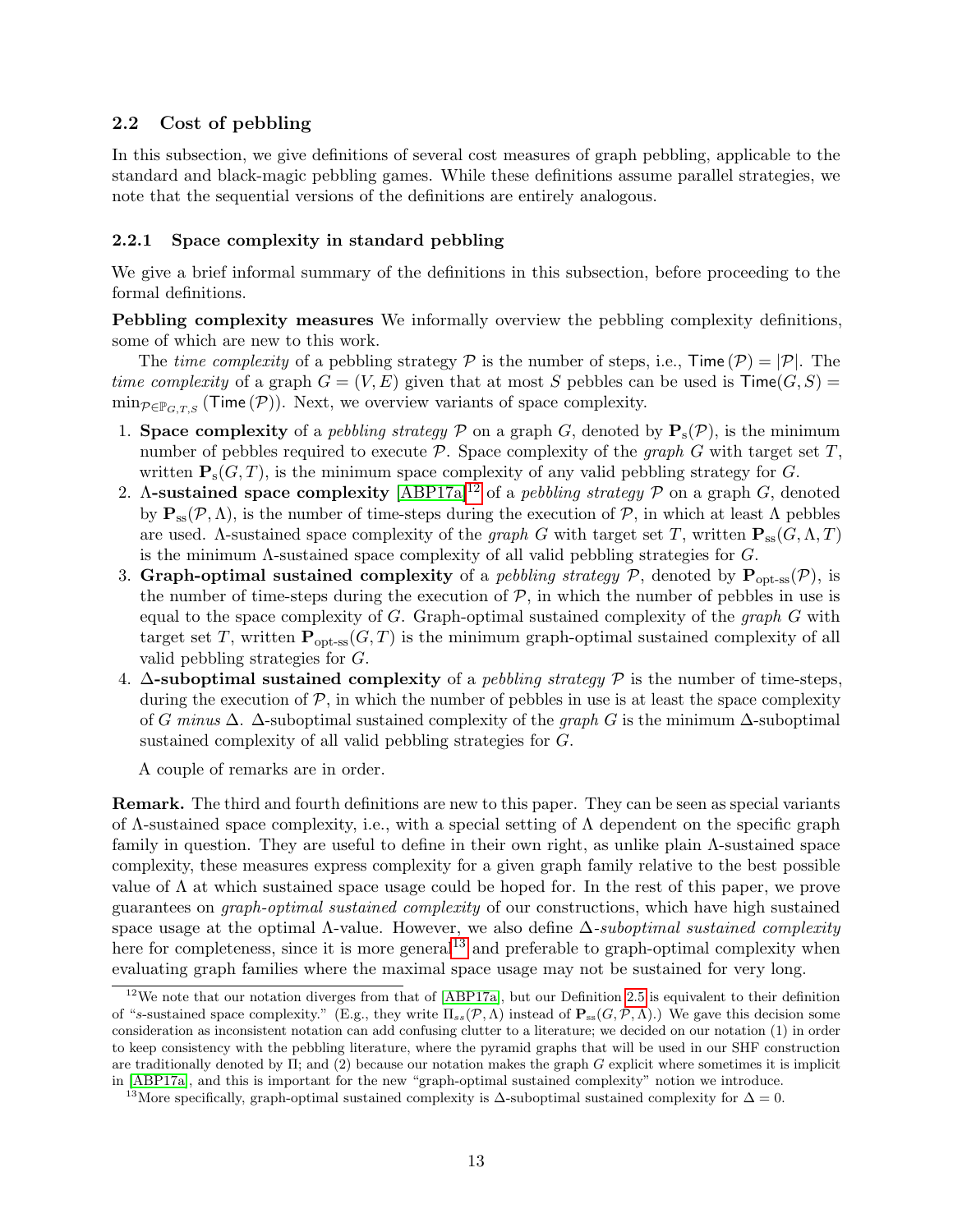Remark. We have found the term "Λ-sustained space complexity" can be slightly confusing, in that it measures a number of time-steps rather than an amount of space. We retain the original terminology as it was introduced, but include this remark to clarify this point.

We now present the formal definitions of the complexity measures for the standard pebbling game. In all of the below definitions,  $G = (V, E)$  is a graph,  $T \subseteq V$  is a target set,  $\mathcal{P} = (P_1, \ldots, P_t)$ is a standard pebbling strategy on  $(G, T)$ , and  $\mathbb{P}_{G,T}$  denotes the set of all valid standard pebbling strategies on  $(G, T)$ .

**Definition 2.4.** The space complexity of pebbling strategy  $P$  is:  $P_s(P) = \max_{P_i \in \mathcal{P}} (|P_i|)$ . The space complexity of  $G$  is the minimal space complexity of any valid pebbling strategy that pebbles the target set  $T \subset V$ :  $\mathbf{P}_{s}(G,T) = \min_{\mathcal{P}' \in \mathbb{P}_{G,T}} (\mathbf{P}_{s}(\mathcal{P}')).$ 

<span id="page-13-2"></span>**Definition 2.5.** The  $\Lambda$ -sustained space complexity of  $\mathcal{P}$  is:  $\mathbf{P}_{ss}(\mathcal{P}, \Lambda) = |\{P_i : |P_i| \geq \Lambda\}|$ . The  $Λ$ -sustained space complexity of G is the minimal  $Λ$ -sustained space complexity of any valid pebbling strategy that pebbles the target set  $T \subseteq V$ :  $\mathbf{P}_{ss}(G, \Lambda, T) = \min_{\mathcal{P}' \in \mathbb{P}_{G,T}} (\mathbf{P}_{ss}(\mathcal{P}', \Lambda)).$ 

**Definition 2.6.** The graph-optimal sustained complexity of  $P$  is:

 ${\bf P}_{\rm opt\text{-}ss}(\mathcal{P})={\bf P}_{\rm ss}(\mathcal{P},{\bf P}_{\rm s}(G,T)).$  The graph-optimal sustained complexity of G is the minimal graph-optimal sustained complexity of any valid pebbling strategy that pebbles the target set  $T \subseteq V$ :  $\mathbf{P}_{\mathrm{opt\text{-}ss}}(G,T) = \min_{\mathcal{P}' \in \mathbb{P}_{G,T}} (\mathbf{P}_{\mathrm{opt\text{-}ss}}(\mathcal{P}')).$ 

Definition 2.7. The  $\Delta$ -suboptimal sustained complexity of  $\mathcal P$  is:

$$
\mathbf{P}_{\rm opt\text{-}ss}(\mathcal{P}, \Delta) = \mathbf{P}_{\rm ss}(\mathcal{P}, \mathbf{P}_{\rm s}(G, T) - \Delta).
$$

The  $\Delta$ -suboptimal sustained complexity of G is the minimal graph-optimal sustained complexity of any valid pebbling strategy that pebbles the target set  $T \subseteq V$ :  $\mathbf{P}_{\text{opt-ss}}(G, \Delta, T) = \min_{\mathcal{P}' \in \mathbb{P}_{G,T}} (\mathbf{P}_{\text{opt-ss}}(\mathcal{P}', \Delta)).$ 

#### <span id="page-13-0"></span>2.2.2 Time complexity in standard pebbling

We present the following formal definitions for measuring the time complexity of strategies in the standard pebble game. In all the below definitions,  $G = (V, E)$  is a graph,  $T \subseteq V$  is a target set,  $\mathcal{P} = (P_1, \ldots, P_t)$  is a standard pebbling strategy on  $(G, T)$  where  $\mathbb{P}_{G,T,S}$  denotes the set of all valid pebbling strategies on  $(G, T)$  that use at most S pebbles.

**Definition 2.8.** The time complexity of a pebbling strategy  $P$  is  $Time (P) = |P|$ . The time complexity of a graph  $G = (V, E)$  given that at most S pebbles can be used is  $\text{Time}(G, S)$  $\min_{\mathcal{P} \in \mathbb{P}_{G, T, S}} (\mathsf{Time}(\mathcal{P})).$ 

#### <span id="page-13-1"></span>2.2.3 Space complexity in black-magic pebbling

Next, we define the corresponding complexity notions for the black-magic pebbling game. As above,  $G = (V, E)$  is a graph,  $T \subseteq V$  is a target set, and  $\mathfrak{M}$  is a magic pebble bound. In this subsection,  $\mathcal{P} = (P_1, \ldots, P_t) = ((M_1, B_1), \ldots, (M_t, B_t))$  denotes a black-magic pebbling strategy on  $(G, T)$ . Moreover,  $\mathbb{M}_{G,T,\mathfrak{M}}$  denotes the set of all valid magic pebbling strategies on  $(G,T)$ , and  $m(\mathcal{P})$  denotes the total number of magic pebbles used in the execution of  $P$ .

<span id="page-13-3"></span>**Definition 2.9.** The (magic) space complexity of  $P$  is:  $P_s(P) = \max(m(P), \max_{P_i \in P} (|P_i|))$ . The (magic) space complexity of  $G$  w.r.t.  $\mathfrak M$  is the minimal space complexity of any valid magic pebbling strategy that pebbles the target set  $T \subseteq V$ :  $\mathbf{P}_{s}(G,\mathfrak{M},T) = \min_{\mathcal{P} \in \mathbb{P}_{G,T,\mathfrak{M}}} (\mathbf{P}_{s}(\mathcal{P})).$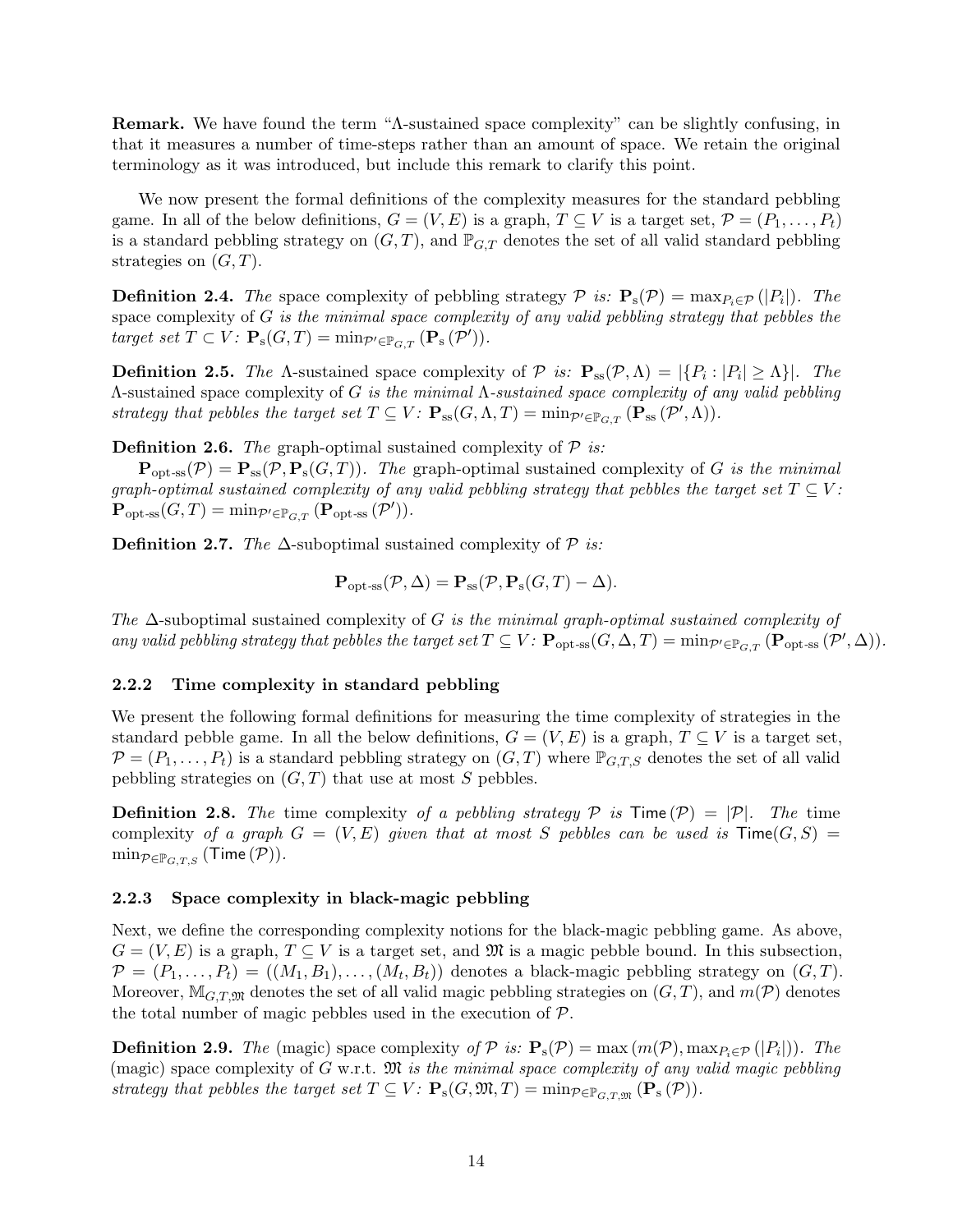Remark. We briefly provide some intuition for the complexity measure defined above in Def. [2.9.](#page-13-3) If we consider all magic pebbles to be static memory objects that were saved from a previous evaluation of the hash function, then the total number of magic pebbles is the amount of memory that was used to save the results of a previous evaluation of the hash function. Because of this, it is natural to take the maximum of the memory used to store results from a previous evaluation of the function and the current memory that is used by our current pebbling strategy since that would represent how much memory was used to compute the results of hash function during the current evaluation.

**Definition 2.10.** The (magic)  $\Lambda$ -sustained space complexity of  $\mathcal{P}$  is:  $\mathbf{P}_{ss}(\mathcal{P}, \Lambda) = |\{P_i : |P_i| \geq \Lambda\}|$ . The A-sustained space complexity of G w.r.t.  $\mathfrak{M}$  and  $T \subseteq V$  is:  $\mathbf{P}_{ss}(G, \Lambda, \mathfrak{M}, T) = \min_{\mathcal{P} \in \mathbb{P}_{G,T}, \mathfrak{M}} (\mathbf{P}_{\text{opt-ss}}(\mathcal{P}, \Lambda)).$ 

**Definition 2.11.** The (magic) graph-optimal sustained complexity of P is:  $\mathbf{P}_{opt\text{-ss}}(\mathcal{P}) = \mathbf{P}_{ss}(\mathcal{P}, \mathbf{P}_s(G, T)).$ The graph-optimal sustained complexity of G w.r.t. M and  $T \subseteq V$  is:  $P_{opt-ss}(G, \mathfrak{M}, T) =$  $\min_{\mathcal{P} \in \mathbb{P}_{G,T,\mathfrak{M}}} (\mathbf{P}_{\mathrm{opt-ss}}(\mathcal{P})).$ 

**Definition 2.12.** The (magic)  $\Delta$ -suboptimal sustained complexity of P is:  $P_{opt-ss}(P, \Delta)$  =  $\mathbf{P}_{ss}(\mathcal{P}, \mathbf{P}_s(G, T) - \Delta)$ . The  $\Delta$ -suboptimal sustained complexity of G w.r.t. M and  $T \subseteq V$  is:

$$
\mathbf{P}_{\rm opt\text{-}ss}(G,\Delta,\mathfrak{M},T)=\min_{\mathcal{P}\in\mathbb{P}_{G,T,\mathfrak{M}}} \left(\mathbf{P}_{\rm opt\text{-}ss}\left(\mathcal{P},\Delta\right)\right).
$$

#### <span id="page-14-0"></span>2.3 Incrementally hard graphs

We introduce the following definition for our notion of graphs which require  $|T|$  pebbles to pebble regardless of the number of targets that are asked, given a constraint on the number of magic pebbles that can be used. This concept has not been previously analyzed in the pebbling literature; traditional pebbling complexity usually treats graphs with fixed target sets.

<span id="page-14-2"></span>**Definition 2.13** (Incremental Hardness). Given at most  $\mathfrak{M}$  magic pebbles, for any subset of targets  $C \subseteq T$  where  $|C| > \mathfrak{M}$ , the number of pebbles (magic and black pebbles) necessary in the black-magic pebble game to pebble C is at least  $|T|$  where the number of magic pebbles used in this game is upper bounded by  $\mathfrak{M}$ :  $\mathbf{P}_s(G, |C| - 1, C) > |T|$ .

#### <span id="page-14-1"></span>2.3.1  $\alpha$ -tradeoff cumulative complexity

 $\alpha$ -tradeoff cumulative complexity, or CC<sup> $\alpha$ </sup>, is a new measure introduced in this paper, which accounts for situations where space and time do not trade off linearly. Similar notions to this have been explored before e.g. [\[FLW13\]](#page-48-9), [\[BK15,](#page-47-5) [AB16,](#page-46-1) [RD17\]](#page-49-10). A discuss of the *core-area memory* ratio [\[BK15,](#page-47-5) [AB16,](#page-46-1) [RD17\]](#page-49-10) can be found in Section [1.2.](#page-4-1) They considered the notion of  $\lambda$ -memoryhardness where intuitively  $S \cdot T = \Omega(G^{\lambda+1})$  where the space-time cost is some exponential of the size of the stored graph [\[FLW13\]](#page-48-9). We note that this notion is very different from our notion of  $\alpha$ -tradeoff complexity since they only consider the space-time cost (not cumulative complexity) and do not consider nonlinear tradeoffs between space and time (one can just consider  $G^{\lambda+1}$  to a constant in the tradeoff curve).

Here, we see the usefulness of defining sustained complexities in terms of the minimum required space (as opposed to being parametrized by  $\Lambda$ ) since we can always obtain an upper bound on CC<sup> $\alpha$ </sup>, for any  $\alpha$ , of a graph directly from our proofs of the space complexity and sustained time complexity of a DAG.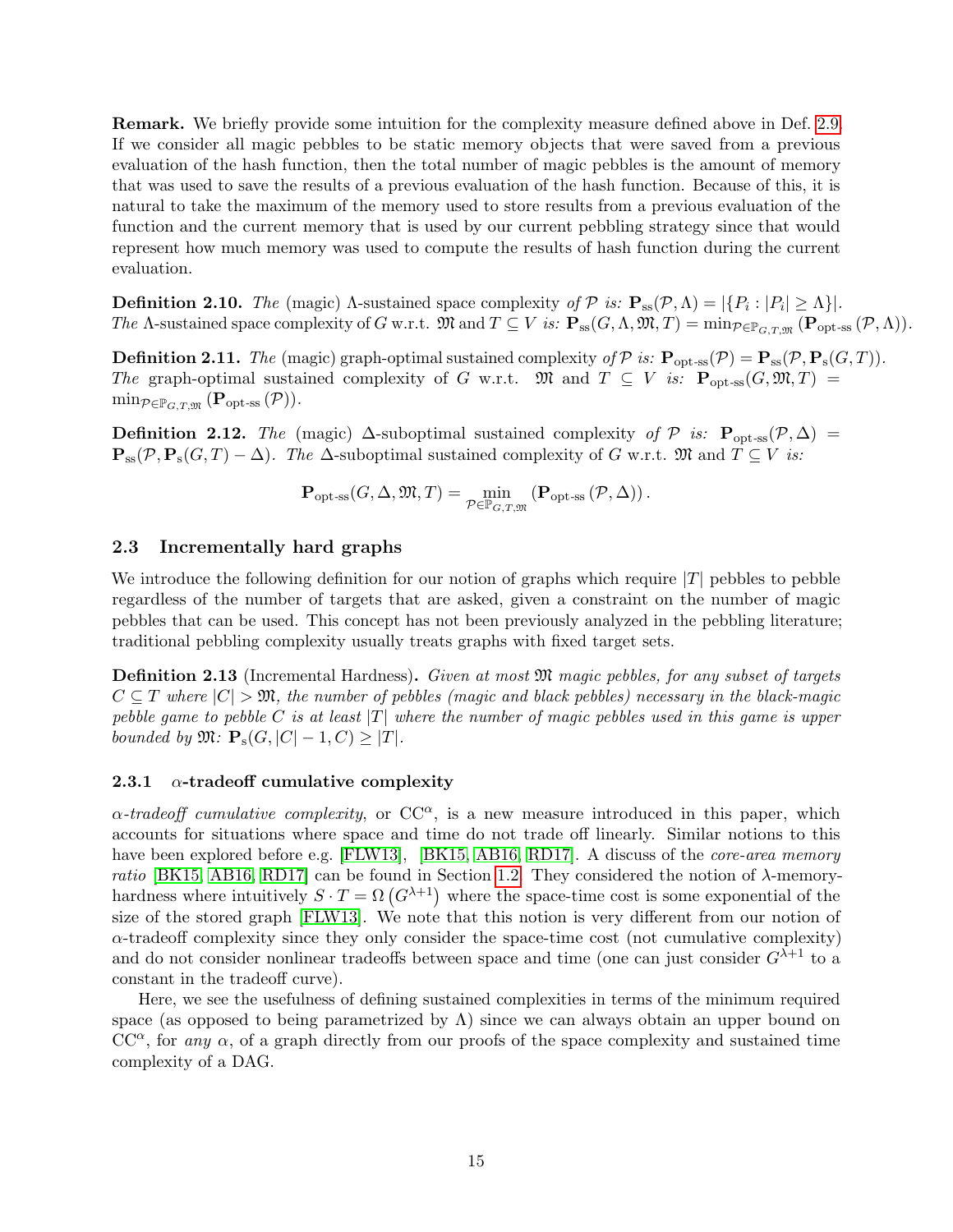**Definition 2.14** (Standard pebbling  $\alpha$ -space cumulative complexity). Given a valid parallel standard pebbling strategy, P, for pebbling a graph  $G = (V, E)$ , the standard pebbling  $\alpha$ -space cumulative complexity is the following:

$$
\mathrm{p\text{-}cc}_\alpha(G,\mathcal{P})=\sum_{P_i\in\mathcal{P}}|P_i|^\alpha
$$

.

**Definition 2.15** (Black-magic pebbling  $\alpha$ -space cumulative complexity). Given a valid parallel black-magic pebbling strategy, P, for pebbling a graph  $G = (V, E)$ , the black-magic pebbling  $\alpha$ -space cumulative complexity is the following:

$$
\mathsf{p}\text{-cc}^M_\alpha(G,\mathcal{P}) = \max\left(m(\mathcal{P})^\alpha, \sum_{P_i \in \mathcal{P}} |P_i|^\alpha\right) = \max\left(m(\mathcal{P})^\alpha, \sum_{P_i \in \mathcal{P}} |B_i \cup M_i|^\alpha\right)
$$

where  $m(\mathcal{P})$  denotes the total number of magic pebbles used in the magic pebbling strategy  $\mathcal{P}$ .

The following definition,  $CC^{\alpha}$ , is an analogous definition to  $CC$  as defined by [\[AS15\]](#page-46-5) (specifically,  $CC^{\alpha}$  when  $\alpha = 1$  is equivalent to CC) to account for varying costs of memory usage vs. time.

<span id="page-15-2"></span>**Definition 2.16** (CC<sup> $\alpha$ </sup>). Given a graph,  $G \in \mathbb{G}$ , and a valid standard/magic pebbling strategy, P, we define the  $CC^{\alpha}(G)$  to be

$$
\mathit{CC}^\alpha(\mathcal{P}) = \left( \mathsf{p{\textrm{-}}cc}_\alpha\left(G,\mathcal{P}\right) \right).
$$

Given a graph,  $G \in \mathbb{G}$ , and a family of valid standard pebbling strategies,  $\mathbb{P}$ , we define the  $CC^{\alpha}(G)$  to be

$$
CC^{\alpha}(G)=\min_{{\mathcal P} \in {\mathbb P}}\left({\rm p\text{-}cc}_{\alpha}\left(G,{\mathcal P}\right)\right) \ ,
$$

and, given a family  $\mathbb{P}^M$  of valid black-magic pebbling strategies, we define  $CC^{\alpha}(G)$  to be

$$
CC^{\alpha}(G) = \min_{\mathcal{P}^M \in \mathbb{P}^M} \left( \mathsf{p}\text{-}\mathsf{cc}^M_{\alpha}\left(G, \mathcal{P}^M\right) \right) \ .
$$

## <span id="page-15-0"></span>3 Parallel random oracle model (PROM)

In this paper, we consider two broad categories of computations: *pebbling strategies* and PROM algorithms. Specifically, we discussed above the pebbling models and pebble games we use to construct our static memory-hard functions. Now, we define our PROM algorithms.

Prior work has observed the close connections between these two types of computations as applied to DAGs, and our work brings out yet more connections between the two models. In this section, we give an overview of how PROM computations work and define the complexity measures that we apply to PROM algorithms. Some of the complexity measures were introduced by prior work, and others are new in this work.

#### <span id="page-15-1"></span>3.1 Overview of PROM computation

The random oracle model was introduced by [\[BR93\]](#page-47-8). When we say random oracle, we always mean a parallel random oracle unless otherwise specified.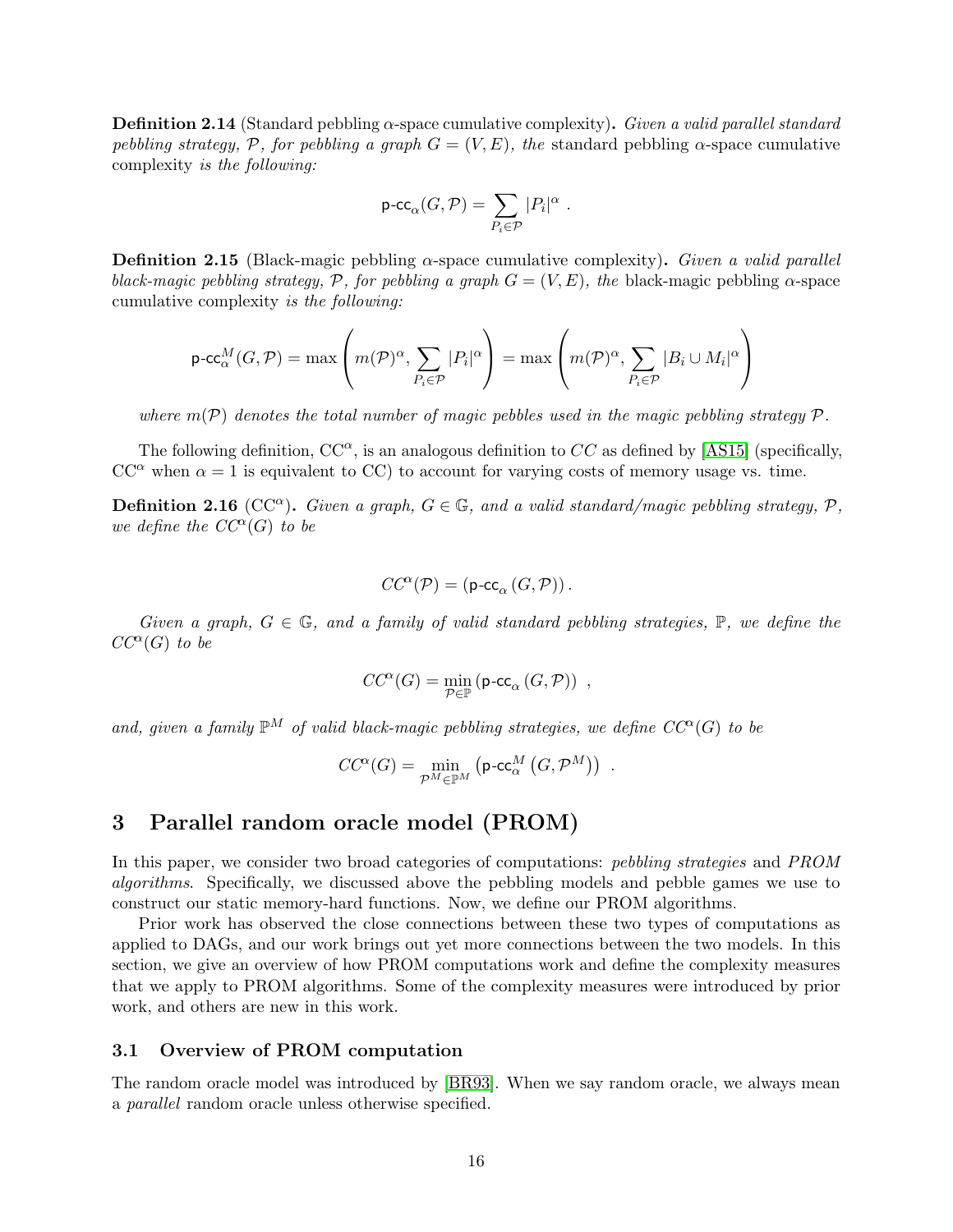An *algorithm* in the PROM is a probabilistic algorithm  $\beta$  which has parallel access to a stateless oracle  $\mathcal{O}$ : that is,  $\mathcal{B}$  may submit many queries in parallel to  $\mathcal{O}$ . We assume  $\mathcal{O}$  is sampled uniformly from an oracle set  $\mathbb O$  and that  $\mathcal B$  may depend on  $\mathbb O$  but not  $\mathcal O$ .

The algorithm proceeds in discrete time-steps called *iterations*, and may be thought to consist of a series of algorithms  $(\mathcal{B}_i)_{i\in\mathbb{N}}$ , indexed by the iteration i, where each  $\mathcal{B}_i$  passes a state  $\sigma_i \in \{0,1\}^*$ to its successor  $\mathcal{B}_{i+1}$ .  $\sigma_0$  is defined to contain the input to the algorithm. We write  $|\sigma_i|$  to denote the size, in bits, of  $\sigma_i$ . We write  $\|\sigma_i\|$  to denote  $\frac{|\sigma_i|}{w}$ , where w is the output length of the oracle  $\Omega$ . In other words,  $\|\sigma_i\|$  is the size of  $\sigma_i$  when counting in words of size  $w$ . In each iteration, O. In other words,  $\|\sigma_i\|$  is the size of  $\sigma_i$  when counting in words of size w. In each iteration, the algorithm  $B_i$  may make a *batch*  $\mathbf{q}_i = (q_{i,1}, \ldots, q_{i,|\mathbf{q}_i|})$  of queries, consisting of  $|\mathbf{q}_i|$  individual queries to  $\mathcal{O}$ , and instantly receive back from the oracle the evaluations of  $\mathcal{O}$  on the individual queries, i.e.,  $(\mathcal{O}(q_{i,1}), \ldots, \mathcal{O}(q_{i,|\mathbf{q}_i|})).$ 

At the end of any iteration,  $\beta$  can append values to a special output register, and it can end the computation by appending a special terminate symbol  $\perp$  on that register. When this happens, the contents y of the output register, excluding the trailing ⊥, is considered to be the output of the computation. To denote the process of sampling an output,  $y$ , provided input  $x$ , we write  $y \leftarrow \mathcal{B}^{\mathcal{O}}(x).$ 

**Definition 3.1** (Oracle functions). An oracle function is a collection  $\mathfrak{f} = \{f^{\mathcal{O}} : D \to R\}_{\mathcal{O} \in \mathbb{O}}$  of functions with domain D and outputs in R indexed by oracles  $\mathcal{O} \in \mathbb{O}$ .

A family of oracle functions is a set  $\mathcal{F} = \{\mathfrak{f}_{\kappa} : D_{\kappa} \to R_{\kappa}\}_{\kappa \in \mathbb{N}}$  where each  $\mathfrak{f}_{\kappa}$  is indexed by oracles from an oracle set  $\mathbb{O}_\kappa: \{0,1\}^\kappa \to \{0,1\}^\kappa$  indexed by a security parameter  $\kappa$ .<sup>[14](#page-16-1)</sup>

**Definition 3.2** (Memory complexity of PROM algorithms). The memory complexity of  $\mathcal{B}(x; \rho)$ (i.e., the memory complexity of B on input x and randomness  $\rho$ ) is defined as:

<span id="page-16-2"></span>
$$
\mathsf{mem}_{\mathbb{O}}(\mathcal{B}, x, \rho) = \max_{i \in \mathbb{N}} \{ \llbracket \sigma_i \rrbracket \} . \tag{1}
$$

.

Definition 3.3 (Λ-sustained memory complexity of PROM algorithms). The Λ-sustained memory complexity of  $\mathcal{B}(x;\rho)$  is defined as:

<span id="page-16-3"></span>
$$
\mathsf{s\text{-}mem}_{\mathbb{O}}(\Lambda, \mathcal{B}, x, \rho) = |\{i \in \mathbb{N} : |\sigma_i| \ge \Lambda\}| \tag{2}
$$

Note that [\(1\)](#page-16-2) and [\(2\)](#page-16-3) are distributions over the choice of  $\mathcal{O} \leftarrow \mathbb{O}$ .

#### <span id="page-16-0"></span>3.2 Functions defined by DAGs

We now describe how to translate a graph construction into a function family, whose evaluation involves a series of oracle calls in the PROM. Any family of DAGs induces a family of oracle functions in the PROM, whose complexity is related to the pebbling complexity of the DAG. We first define the syntax of labeling of DAG nodes, then define a graph function family.

**Definition 3.4** (Labeling). Let  $G = (V, E)$  be a DAG with maximum in-degree  $\delta$ , let  $\mathfrak L$  be an arbitrary "label set," and define  $\mathbb{O}(\delta, \mathfrak{L}) = (V \times \bigcup_{\delta'=1}^{\delta} \mathfrak{L}^{\delta'} \to \mathfrak{L}).$  For any function  $\mathcal{O} \in \mathbb{O}(\delta, \mathfrak{L})$ and any label  $\zeta \in \mathfrak{L}$ , the  $(\mathcal{O}, \zeta)$ -labeling of  $G$  is a mapping label  $\zeta, \zeta : V \to \mathfrak{L}$  defined recursively as follows.[15](#page-16-4)

$$
\mathsf{label}_{\mathcal{O},\zeta}(v) = \begin{cases} \mathcal{O}(v,\zeta) & \textit{if~indeg}(v) = 0 \\ \mathcal{O}(v,\mathsf{label}_{\mathcal{O},\zeta}(\mathsf{pred}(v))) & \textit{if~indeg}(v) > 0 \end{cases}
$$

<span id="page-16-1"></span><sup>&</sup>lt;sup>14</sup>For simplicity, we have the input and output domains of the oracles equal to  $\{0,1\}^{\kappa}$ , but this is not a necessary restriction: the sizes could be any polynomials in  $\kappa$ .

<span id="page-16-4"></span><sup>&</sup>lt;sup>15</sup>We abuse notation slightly and also invoke label<sub> $\mathcal{O}, \zeta$ </sub> on sets of vertices, in which case the output is defined to be a tuple containing the labels of all the input vertices, arranged in lexicographic order of vertices.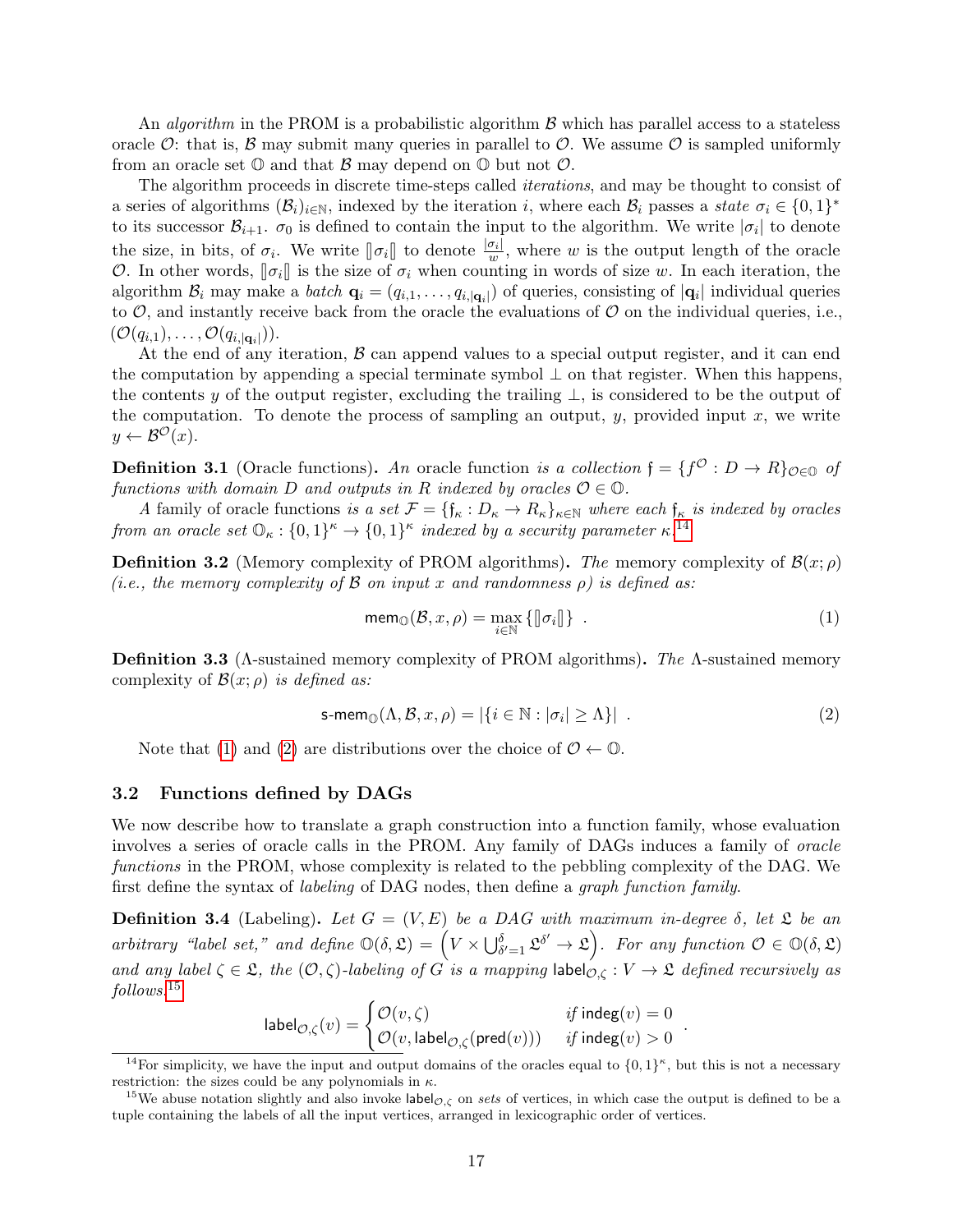**Definition 3.5** (Graph function family). Let  $n = n(\kappa)$  and let  $\mathbb{G}_{\delta} = \{G_{n,\delta} = (V_n, E_n)\}_{\kappa \in \mathbb{N}}$  be a graph family. We write  $\mathbb{O}_{\delta,\kappa}$  to denote the set  $\mathbb{O}(\delta,\{0,1\}^{\kappa})$  as defined in Definition [A.1.](#page-50-2) The graph function family of G is the family of oracle functions  $\mathcal{F}_{\mathbb{G}} = \{f_G\}_{\kappa \in \mathbb{N}}$  where  $f_G = \{f_G^{\mathcal{O}} : \{0,1\}^{\kappa} \to$  $({0,1})^{\kappa})^z\}_{\mathcal{O}\in\mathbb{O}_{\delta,\kappa}}$  and  $z=z(\kappa)$  is the number of sink nodes in G. The output of  $f_G^{\mathcal{O}}$  on input label  $\zeta \in \{0,1\}^{\kappa}$  is defined to be

$$
f_G^{\mathcal{O}}(\zeta) = \mathsf{label}_{\mathcal{O},\zeta}(\mathsf{sink}(G)) \;,
$$

where  $\mathsf{sink}(G)$  is the set of sink nodes of  $G$ .

#### <span id="page-17-0"></span>3.3 Relating complexity of PROM algorithms and pebbling strategies

Any PROM algorithm  $\mathcal B$  and input x induce a black-magic pebbling strategy, epf-magic<sub> $\zeta$ </sub>( $\mathcal B$ , $\mathcal O$ , x, \$), called an ex-post-facto black-magic pebbling strategy. The way in which this strategy is induced is similar to ex-post-facto pebbling as originally defined by [\[AS15\]](#page-46-5) in the context of the standard pebble game. We adapt their technique for the black-magic game.

**Definition 3.6** (Ex-post-facto black-magic pebbling). Let  $n = n(\kappa)$  and let  $\mathbb{G}_{\delta} = \{G_{n,\delta} =$  $(V_n, E_n)$ <sub> $\kappa \in \mathbb{N}$ </sub> be a graph family. Let  $\zeta = \zeta(\kappa) \in \{0,1\}^{\kappa}$  be an arbitrary input label for the graph function family  $\mathcal{F}_{\mathbb{G}}$ . For any  $v \in V_n$ , define

pre-lab
$$
\mathcal{O}_{\zeta}(v) = (v, \text{label}_{\mathcal{O},\zeta}(\text{pred}(v)))
$$
.

Let  $\mathcal B$  be a non-uniform PROM algorithm. Fix an implicit security parameter  $\kappa$ . Let x be an input to B. We now define a magic pebbling strategy induced by any given execution of  $\mathcal{B}^{\mathcal{O}}(x;\$)$ , where \$ denotes the random coins of B. Such an execution makes a sequence of batches of random oracle calls (as defined in Section [3.1\)](#page-15-1), which we denote by

$$
\mathbf{q}(\mathcal{B},\mathcal{O},x,\$) = (\mathbf{q}_1,\ldots,\mathbf{q}_t) \; .
$$

The induced black-magic pebbling strategy,

$$
\mathsf{epf-magic}_{\zeta}(\mathcal{B}, \mathcal{O}, x, \$) = ((B_0, M_0), \dots, (B_t, M_t)) ,
$$
\n
$$
(3)
$$

is called an ex-post-facto black-magic pebbling, and is defined by the following procedure.

- 1.  $B_0 = M_0 = \emptyset$ .
- 2. For  $i = 1, ..., t$ :
	- (a)  $B_i = B_{i-1}$ .
	- (b)  $M_i = M_{i-1}$ .
	- (c) For each individual query  $q \in \mathbf{q}_i$ , if there is some  $v \in V_n$  such that  $q = \text{pre-lab}_{\mathcal{O},\zeta}(v)$  and  $v \notin P_i$ , then "pebble v" by performing the following steps:
		- i. If  $\textsf{pred}(v) \subseteq M_i \cup B_i$ :
			- $B_i = B_i \cup \{v\}.$

ii. Else:

- $V = \{v\}.$
- Let  $V^*$  be the transitive closure of V under the following operation:  $V = V \cup (\bigcup_{v' \in V} \mathsf{pred}(v') \cap (M_i \cup B_i)).$

• 
$$
M_i = M_i \cup V^*.
$$

3. For  $i = 1, ..., t$ :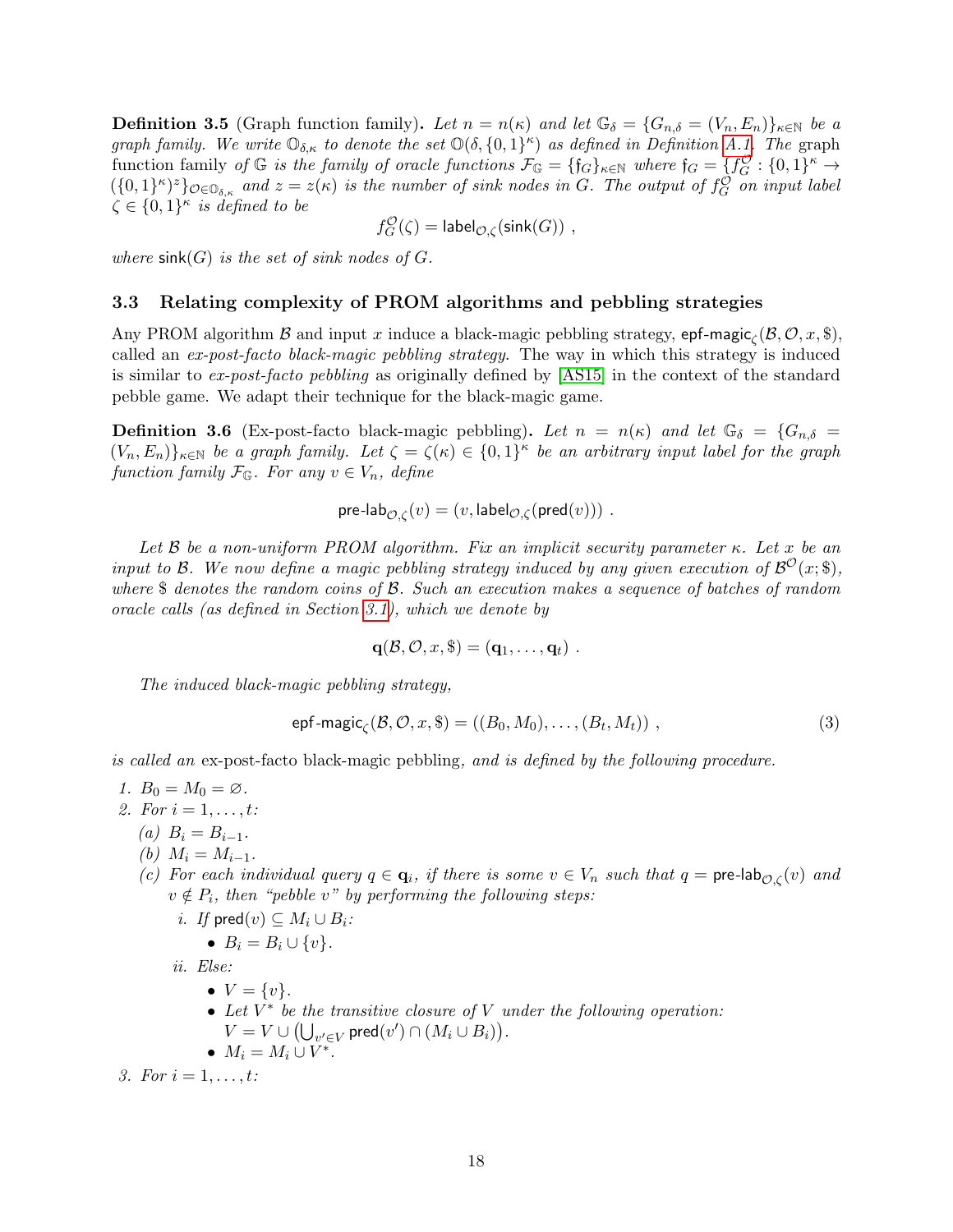(a) A node  $v \in M_i \cup B_i$  is said to be necessary at time i if

$$
\exists j \in [t], q \in \mathbf{q}_j, v' \in V_n \text{ s.t. } j > i \land v \in \mathsf{pred}(v') \land q = \mathsf{pre}\text{-}\mathsf{lab}_{\mathcal{O},\zeta}(v')
$$

$$
\land \left( \not\exists k \in [t], q' \in \mathbf{q}_k \text{ s.t. } i < k < j \land q' = \mathsf{pre}\text{-}\mathsf{lab}_{\mathcal{O},\zeta}(v) \right) .
$$

In other words, a node is necessary if its label will be required in a future oracle call, but its label will not be obtained by any oracle query between now and that future oracle call. Remove from  $B_i$  and  $M_i$  all nodes that are not necessary at time i.

#### <span id="page-18-0"></span>3.4 Legality and space usage of ex-post-facto black-magic pebbling

The following theorems establish that the space usage of PROM algorithms is closely related to the space usage of the induced pebbling.

We will use the following supporting lemma, also used in prior work such as [\[AS15,](#page-46-5) [DKW11\]](#page-48-4) (see, e.g.,  $[DKW10]$  for a proof).

<span id="page-18-1"></span>**Lemma 3.7.** Let  $B = b_1, \ldots, b_u$  be a sequence of random bits and let  $\mathbb{H}$  be a set. Let  $\mathcal{P}$  be a randomized procedure that gets a hint  $h \in \mathbb{H}$ , and can adaptively query any of the bits of B by submitting an index i and receiving  $b_i$  as a response. At the end of its execution,  $\mathcal P$  outputs a subset  $S \subseteq \{1, \ldots, u\}$  of  $|S| = \varphi$  indices which were not previously queried, along with guesses for the values of the bits  $\{b_i : i \in S\}$ . Then the probability (over the choice of B and the randomness of P) that there exists some  $h \in \mathbb{H}$  such that  $\mathcal{P}(h)$  outputs all correct guesses is at most  $|\mathbb{H}|/2^{\varphi}$ .

<span id="page-18-2"></span>**Lemma 3.8** (Legality and magic pebble usage of ex-post-facto black-magic pebbling). Let  $n = n(\kappa)$ and let  $\mathbb{G}_{\delta} = \{G_{n,\delta} = (V_n, E_n)\}_{\kappa \in \mathbb{N}}$  be a graph family. Let  $\zeta \in \{0,1\}^{\kappa}$  be an arbitrary input label for  $\mathbb{G}_{\delta}$ . Fix any efficient PROM algorithm  $\beta$  and input x. With overwhelming probability over the choice of random oracle  $\mathcal{O} \leftarrow \mathbb{O}$  and the random coins \$ of B, it holds that the ex-post-facto magic pebbling epf-magic<sub> $\zeta(\mathcal{B}, \mathcal{O}, x, \mathcal{S})$  consists of valid magic-pebbling moves, and uses fewer than</sub>  $\chi = \left| \frac{|x|}{\kappa - \log(q)} + 1 \right|$  magic pebbles (i.e., for all i,  $|M_i| \leq \chi$ ), where q is the number of oracle queries made by  $\mathcal{B}(x)$ .

*Proof.* Fix an algorithm  $\beta$  and, for the sake of contradiction, suppose that there is an input x such that with non-negligible probability over  $\cal O$  and \$, the induced pebbling  $\mathsf{epf-magic}_\zeta({\cal B},{\cal O},x,\$)$  uses at least  $\chi$  magic pebbles or contains an invalid move. By definition, this means that the following event  $\mathcal E$  occurs with non-negligible probability: on at least  $\chi$  occasions, a (magic) pebble is placed on a node v although its parents were not all pebbled in the previous step. In turn, this means that a correct random-oracle query for the label of v is made by  $\mathcal{B}$ ; and the correct query contains the label of some predecessor node  $v'$  which was not contained in the output of any previous oracle call.

Let us suppose that event  $\mathcal E$  occurs with probability more than  $p = \frac{q^{\chi}2^{|x|}}{2\kappa\chi}$  $\frac{x_2^{(2-\alpha)}}{2\kappa x}$ . Note that this probability is negligible, since

$$
p = \frac{q^{\chi}2|x|}{2^{\kappa\chi}} = 2^{\chi \log(q) + |x| - \kappa\chi}
$$
  
\n
$$
\chi \log(q) + |x| - \kappa\chi = \chi(\log(q) - \kappa) + |x|
$$
 (analyzing the exponent)  
\n
$$
= \left[ \frac{|x|}{\kappa - \log(q)} + 1 \right] (\log(q) - \kappa) + |x|
$$
 (substituting for  $\chi$ )  
\n
$$
\leq \frac{|x| + \kappa - \log(q)}{\kappa - \log(q)} (\log(q) - \kappa) + |x|
$$
  
\n
$$
= -(|x| + \kappa - \log(q)) + |x|
$$
 (canceling denominator)  
\n
$$
= -\kappa + \log(q)
$$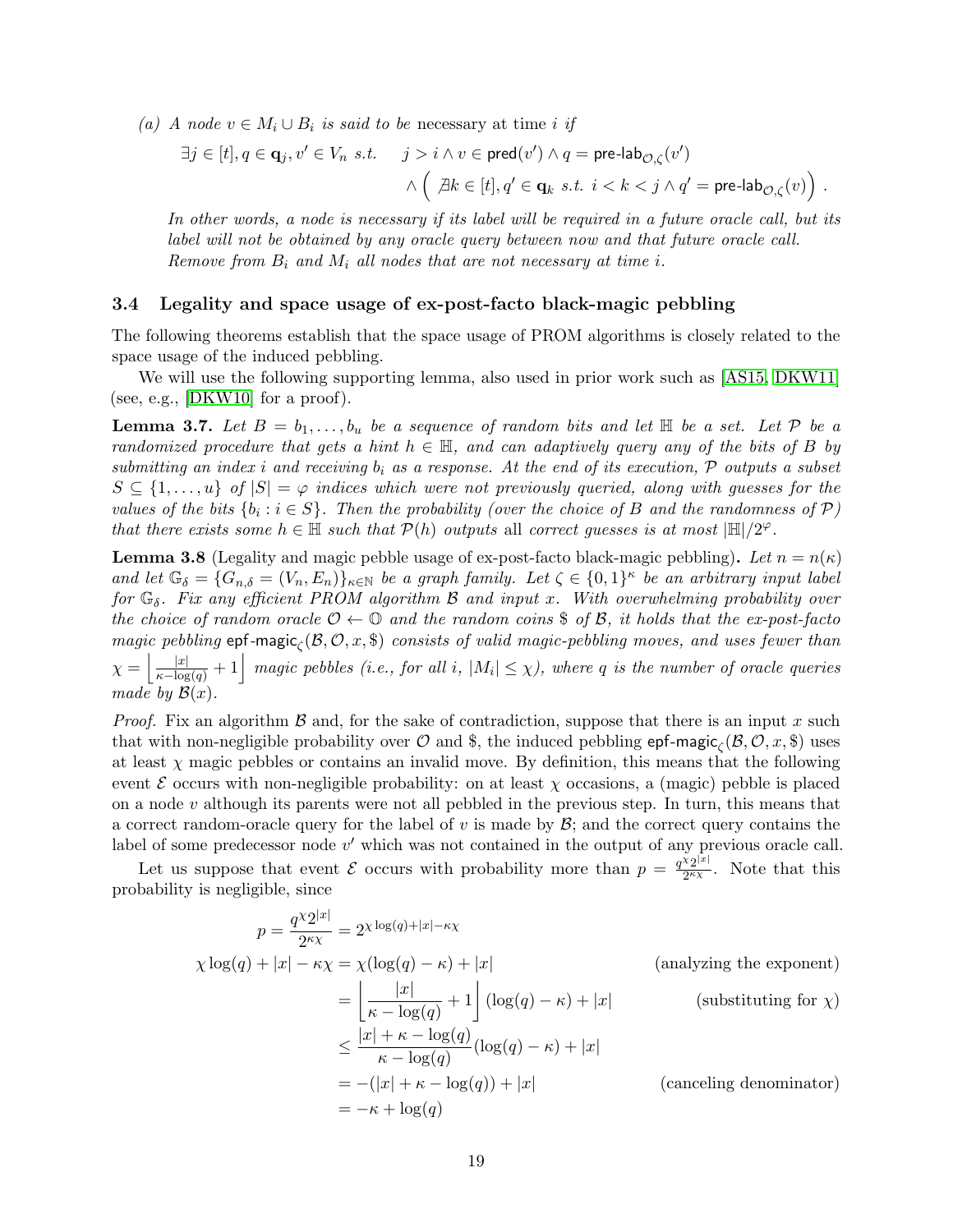and q is polynomial in  $\kappa$ . Based on this assumption, we construct a predictor that predicts  $\chi$  output values of the random oracle with impossibly high probability (specifically, violating Lemma [3.7\)](#page-18-1) as follows. The predictor  $P$  depends on input x and can query the random oracle on inputs of its choice, before outputting its prediction. Let  $\hat{r}$  be an upper bound on the number of random bits used by  $\mathcal{B}(x)$ . The predictor also has access to a sequence  $\hat{R}$  of  $\hat{r}$  random bits, that it can use to simulate the random coins of  $\beta$ .

- *Hint*: The predictor  $P$  receives as its hint<sup>[16](#page-19-0)</sup> either  $\perp$  if the induced pebbling epf-magic<sub> $\zeta$ </sub>( $\mathcal{B}, \mathcal{O}, x, \$$ ) is valid and uses no more than  $\chi$  magic pebbles, or the following information otherwise:
	- $−$  the index  $i^* ∈ [q]$  of the first oracle call causing the illegal event (inducing the χth placement of a magic pebble on some node  $v$ ) to happen;
	- − the indices  $I \subset [i^*]$  of all oracle calls preceding the i<sup>\*</sup>th oracle call, that induce the placement of a magic pebble or pebbles; and
	- $-$  B's input x.

The size of this hint is at most  $\chi \log(q) + |x|$  bits.

• Execution: If the hint is  $\perp$ , then P halts and outputs nothing. Otherwise, P runs  $\mathcal{B}(x;R)$ , forwarding all oracle calls to the random oracle, until the  $i^*$ th query. By construction, for each  $i' \in I \cup \{i^*\},$  the i'th query contains the labels of the parents of the node  $v_{i'}$  whose pebbling is induced by the *i*'th query, and at least one of these labels (say, label  $\ell_{w_{i'}}$  for parent node  $w_{i'}$ ) was not the output of any previous query to the random oracle. For each  $i' \in I \cup \{i\},$ our predictor recomputes the value  $\tilde{w}_{i'} = \text{pre-lab}_{\mathcal{O},\zeta}(w_{i'})$  which is the preimage under  $\mathcal O$  of  $\ell_{w_{i'}}$ . Note that by definition of pre-lab,  $\tilde{w}_{i'}$  can be computed without ever querying  $\mathcal O$  on input  $\tilde{w}_{i'}$ . Finally,  $P$  outputs the following pairs:

$$
\left\{ (\tilde{w}_{i'}, \ell_{w_{i'}}) \right\}_{i' \in I \cup \{i^*\}} .
$$

Since by construction, each query  $i' \in I \cup \{i^*\}$  induced the placement of a magic pebble, it follows that each pair  $(\tilde{w}_{i'}, \ell_{w_{i'}})$  is a valid input-output pair of  $O$ . Moreover,  $P$  never queried  $O$ on any  $\tilde{w}_{i'}$ .

The predictor's hint is  $\perp$  with probability at most that of  $\mathcal{E}$ , and the predictor succeeds whenever the hint is not  $\perp$ . Hence, by our assumption about the probability p of the event  $\mathcal{E}$ , the predictor must succeed with probability greater than  $p = \frac{q^{\chi}2^{|x|}}{2\kappa\chi}$  $\frac{\chi_2^{(2)}\chi_1^{(2)}}{2\kappa\chi_2^{(2)}}$ . By construction, the size of the predictor's hint set is at most  $q^{\chi}2^{|x|}$ , and the predictor's output is  $\kappa\chi$  bits long. Thus Lemma [3.7](#page-18-1) implies that the probability (over the choice of  $\mathcal O$  and the randomness of  $\mathcal P$ ) that there is some hint such that  $\mathcal P$ outputs all correct guesses is at most  $\frac{q^{\chi}2|x|}{2\kappa\chi}$  $\frac{\chi_{2^{|\mathcal{L}|}}}{2^{\kappa}\chi}$ . (This is equal to p.) We have a contradiction, and the lemma follows.  $\Box$ 

<span id="page-19-1"></span>**Lemma 3.9** (Space usage of ex-post-facto black-magic pebbling). Let  $n, \mathbb{G}_{\delta}, \zeta$  be as in Lemma [3.8.](#page-18-2) Fix any PROM algorithm B and input x. Fix any  $i \in [t]$ ,  $\lambda \geq 0$ , and define

$$
\text{epf-magic}_{\zeta}(\mathcal{B}, \mathcal{O}, x, \mathcal{S}) = (P_1^{\mathcal{O}}, \dots, P_t^{\mathcal{O}}) = ((B_1^{\mathcal{O}}, M_1^{\mathcal{O}}), \dots, (B_t^{\mathcal{O}}, M_t^{\mathcal{O}}))
$$

for oracle  $\mathcal O$ . We may omit the superscript  $\mathcal O$  for notational simplicity. It holds for all large enough  $\kappa$  that the following probability is overwhelming:

$$
\Pr\left[\forall i \in [t], |P_i| \le \chi'\right] \ ,
$$

where  $\chi' = \left[\frac{|\sigma_i|}{\kappa - \log(q)} + 1\right]$ , q is the number of oracle queries made by B, and the probability is taken over  $\mathcal{O} \leftarrow \overline{\mathbb{O}}$  and the coins of  $\mathcal{B}$ .

<span id="page-19-0"></span><sup>&</sup>lt;sup>16</sup>Note that the hint may depend both on the choice of random oracle, and on the randomness  $\hat{R}$ .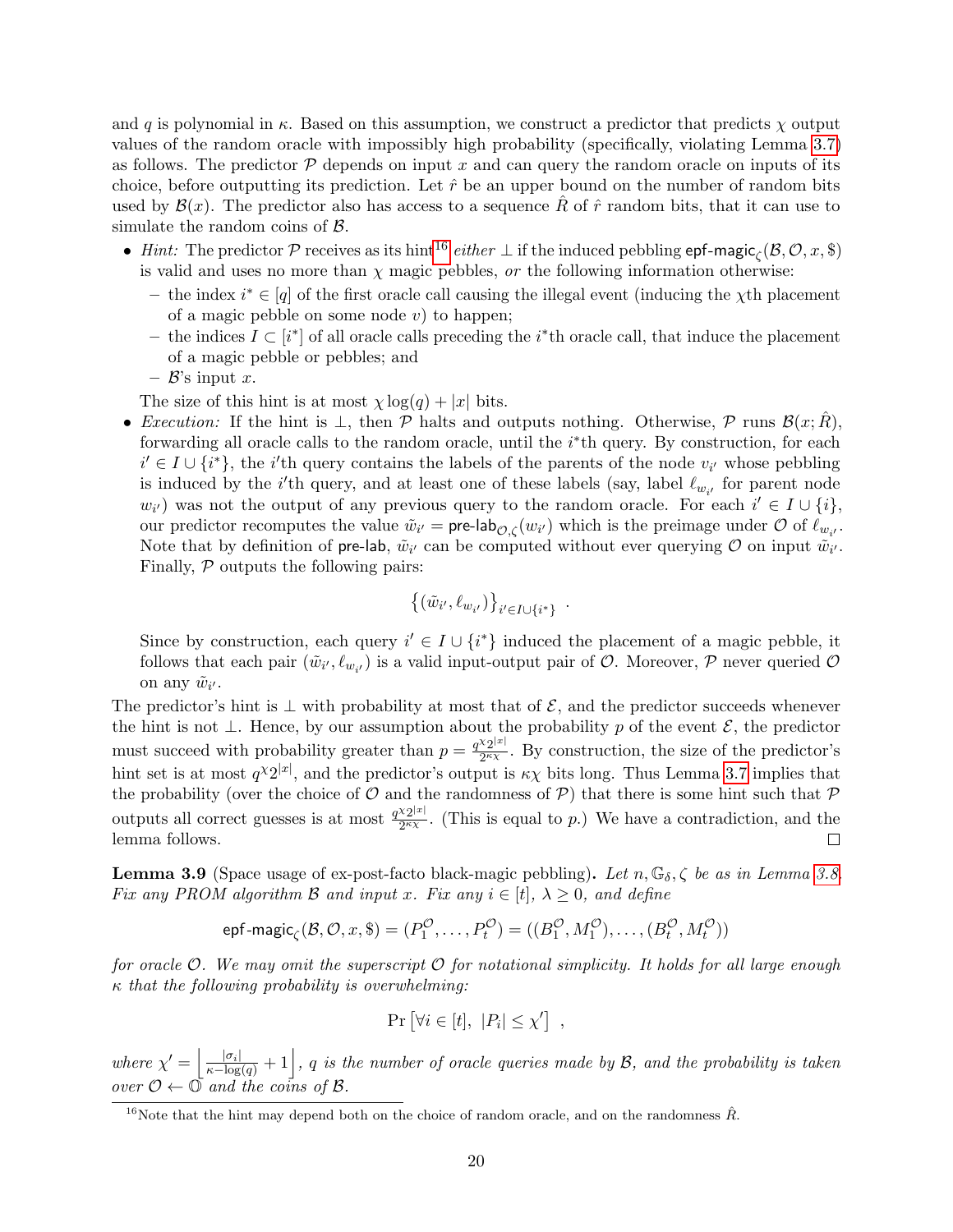Proof. This proof has a very similar structure to that of Lemma [3.8.](#page-18-2) Assume for contradiction that with non-negligible probability for some  $i \in [t]$  it holds that  $|P_i| > \chi'$ . Let  $\mathcal E$  denote the event that the induced pebbling  $epf$ -magic<sub> $\zeta$ </sub>( $\beta$ ,  $\mathcal{O}, x,$  \$) satisfies  $|P_i| > \chi'$ , and suppose that  $\mathcal E$  occurs with probability more than  $p = \frac{q^{\chi'} 2^{|\sigma_i|}}{2\kappa \chi'}$  $\frac{Q^{[2]}(2)}{2^{k\chi'}}$ . Note that p is negligible, since

$$
p = \frac{q^{\chi'} 2^{|\sigma_i|}}{2^{\kappa \chi'}} = 2^{\chi' \log(q) + |\sigma_i| - \kappa \chi'}
$$
  
\n
$$
\chi' \log(q) + |\sigma_i| - \kappa \chi' = \chi' (\log(q) - \kappa) + |\sigma_i|
$$
 (analyzing the exponent)  
\n
$$
= \left[ \frac{|\sigma_i|}{\kappa - \log(q)} + 1 \right] (\log(q) - \kappa) + |\sigma_i|
$$
 (substituting for  $\chi'$ )  
\n
$$
\leq \frac{|\sigma_i| + \kappa - \log(q)}{\kappa - \log(q)} (\log(q) - \kappa) + |\sigma_i|
$$
  
\n
$$
= -(|\sigma_i| + \kappa - \log(q)) + |\sigma_i|
$$
 (canceling denominator)  
\n
$$
= -\kappa + \log(q)
$$

We design a predictor  $P$  to predict the labels of all nodes in  $P_i$  with impossibly high probability, as follows. We refer to the oracle call that causes the ex-post-facto pebbling of a node  $v \in P_i$  a critical call. (Critical calls encompass both black and magic pebble placements.)  $P$  depends on  $\sigma_i$ ,  $\mathcal{O}$ , and a long enough sequence R of random bits used to simulate the coins of  $\mathcal{B}$ .

- *Hint:* The predictor  $P$  receives as its hint *either*  $\perp$  if the induced pebbling epf-magic<sub> $\zeta$ </sub>( $\mathcal{B}, \mathcal{O}, x, \mathcal{S}$ ) satisfies  $|P_i| \leq \chi'$ , or the following information otherwise:
	- the indices  $J = \{j_1, \ldots, j_c\} \in [q]^{|P_i|}$  of the critical calls made by  $\mathcal{B}$ , and
	- the state  $\sigma_i$  outputted by  $\beta$  at the end of iteration i, and

The size of this hint is  $|P_i| \log(q) + |\sigma_i|$  bits. By our assumption on  $|P_i|$ , this is more than  $\chi' \log(q) + |\sigma_i|$  bits.

- Execution: P runs B on input  $(z, \sigma_i)$ , recording the labels of all input-nodes of the critical calls. To answer any oracle call  $Q$  with output-node  $v$ , the predictor does the following:
	- Determines if the call is correct. A call is correct iff it is a critical call or for each parent  $w_{i'}$ of v, a correct call for  $w_{i'}$  has already been made and  $Q$  matches the results of those calls. In particular,  $Q = \text{pre-lab}_{\mathcal{O},\zeta'}(w_{i'})$  and no new oracle calls need be made by the predictor to check this.
	- If the call is correct and the label of  $v$  has already been recorded then output the label. Otherwise query  $\mathcal O$  to answer the call.

Finally, P outputs predictions of all of the labels of the magic pebbles and all the labels associated with  $P_i$ , as follows.

- The labels of the magic pebbles are determined as described in the proof of Lemma [3.8.](#page-18-2)
- When  $\beta$  terminates,  $\beta$  checks the transcript to determine the set  $B_i$ . It is easy to verify that their labels were never queried to  $\mathcal O$  by  $\mathcal P$ . Then, for all  $v \in B_i$  the predictor computes  $\tilde{v}$  = pre-lab<sub> $\mathcal{O}_{\mathcal{N}}(v)$ </sub> and outputs the pair  $(\tilde{v}, \ell_v)$  where  $\ell_v$  is the label of v (as specified in the input of the oracle call for associated critical call).

The predictor's hint is  $\perp$  with probability at most that of  $\mathcal{E}$ , and the predictor succeeds whenever the hint is not  $\perp$ . Hence, by our assumption about the probability p of the event  $\mathcal{E}$ , the predictor must succeed with probability greater than p. The predictor's output is  $\kappa |P_i| > \kappa \chi'$  bits long. From Lemma [3.7,](#page-18-1) it follows that the probability (over the choice of  $O$  and the randomness of  $P$ ) that there is some hint such that P outputs all correct guesses is at most  $(q^{\chi'} 2^{|\sigma_i|})/2^{\kappa \chi'}$ . (This is equal to p.) We have a contradiction and the lemma follows.  $\Box$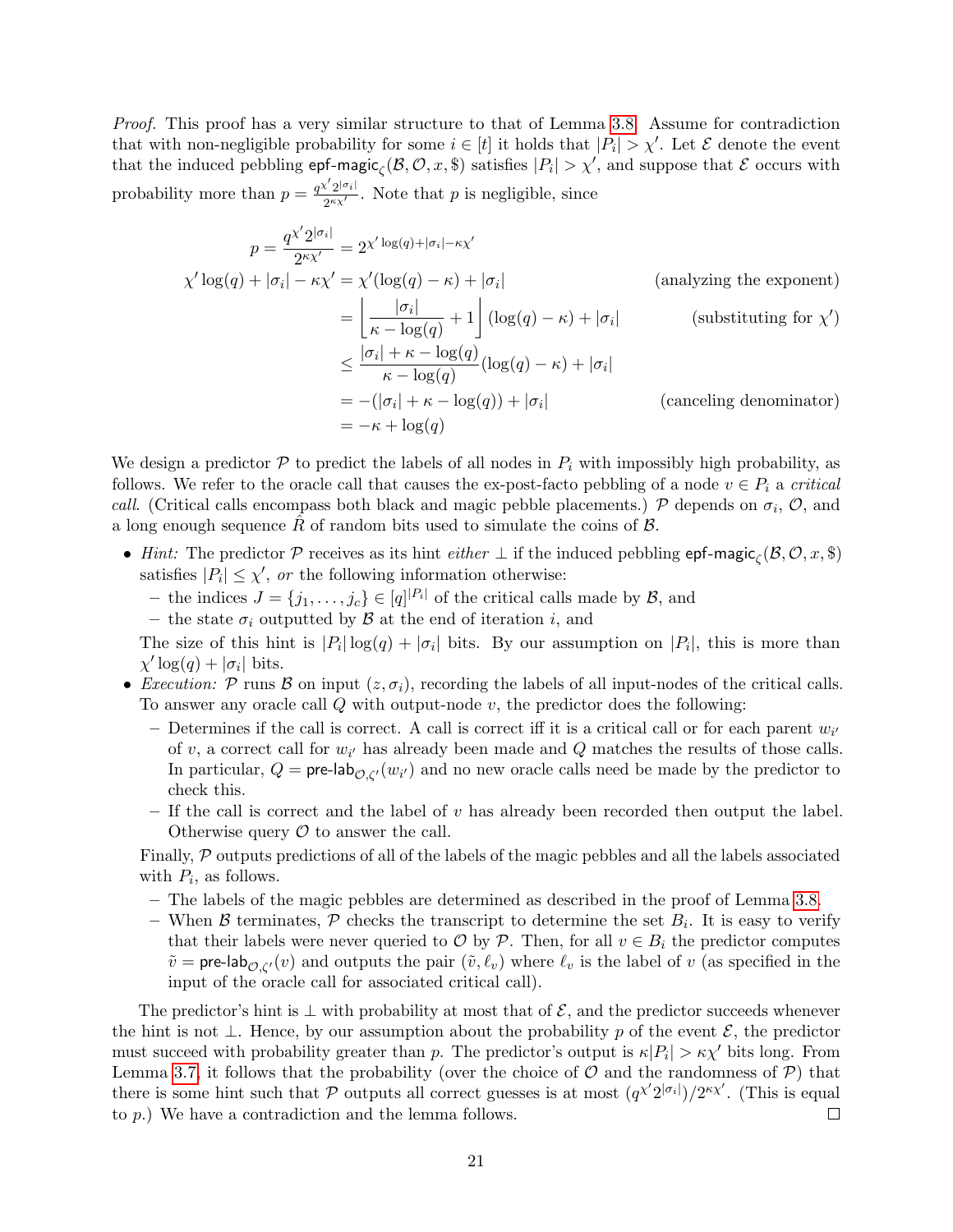## <span id="page-21-0"></span>4 Static-memory-hard functions

We now define *static-memory-hard functions*. As mentioned above, prior notions of memory-hardness consider only dynamic memory usage. To model static memory usage, we consider a hash function with two parts  $(\mathcal{H}_1, \mathcal{H}_2)$  where  $\mathcal{H}_2(x)$  computes the output of the hash function  $h(x)$  given oracle access to the output of  $\mathcal{H}_1$ . This design can be seen to reduce honest party computation time by limiting the hard work to one-off preprocessing phase, while maintaining a large space requirement for password-cracking adversaries. Informally, our guarantee says that unless the adversary stores a specified amount of static memory, he must use an equivalent amount of dynamic memory to compute h correctly on many outputs. Definition [4.1](#page-21-3) is syntactic and Definition [4.2](#page-21-2) formalizes the memory-hardness guarantee.

Notation PPT stands for "probabilistic polynomial time." For  $\vec{b} \in \{0,1\}^*$ , define Seek $_{\vec{b}}$ :  $\{1,\ldots,|\vec{b}|\}\rightarrow\{0,1\}$  to be an oracle that on input  $\iota$  returns the  $\iota$ th bit of  $\vec{b}$ .

<span id="page-21-3"></span>Definition 4.1 (Static-memory hash function family (SHF)). A static-memory hash function family  $\mathcal{H}^{\mathcal{O}} = \{h_{\kappa}^{\mathcal{O}} : \{0,1\}^{w'} \to \{0,1\}^{w}\}_{\kappa \in \mathbb{N}}$  mapping  $w' = w'(\kappa)$  bits to  $w = w(\kappa)$  bits is described by a pair of deterministic oracle algorithms  $(\mathcal{H}_1, \mathcal{H}_2)$  such that for all  $\kappa \in \mathbb{N}$  and  $x \in \{0,1\}^n$ ,

$$
\mathcal{H}_2^{\mathsf{Seek}_{\hat{R}}}(1^{\kappa},x) = h_{\kappa}(x), \text{ where } R = \mathcal{H}_1(1^{\kappa}) .
$$

(The superscript  $\mathcal O$  is left implicit.)

The next definition presents a parametrized notion of  $(\Lambda, \Delta, \tau, q)$ -hardness of an SHF. Before delving into the formal definition, we give a brief intuition of the guarantee provided by Definition [4.2:](#page-21-2) any adversary who produces at least  $q$  correct input-output pairs of the hash function must *either* have used  $\Lambda - \Delta$  static memory or incur a requirement of  $\Lambda$  dynamic memory sustained over  $\tau$ time-steps at runtime.

The role of q. The parameter q in Definition [4.2](#page-21-2) serves to capture the intuitive idea that an adversary that uses a certain amount of space could always use that space to directly store output values of  $h_{\kappa}$ . Clearly, an adversary with an arbitrary input R could very easily output up to  $||R||$ correct output values. Our goal is to lower bound the amount of space needed by an adversary who outputs nontrivially more correct values than that — and q, which is a function of  $|R|$ , captures how many more.

<span id="page-21-2"></span>**Definition 4.2** ( $(\Lambda, \Delta, \tau, q)$ -hardness of SHF). Let  $\mathcal{H} = \{h_{\kappa}\}_{{\kappa} \in \mathbb{N}}$  be a static-memory hash function family described by algorithms  $(\mathcal{H}_1, \mathcal{H}_2)$ , mapping w' to w bits. H is  $(\Lambda, \Delta, \tau)$ -hard if for any large enough  $\kappa \in \mathbb{N}$ , any string  $R \in \{0,1\}^{\Lambda-\Delta}$ , and any PPT algorithm A, for any set  $X = \{x_1, \ldots, x_q\} \subseteq$  ${0,1}^{w'}$ , there is a negligible  $\varepsilon$  such that

$$
\Pr_{\mathcal{O},\rho}\left[\big\{(x_1,h_\kappa(x_1)),\ldots,(x_q,h_\kappa(x_q))\big\}=\mathcal{A}(1^\kappa,R;\rho)\wedge\operatorname{s-mem}_{\mathbb{O}}(\Lambda,\mathcal{A},R,\rho)<\tau\right]<\varepsilon.
$$

For simplicity, we henceforth assume  $w' = w = \kappa$  (i.e., the oracle's input and output sizes are equal to the security parameter) unless otherwise stated.

#### <span id="page-21-1"></span>4.1 Dynamic SHFs

As discussed in detail in the introduction, static memory requirements are orthogonal and complementary to dynamic memory requirements of MHFs as formalized by [\[AS15\]](#page-46-5). Given a pebbling-based SHF and a pebbling-based MHF, they can be combined by simple concatenation into a "dynamic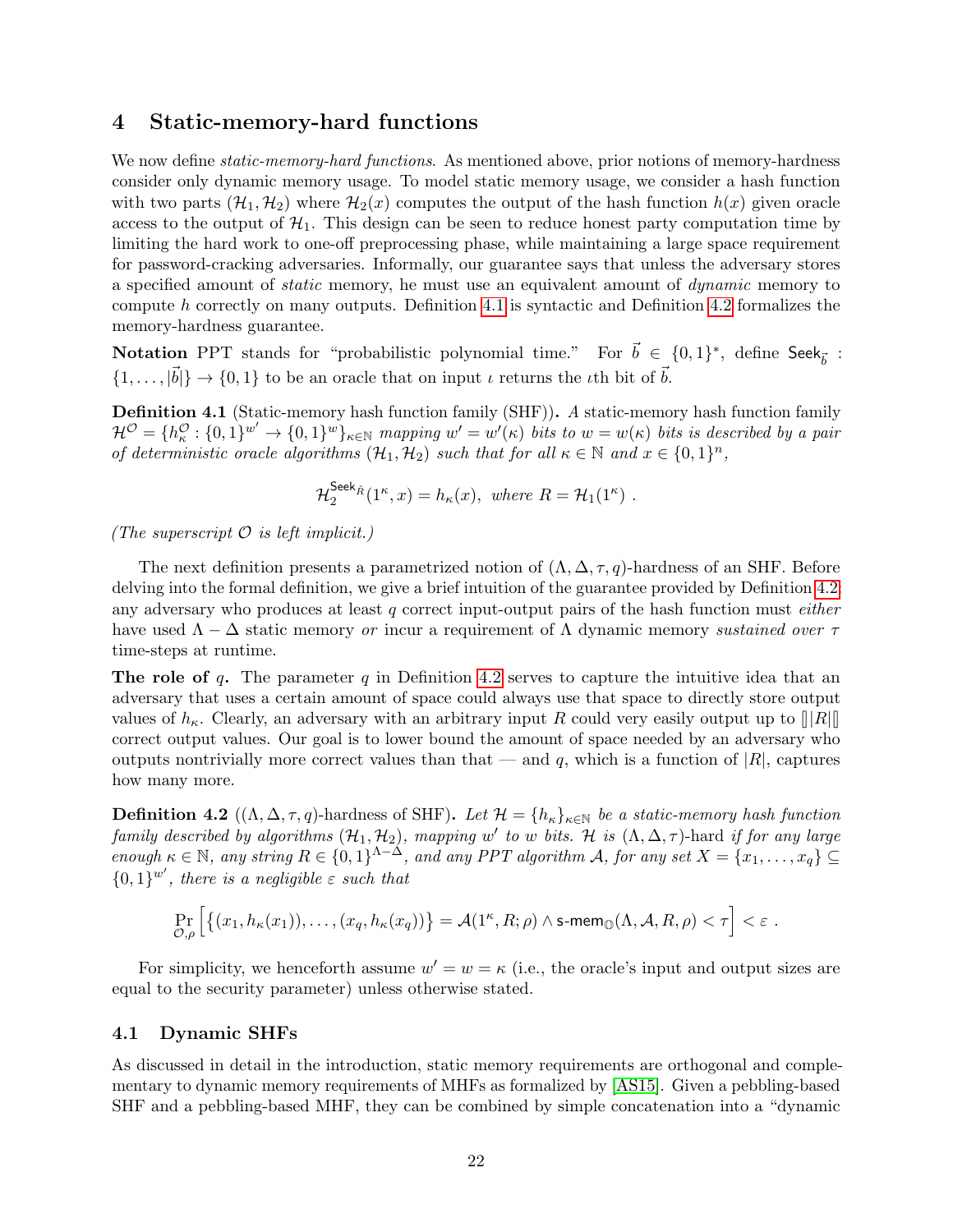SHF," a function that inherits both the static memory requirement of the former and the dynamic memory requirement of the latter, as outlined (informally) next.

Let  $\mathcal{H}_{dyn}^{\mathcal{O}}$  be a dynamic MHF and  $(\mathcal{H}_{1}^{\mathcal{O}}, \mathcal{H}_{2}^{\mathcal{O}})$  be a SHF family, and the computation of both of these correspond to computing labels of nodes in a DAG as a function of a pebbling algorithm and a random oracle  $\mathcal{O}$ . We construct a dynamic SHF  $\mathcal{H}^{\mathcal{O}}$  that is defined as follows: on input  $(1^{\kappa}, x)$ , output  $\mathcal{H}^{\mathcal{O}(0,\cdot)}_2$  $2^{\mathcal{O}(0,\cdot)}(1^{\kappa},x)||\mathcal{H}_{\mathsf{dyn}}^{\mathcal{O}(1,\cdot)}(1^{\kappa},x)$ . The resulting  $\mathcal{H}^{\mathcal{O}}$  inherits both the MHF guarantees of  $\mathcal{H}_{\mathsf{dyn}}$ and the SHF guarantees of  $(\mathcal{H}_1, \mathcal{H}_2)$ . Note that importantly, the labels of the nodes in the graphs corresponding to the MHF  $\mathcal{H}_{\text{dyn}}^{\mathcal{O}(0,\cdot)}$  and the SHF  $(\mathcal{H}_1^{\mathcal{O}(1,\cdot)}$  $\mathcal{O}(1,\cdot)\atop 1,\mathcal{H}_2^{\mathcal{O}(1,\cdot)}$  $2^{O(1,\cdot)}$  are independent as the MHF and the SHF use disjoint partitions of the random oracle domain.

Using this method, our SHF constructions can be combined with existing MHF constructions such as [\[AS15\]](#page-46-5), [\[ABP17a\]](#page-46-3), [\[ABP17b\]](#page-46-4), yielding a "best of both worlds" dynamic SHF that enjoys both types of memory-hardness.

## <span id="page-22-0"></span>5 SHF constructions

A first attempt What if we pebble a hard-to-pebble graph, and then let  $R_{k,i} = H(P(k), i)$  where  $P(k)$  is the entire pebbling of the graph (on input k and iteration i is the i-th call to the hash function  $H$ ? This would in fact work in the random oracle model where the random oracle takes arbitrary-length input. However, in practice, hash functions do not take arbitrary-length input. While constructions like Merkle-Damgård [\[Mer79\]](#page-49-11) and sponge [\[BDPA08\]](#page-47-9) can transform a fixed-input-length hash function into one that takes arbitrary-length inputs, the resulting function does not behave like a random oracle even if the fixed-length hash function does.<sup>[17](#page-22-2)</sup> Moreover, the computation graphs of known length-expanding transformations such as Merkle-Damgård and sponge functions require very little space to compute. For instance, the computation graph of the Merkle-Damgård construction is a binary tree and the computation graph of the sponge function is a caterpillar graph both of which take logarithmic and constant space, respectively, to compute. Thus, we have to use special constructions to achieve the local-hardness properties we need.

Recall from Definition [2.13](#page-14-2) that the property we want is this "locally hard to access" notion, meaning that if an adversarial party chooses to not store the static part of our hash function which they obtain from performing the "preprocessing" computation associated with  $\mathcal{H}_1$ , then they must use the same memory and sustained time to recompute the function when our staticmemory-hard function is called on any subset of inputs larger than the memory used to store the preprocessed computation. We achieve this desired property in our  $\mathcal{H}_1$  functions using two novel DAG constructions, one of which is optimal for a specific graph class and the other we conjecture to be optimal for all general graph classes.

#### <span id="page-22-1"></span>5.1  $\mathcal{H}_1$  constructions

We first note the differences between the graph constructions we present here and the constructions presented in previous literature [\[AS15,](#page-46-5) [ACK](#page-46-10)+16, [ABP17a,](#page-46-3) [DFKP15\]](#page-48-5). Firstly, many of the constructions presented in previous work feature a single target node. This is reasonable in the context of memory-hard functions since both the honest party and the adversary must compute the hash function dynamically (obtaining a single label as the output of the function) on each input. However, in our context of static-memory-hard functions, single-target-node constructions do not

<span id="page-22-2"></span> $17$  For example, both the constructions mentioned process the input sequentially in chunks. Evaluating the hash function on inputs that differ only in the final chunk will yield outputs that differ in a known way; this provides a way to distinguish these constructions from a random oracle even if the underlying fixed-length hash function is a random oracle.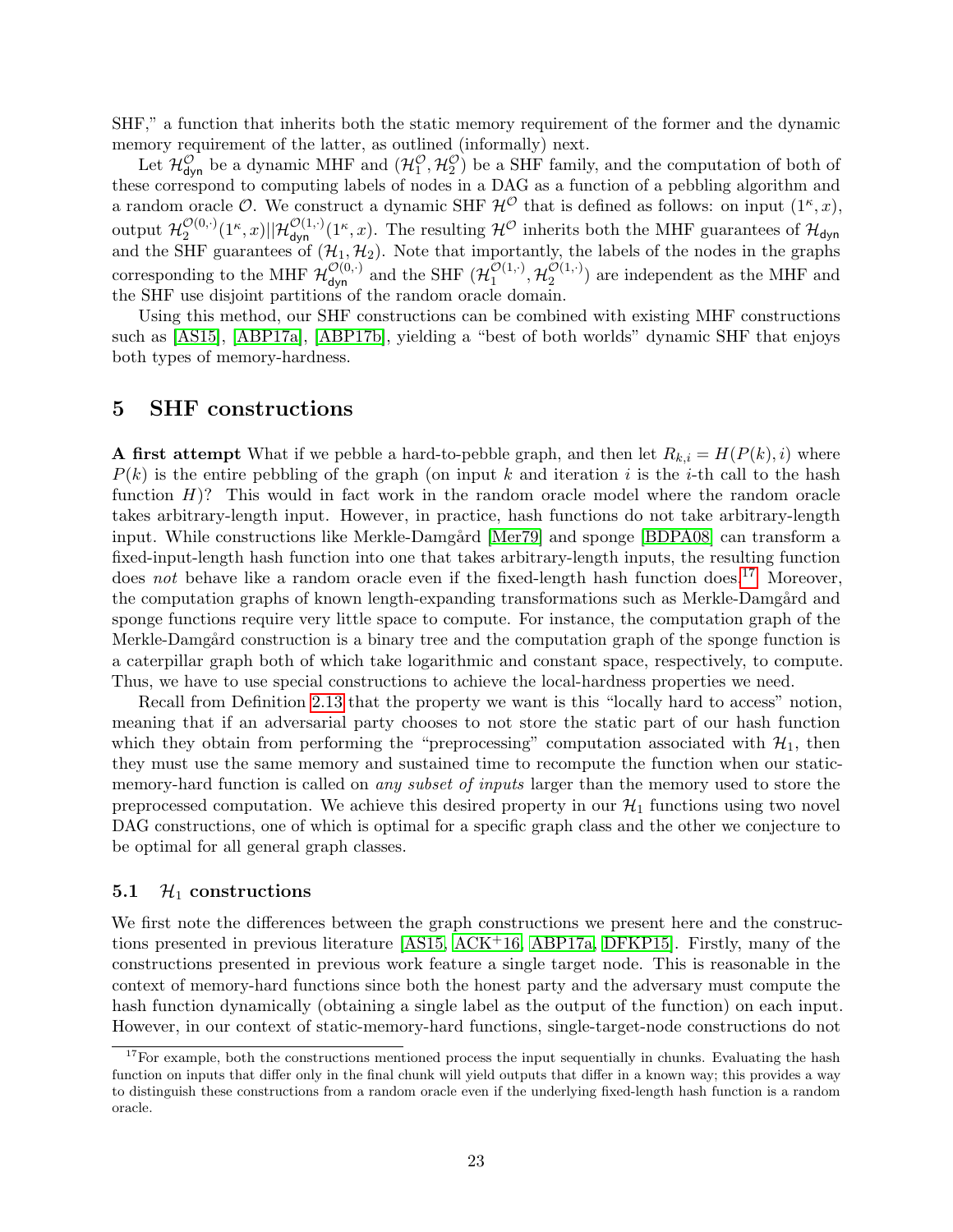make sense. Secondly, our constructions differ from even the multiple target node constructions presented in the literature (specifically, the constructions of [\[DFKP15\]](#page-48-5)) since prior constructions mainly focused on finding graphs that have large memory vs. time tradeoffs.

Our constructions are designed with the goal that any adversary that does not store almost all the target labels must dynamically use the same amount of space as needed to store all the labels to compute the hash function (while still incurring a cost in runtime). Moreover, our constructions based on local hardness ensure a stronger guarantee than the constructions in [\[DFKP15\]](#page-48-5); in our case, one must use at least S space (for some definition of S) to compute any given subset of targets larger than one's current memory usage, whereas in their case, they use  $S$  space to compute some subset of targets chosen uniformly at random. Therefore, our specifications are stronger in that we provide a space bound as well as a time bound for adversaries; and moreover, for honest parties, the time cost is only a one-time setup cost. We prove our pebbling costs in terms of the black-magic pebble game (defined in Section [2\)](#page-10-1) as opposed to the standard pebble game used in previous works. Most notably, this means that in all of our constructions, the pebbling number is upper bounded by the number of targets (since one can always just pebble the targets with magic pebbles).

We begin with some simple and clean constructions of  $\mathcal{H}_1$  based on pebbling constructions that exist in the literature. We first prove a lemma regarding the minimum number of pebbles used in the PROM model and the minimum number of pebbles used in the sequential memory model. This is useful in more than one way: (1) it tells us that parallelization does not save the adversary in space so honest parties (who can only compute a constant number of labels at a time) and adversaries (who can compute an arbitrary number of labels at the same time) operate under the same space constraints and (2) it allows us to directly compare sustained time complexities between adversaries and honest parties with respect to space usage .

<span id="page-23-0"></span>**Lemma 5.1** (Standard Pebbling Sequential/Parallel Equivalence). Given a DAG  $G = (V, E)$ ,  ${\bf P_{\rm s}}(G,T)={\bf P_{\rm s}}^\parallel(G,T)$  where  ${\bf P_{\rm s}}(G,T)$  is defined to be the minimum standard pebbling space complexity in the sequential model, and we define  ${\bf P}_{\rm s}^\parallel(G,T)$  to be the minimum standard pebbling space complexity in the parallel model.

*Proof.* Any sequential pebbling strategy,  $P$  can be simulated by a parallel pebbling strategy,  $P^{\parallel}$ since  $\mathcal{P}^{\parallel}$  can choose to place one pebble at a time. Therefore,  $\mathbf{P}_{s}^{\parallel}(G,T) \leq \mathbf{P}_{s}(G,T)$ . We now show that there exists a sequential pebbling strategy,  $P$ , that uses the same number of pebbles to pebble a graph as a parallel strategy  $\mathcal{P}^{||}$ . Suppose that at time *i*, a set of pebbles are added to nodes in  $P_i$  in G under algorithm  $\mathcal{P}^{\parallel}$ . Then,  $pred(P_i)$  must be pebbled at time  $i-1$ .  $\mathcal{P}$  can thus spend  $|P_i \backslash P_{i-1}|$  pebbling steps to pebble the graph sequentially by adding pebbles on all vertices  $v \in P_i\backslash P_{i-1}$  sequentially until the state of the graph is the same as the state of the graph at time i under strategy  $\mathcal{P}^{\parallel}$ . Similarly, if a set of pebbles  $D_i$  are deleted from the graph at time i, then  $P$  can choose to spend at most  $|D_i|$  sequential pebbling steps to delete  $|D_i|$  pebbles. If both strategies start on identical graphs with the same starting configuration  $P_0$ , then we have shown that  $\mathbf{P}_{s}^{\parallel}(G,T) \geq \mathbf{P}_{s}(G,T)$ . Thus,  $\mathbf{P}_{s}^{\parallel}(G,T) = \mathbf{P}_{s}(G,T)$ .  $\Box$ 

We use Lemma [5.1](#page-23-0) to prove an equivalent lemma for the black-magic pebble game below.

**Lemma 5.2** (Black-Magic Pebbling Sequential/Parallel Equivalence). Given a DAG  $G = (V, E)$ ,  ${\bf P}_{\rm s}(G,|T|,T) \,=\, {\bf P}_{\rm s}^{\,\|}(G,|T|,T)$  where  ${\bf P}_{\rm s}(G,|T|,T)$  was defined to be the minimum black-magic pebbling space complexity in the sequential model, and we define  $\mathbf{P_s}^\parallel$  $(G, |T|, T)$  to be the minimum black-magic pebbling space complexity in the parallel model.

Proof. Any placement of black pebbles can be translated from the sequential to the parallel pebbling strategy and vice versa using the techniques stated in the proof of Lemma [5.1.](#page-23-0) Any sequential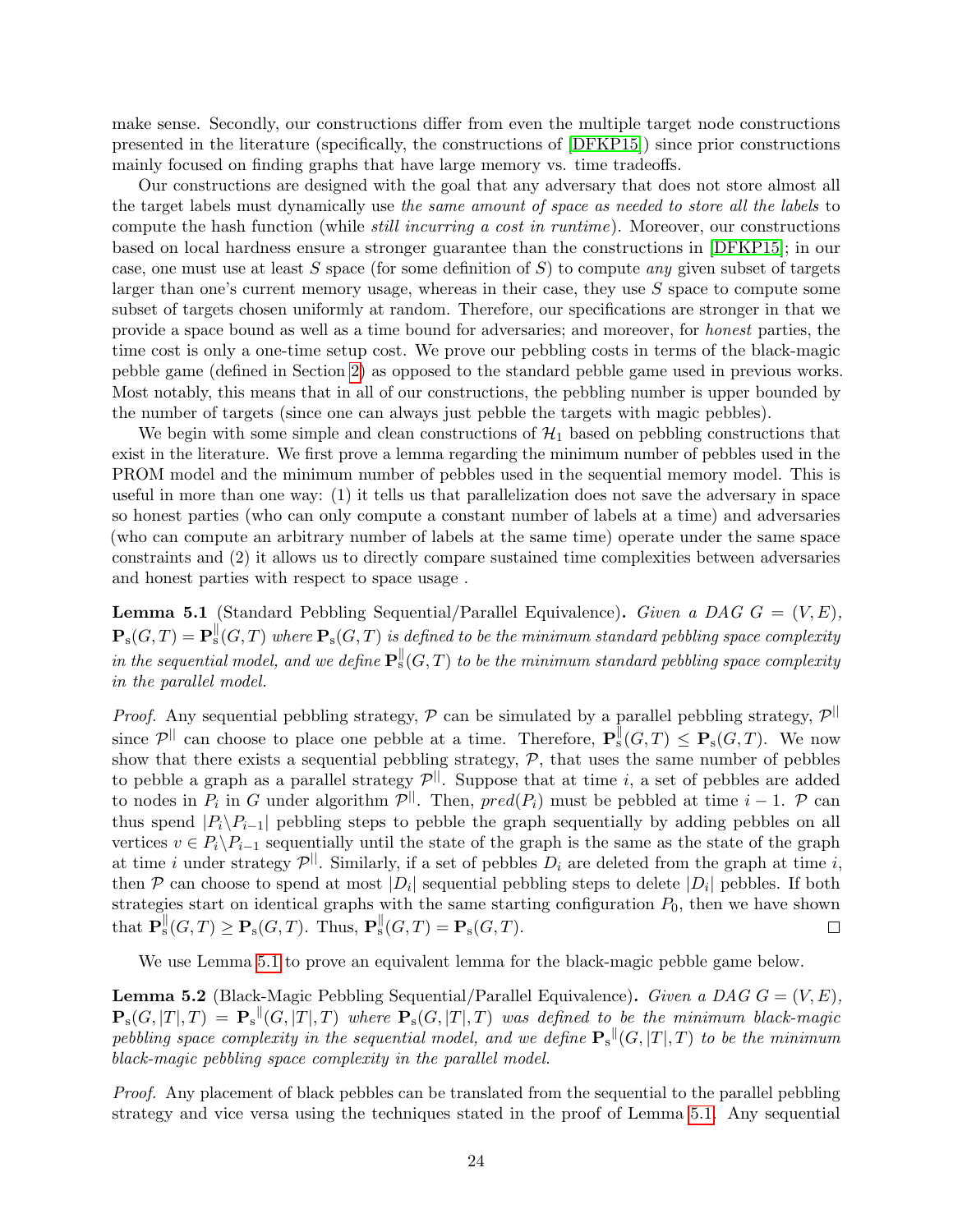pebbling placement of magic pebbles can be simulated trivially by a parallel pebbling strategy. Any parallel pebbling placement of  $M$  magic pebbles can be simulated via a sequential pebbling strategy using M additional steps. Thus,  $\mathbf{P}_s(G, |T|, T) = \mathbf{P}_s^{\parallel\parallel}(G, |T|, T)$ .  $\Box$ 

Now, we jump into our constructions. We first provide a simple construction and show why this construction is not optimal. In addition, we define some subgraph components in the pebbling literature that are important subcomponents of our constructions.

#### <span id="page-24-0"></span>5.1.1 A failed attempt at  $\mathcal{H}_1$

We first provide a failed attempt at constructing  $\mathcal{H}_1$  due to the large amount of time that is needed to compute the function (for the sequential honest party) with respect to the amount of memory needed to store the output of the function. In other words, this construction is problematic in the sense that an exponential number of steps is necessary to compute the stored results of the function from scratch for the honest party but the adversary with parallel processing time can compute the function from scratch in linear time. Although the honest party could obtain the results of the preprocessing (i.e. the static part of the hash function) from elsewhere, we must ensure that they can still feasibly compute  $\mathcal{H}_1$  themselves in the event that they do not trust any of the sources from which they can obtain the static data.

Intuitively, our failed attempt at constructing  $\mathcal{H}_1$  is a series of binary search trees. From here onwards, we describe all constructions of  $\mathcal{H}_1$  as a directed acyclic graph with n nodes and later use our theorems above to prove static memory hardness from our constructed DAGs.

**Graph Construction 5.3** (Composite Binary Tree DAG). Let  $B_h^C$  be a composite binary tree  $DAG$  with height h constructed in the following way where  $T$  is the number of targets of our DAG. Let  $s = |T|$ . In our intended construction  $h = s$ .

- 1. Let the set of nodes be  $V$ . Let the set of edges be  $E$ .
- 2. Create  $(s + 1)2^{h-1} + s$  nodes.
- 3. Create s + 1 binary search trees using  $(s + 1)2^{h-1}$  nodes in total where edges are directed from children to parents in each binary tree. Let  $r_i$  for  $i \in [1, s + 1]$  be the roots of these binary search trees.
- 4. Order the remaining nodes in some arbitrary order, let  $s_j$  be the jth node in this order for  $j \in [1, s]$ .
- 5. Create directed edges  $(r_i, s_i)$  and  $(r_{i+1 \mod s}, s_i)$  for all  $i \in [1, s]$ .

Given any binary search tree with height  $h$ , the minimum number of pebbles necessary to pebble the tree is h (assuming a 'tree' with one node has height 1) using the rules of the standard pebble game. Therefore, to ensure that the apex of the tree is pebbled and that both the honest party and the adversary both use  $h$  space to pebble the apex, the number of leaves necessary at the base of the tree is  $2^{h-1}$ . If we suppose that the computationally weak honest party (who does not build special circuits) can only evaluate a constant number of random oracle calls at a time (place a constant number of pebbles), the number of sequential evaluations necessary for the honest party is  $\geq \Omega(2^h)$ which is infeasible to accomplish. In constrast, the adversary only has to make  $O(h)$  parallel random oracle calls, an exponential factor difference between the honest party and the adversary! Such a construction fails since it is clearly infeasible for the honest party since they would never be able to compute all target values of  $H_1$  from scratch (since this computation requires exponential time for the honest party). Thus, we would like a construction that has the same minimum space requirement but also small sequential evaluation time. We prove a better (but also simply defined) construction below.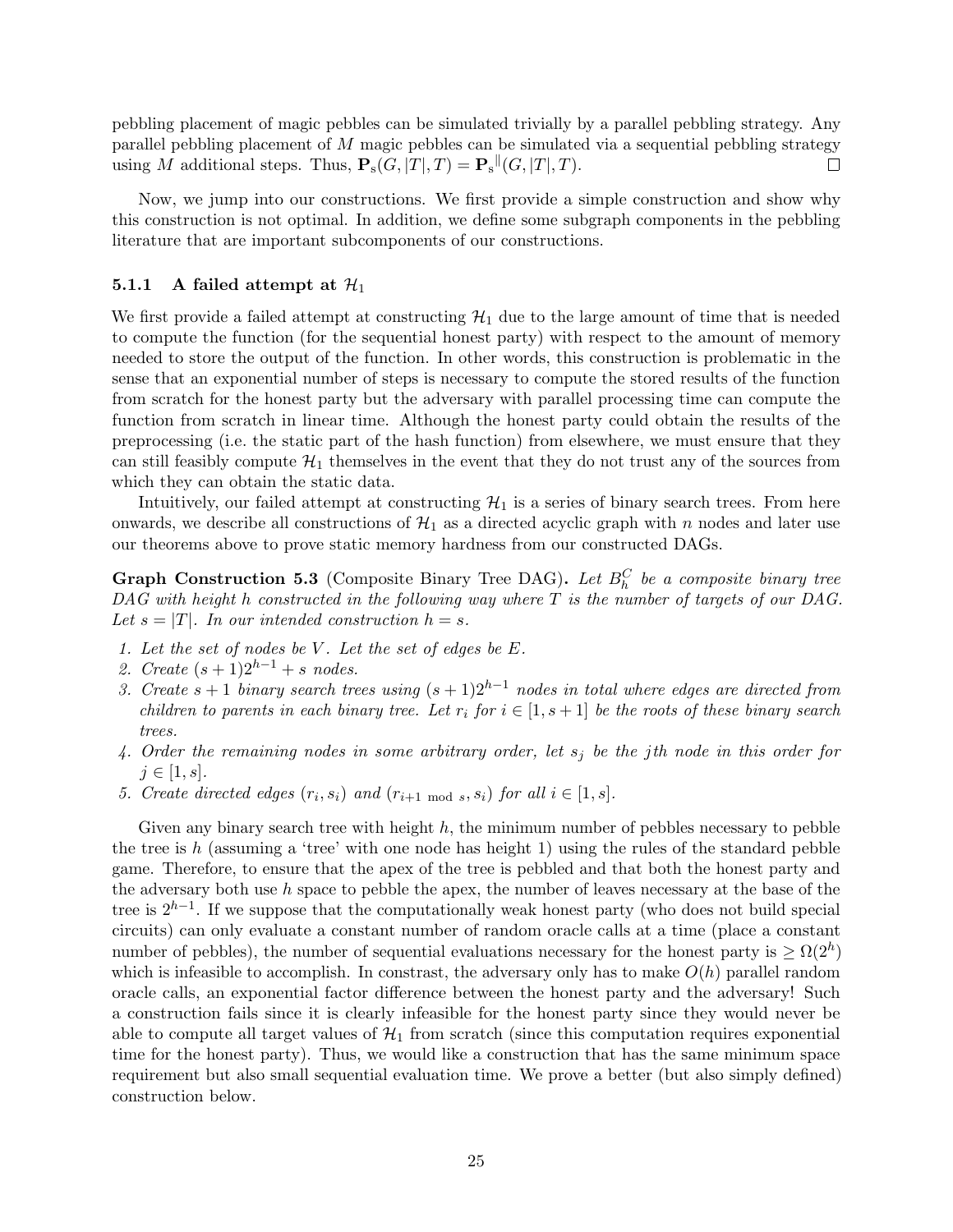#### <span id="page-25-0"></span>5.1.2 Cylinder construction

We make use of what is defined in the pebbling literature as a *pyramid graph* [\[GLT80\]](#page-48-11) in constructing our *cylinder graph*. The key characteristic of the pyramid graph we use is that the number of pebbles that is required to pebble the apex of the pyramid is equal to the height of the pyramid [\[GLT80\]](#page-48-11) using the rules of the standard pebble game. Note that a pyramid by itself is not useful for our purposes since the black-magic pebbling space complexity of a pyramid with one apex is 1. Therefore, we need to be able to use the pyramid in a different construction that uses superconstant number of pebbles in the magic pebble game in order to successfully pebble all target nodes.

<span id="page-25-1"></span>Graph Construction 5.4 (Illustrated in Fig. [2\)](#page-25-2). Let  $\Pi_{h}^{C}$  be a cylinder graph with height h. We define  $\Pi_h^C$  as follows:

- 1. Create  $2h^2$  nodes. Let this set of  $2h^2$  nodes be V.
- <span id="page-25-2"></span>2. Arrange the nodes in V into 2h levels of h nodes each, ranging from level 0 to level 2h−1. Let the j-th node in level i be  $v_i^j$  $i$ . Create directed edges  $(v_i^{j \mod h})$  $\left( \begin{smallmatrix} j \ i \end{smallmatrix} \right.^j$  mod  $\left. \begin{smallmatrix} h \end{smallmatrix} \right.^j$ ,  $v_{i+1}^j$  and  $\left( v_i^j \right.^j$  mod  $\left. \begin{smallmatrix} h \end{smallmatrix} \right.^j$  $\binom{j \mod h}{i}, \binom{j+1 \mod h}{i+1}$ for all  $i \in [0, 2h-2]$ . Let this set of edges be E.



Figure 2: Cylinder construction (Def. [5.4\)](#page-25-1) for  $h = 5$ .

## **Lemma 5.5.** Given a cylinder graph with height h,  $\Pi_h^C$ ,  $\mathbf{P}_s(\Pi_h^C, T) \ge h$ .

*Proof.* Let T be the target nodes of  $\Pi_h^C$ . Each target node is connected to a pyramid of height h. Therefore, by the proofs of minimum pebbling cost of pyramids given in [\[GLT80\]](#page-48-11), the pyramid requires  $h$  pebbles to pebble using the rules of the standard pebble game. Therefore, to pebble any one target node  $t \in T$  requires h pebbles, so pebbling all target nodes of  $\Pi_b^C$ , T, trivially requires h pebbles.  $\Box$ 

## <span id="page-25-4"></span>Lemma 5.6.  $\mathbf{P}_{\rm opt\text{-}ss}(\Pi_h^C, T) \geq 2h$ .

*Proof.* The depth of  $\Pi_h^C$  is 2h (i.e. the longest directed path in  $\Pi_h^C$  has length 2h). Thus, the minimum number of parallel steps necessary to pebble any  $v \in T$  is  $2h$ . Let  $L_i$  be the set of nodes at the *i*-th level of  $\Pi_h^C$  where T is at level 2h - 1 and S is at level 0. To pebble each target node requires that all vertices in  $L_{h-1}$   $(v_{h-1}^i$  for all  $i \in [1, h])$  be pebbled at some time step simultaneously<sup>[18](#page-25-3)</sup>,  $t \in [0, t_{\mathcal{P}}]$ , by normality of pebbing strategies (see the definition of *frugal* and *normal* strategies in Definitions [B.1](#page-50-3) and [B.2](#page-51-0) [\[GLT80,](#page-48-11) [DL17\]](#page-48-12)). given any normal strategy  $P$ . Thus, at least h parallel time steps where h pebbles are on the graph simultaneously are necessary to pebble any target  $v \in T$  because to pebble all nodes in  $L_{h-1}$  at time t requires h parallel time steps where h pebbles are used at each time step.

Suppose for contradiction that  $P_{opt\text{-ss}}(\Pi_h^C, T) < 2h$ . We first prove that to pebble any k targets (where  $k \leq h$ ) simultaneously require at least k time steps (where each time step is larger than t

<span id="page-25-3"></span><sup>&</sup>lt;sup>18</sup>Whereby 'simultaneously', we mean there exists some time t' where all vertices in  $L_{h-1}$  are pebbled.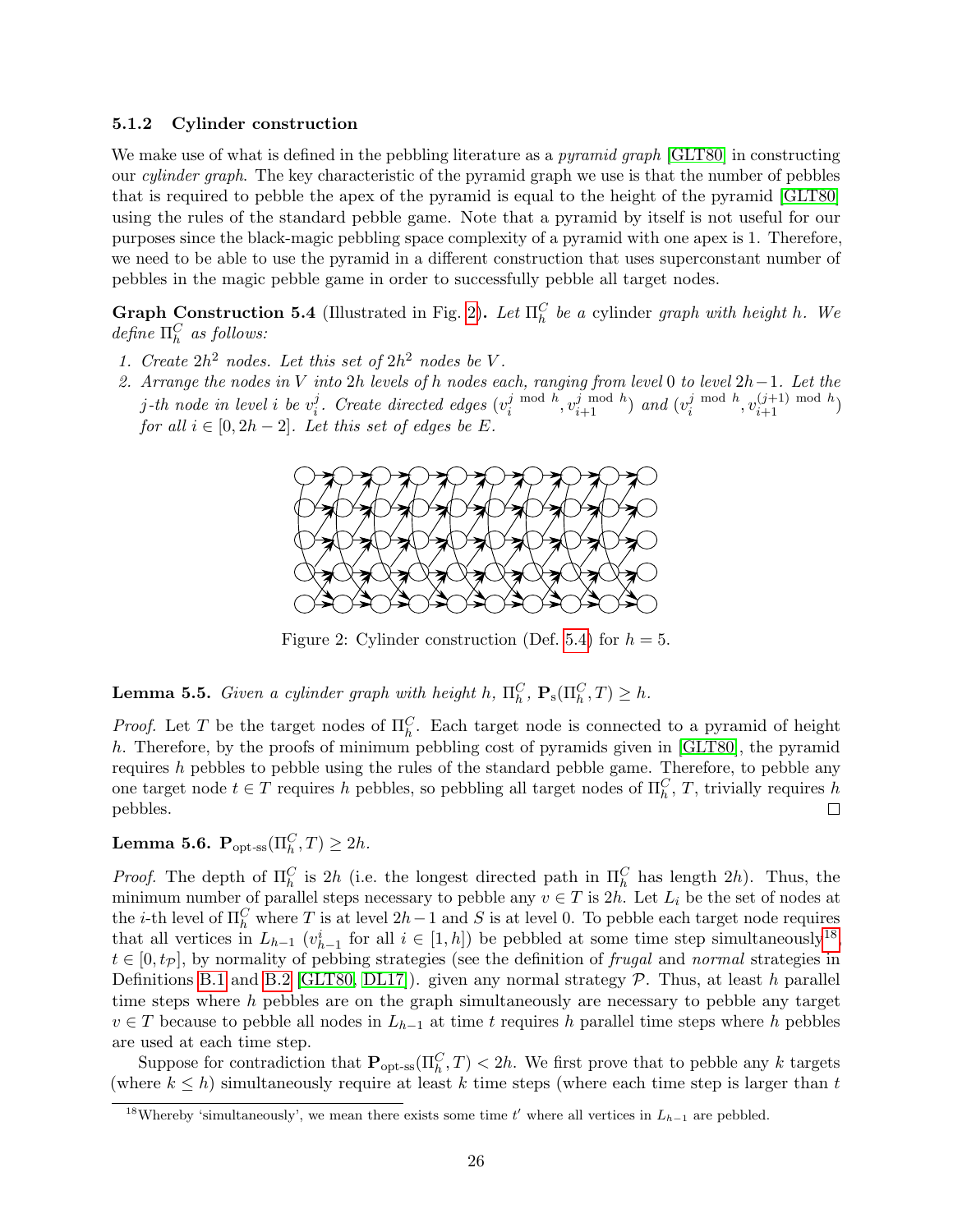defined above) where  $h$  pebbles are on the graph simultaneously. Furthermore, there exists time steps  $t_{l-1} > t_{l-2} > \cdots > t_1 > t$  where h pebbles are on all vertices in  $L_{h-1+j}$   $(v_{h-1+j}^i$  for all  $i \in [1, h]$  at time  $t_i$ . We prove this by induction. Let the base case be  $k = 1$ . In order to pebble any target  $v \in T$  using a normal strategy  $\mathcal{P}$ , there must be a time step  $t_1 > t$  where h pebbles are on all vertices in  $L_h$  ( $v_h^i$  for all  $i \in [1, h]$ ) by normality of pebbling strategies (see Theorem [B.3](#page-51-1) [\[GLT80\]](#page-48-11)). We assume as our induction hypothesis that the statement is true for all  $k \leq l-1$  where  $l \leq h$ . We now prove the statement for  $k = l$ . At time  $t_{l-1}$ , there exist h pebbles on all vertices in  $L_{h+l-2}$  by definition of  $t_{l-1}$  and by our induction hypothesis. By inspection, to pebble any subset of l targets requires all vertices in  $L_{h+l-1}$  to be pebbled at some point in the execution of the pebbling strategy. Suppose there exists a strategy that pebbles k targets using at most  $k-1$  parallel moves where h pebbles are on the graph during each of the  $k-1$  parallel moves. By our induction hypothesis, pebbling any  $k-1$  sized subset of the k targets requires  $k-1$  parallel moves where h pebbles are on the graph and all nodes in  $L_{h+k-1}$  for all  $k < l$  are pebbled simultaneously at time  $t_k$ . If no more than  $h-1$  pebbles can be on the vertices in  $L_{h+l-1}$ , this means that there exists a vertex in  $L_{h+l-1}$  that must be pebbled with at least l pebbles (given there exists a previous time step when h pebbles are on all vertices in  $L_{h+l-2}$  and no more than  $h-1$  of these pebbles can be moved to the vertices in  $L_{h+l-1}$ ). Let this vertex be u. If we continue strategy P without pebbling u, then there will exists a vertex at every level  $h + l' - 1$  (for all  $l' \geq l$ ) where l' pebbles are necessary to pebble the vertex. Thus, the lower bound on the minimum number of pebbles necessary to pebble  $k$ targets using strategy  $P$  is  $h-1+l'$  at some time step  $t_{l'} > t_{l-1}$ , a contradiction since  $l' \geq 1^{19}$  $l' \geq 1^{19}$  $l' \geq 1^{19}$ .

Given that to pebble any  $k$  targets requires at least  $k$  time steps (inaddition to the  $h$  timesteps necessary to pebble all nodes in  $L_{h-1}$ ) where h pebbles are on the graph simultaneously. Thus, pebbling all targets using any strategy that pebbles sequentially subsets of targets  $S_1, \ldots, S_d$  where  $\bigcup_{i=1}^d S = T$  results in  $\sum_{i=1}^d |S_i| \geq h$  steps where h pebbles are on the graph simultaneously. In all cases, we reach a contradiction with  $P_{\text{opt-ss}}(\Pi_h^C, T) < 2h$ . Therefore,  $P_{\text{opt-ss}}(\Pi_h^C, T) \ge 2h$ .

<span id="page-26-2"></span>Theorem 5.7. Using the rules of the standard pebble game, h pebbles are necessary for at least h parallel steps to pebble any target of a height  $2h$  cylinder graph,  $\Pi_h^C$ .

*Proof.* To pebble any target of  $\Pi_h^C$  requires h pebbles on all nodes in level h by normality of pebbling strategies. Given at most  $h$  pebbles, to pebble any subset  $k$  of nodes in level  $h$  (by the normality of pebbling strategies) require h pebbles to be present on the graph for at least  $k$  parallel time steps as proven in the proof for Lemma [5.6.](#page-25-4) Thus, given a pebbling strategy that pebbles the following subsets of nodes in level h sequentially,  $S_1, \ldots, S_d$  where  $T = \bigcup_{i=1}^d S_i$ , the number of time steps where h pebbles are on the graph is given by  $\sum_{i=1}^{d} |S_i| \geq h$ . Therefore, h pebbles are on the graph during at least h time steps when pebbling any target of  $\Pi_b^C$ , proving our theorem.  $\Box$ 

<span id="page-26-1"></span>**Theorem 5.8.**  $P_s(\Pi_h^C, |T|, T) \geq h$  where  $\Pi_h^C$  is defined as in Def. [5.4](#page-25-1) where  $|S| = |T| = h$ .

*Proof.* Assume for the sake of contradiction that  $s < h$  pebbles can be used to pebble all target nodes in T. By the rules of the black-magic pebble game, we can choose to use either magic pebbles or black pebbles at each time step in a valid strategy.

We first prove that given  $s < |T|$  magic pebbles, one would choose to place the pebbles on s target nodes as opposed to any number of intermediate nodes. Let  $L_i$  be the set of nodes at the  $i + h$ -th level of  $\Pi_h^C$  (for  $0 \le i \le h - 1$ ) where T is at level  $2h - 1$  and S is at level 0. Given s adjacent pebble placements on nodes in  $L_i$ , we can pebble at most  $j \leq \max(0, s + i - h + 1)$  target nodes by construction of  $\Pi_h^C$  without performing any repebbling of any nodes in S. (Note that we

<span id="page-26-0"></span><sup>&</sup>lt;sup>19</sup>Note that a simpler proof can be shown to state that at least h pebbles are needed to pebble u at level l' but we present the present proof to show that even for a cylinder with height h (instead of  $2h$ ) our proof here still holds–i.e. h steps where h pebbles are on the cylinder are necessary to pebble all targets T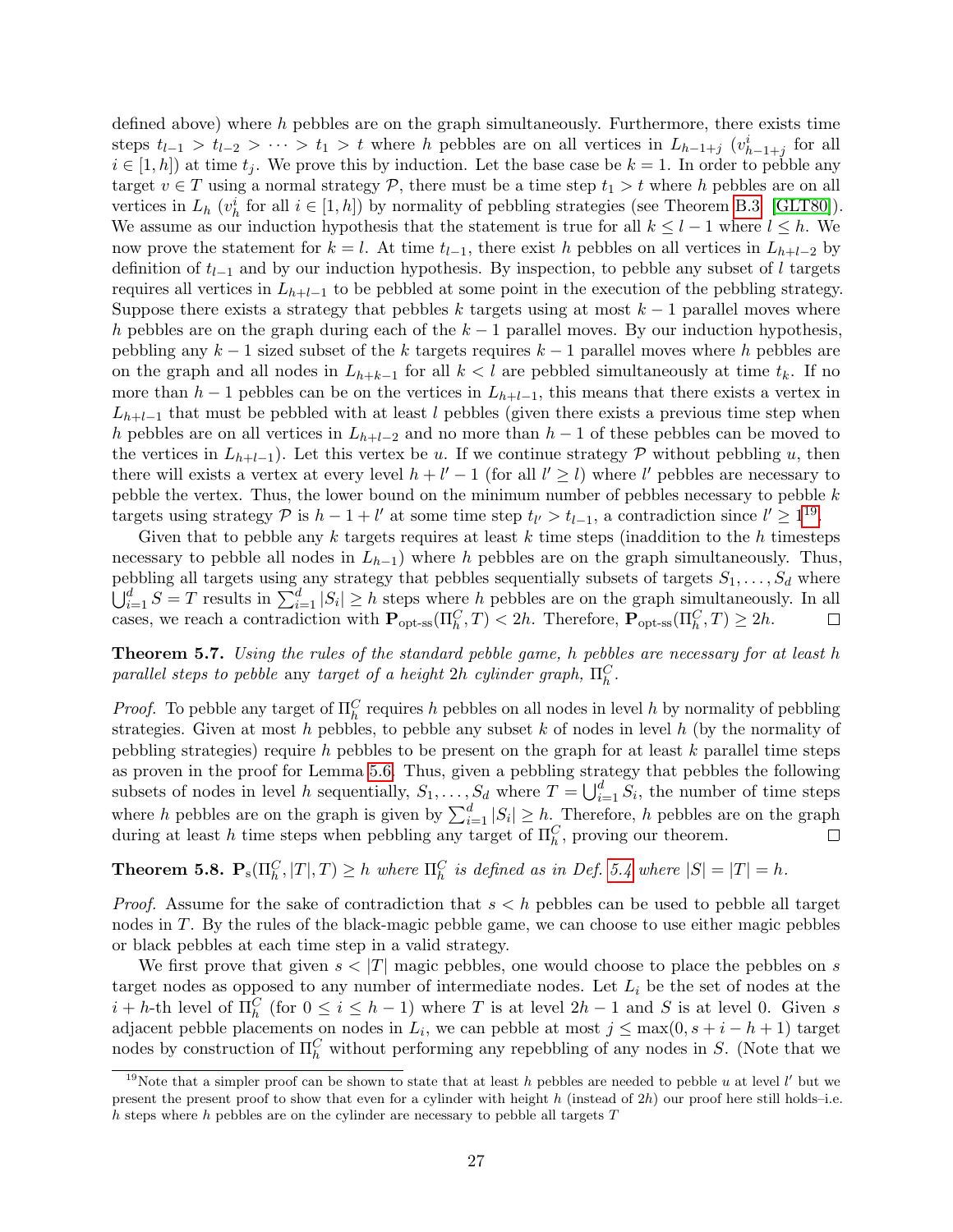do not need to account for the case when  $s < |T|$  pebbles are placed on levels 0 to  $h - 1$  since no targets can be pebbled if that is the case.) If repebbling of any node in  $L<sub>i</sub>$  needs to be done (using black pebbles), then at least h total pebbles are necessary to pebble  $T$ . We now show this is true. Suppose that in order to pebble a target node  $v \in T$ , there exist at most  $h - i - 1$  magic pebbles on adjacent nodes in  $L_i$ . Then, at least 1 additional pebble is necessary at some node in  $L_i$  to pebble v. Let the node that needs to be pebble in  $L_i$  be w. Suppose that we use a black pebble to pebble w at level i (i.e. we wouldn't choose to use magic pebbles to pebble the ancestors of  $w$  since that would use more magic pebble than if we used a magic pebble to pebble w). Note that w is the apex of a pyramid of height at least  $i + 1$ . Therefore, at least  $i + 1$  black pebbles are necessary to pebble w resulting in  $i + 1 + h - i - 1 = h$  total pebbles necessary to pebble v, which is greater than the initial  $h - i - 1$  magic pebbles in total pebble count for all  $i \in [0, h - 1]$  (our desired range of values of i). Note that this argument applies recursively to any number  $i' \leq i$  missing pebbles at level i.

Therefore, for any number of magic pebbles  $s' \leq s$  that are not on target nodes, we can obtain at most  $s'-1$  target values without performing repebbling of any nodes in S. It is then strictly more efficient to pebble  $s'$  target nodes with magic pebbles instead of  $s'$  non-target nodes. We can have a total of  $s < h$  magic pebbles which is not enough pebbles to pebble all the target nodes. To pebble the target node that is not pebbled by a magic pebble, we require h additional pebbles by pebbling price of pyramids [\[GLT80\]](#page-48-11), contradicting our assumption.  $\Box$ 

As a simple extension of our theorem and proof above, we get Corollary [5.9.](#page-27-0) Moreover, as an extension of the proof given for Theorem [5.8](#page-26-1) that all magic pebbles are placed on targets and from Theorem [5.7,](#page-26-2) we obtain Corollary [5.10.](#page-27-1)

<span id="page-27-0"></span>Corollary 5.9. Given a cylinder  $G = (V, E)$  as constructed in Graph Construction [5.4,](#page-25-1) G is incrementally hard:  $\mathbf{P}_s(G, |C| - 1, C) \geq |T|$  for any subset  $C \subseteq T$ .

<span id="page-27-1"></span>Corollary 5.10. Given a cylinder  $G = (V, E)$  as constructed in Graph Construction [5.4,](#page-25-1)  $\mathbf{P}_{\text{out-ss}}(G, |C| 1, C$ ) =  $\Theta(|T|)$  for all subsets of  $C \subseteq T$ .

A logical question to ask after constructing our very simple hash function based on a cylinder graph is whether such a construction is optimal in terms of graph-optimal sustained complexity and follows our requirements for a static-memory-hard hash function. As it turns out, the graphoptimal sustained complexity of a cylinder graph is optimal in the class of layered graphs. In other words, if we choose to use layered graphs in our constructions, then we cannot hope to get a better memory and time guarantee. From an implementation and practical standpoint, layered graphs are easier to implement and hence this result has potential practical applications (as more complicated constructions need to consider memory allocation factors in the real-life implementation, not considered in the theoretical model).

<span id="page-27-2"></span>**Theorem 5.11.** Given a layered graph,  $G = (V, E)$ , if the number of target nodes is  $|T| = s$  and  $\mathbf{P}_s(G, s, T) \geq s$ , then  $|V| = \Omega(s^2)$ . A layered graph is one such that the vertices can be partitioned into layers and edges only go between vertices in consecutive layers.

*Proof.* In order to satisfy  $\mathbf{P}_s(G, s, T) \geq s$ , the number of targets has to be at least s; if  $|T| < s$ , then T can be completely pebbled with less than s magic pebbles and  $P_s(G, s, T) < s$ . Suppose the sources (the first level) are at level 0 and the targets (the last level) are at level  $h-1$  where h is the height of the layered graph. In any layered graph with in-degree 2, the cost of pebbling a vertex  $v_i$ in level i is at most  $i + 1$  [\[Nor15\]](#page-49-8). Therefore, the height of G must be at least  $s - 1$ , in order for  $\mathbf{P}_s(G, s, T) \geq s$ . Let  $h = s - 1$ . In order for  $\mathbf{P}_s(G, s, T) \geq s$ , the width of the layered graph in layer j for all  $j \in \left[\frac{h}{2}\right]$  $\frac{h}{2}$ ,  $h-1$  must be at least  $\frac{h}{2}$  (where by width, we mean the number of nodes in layer  $j$ ).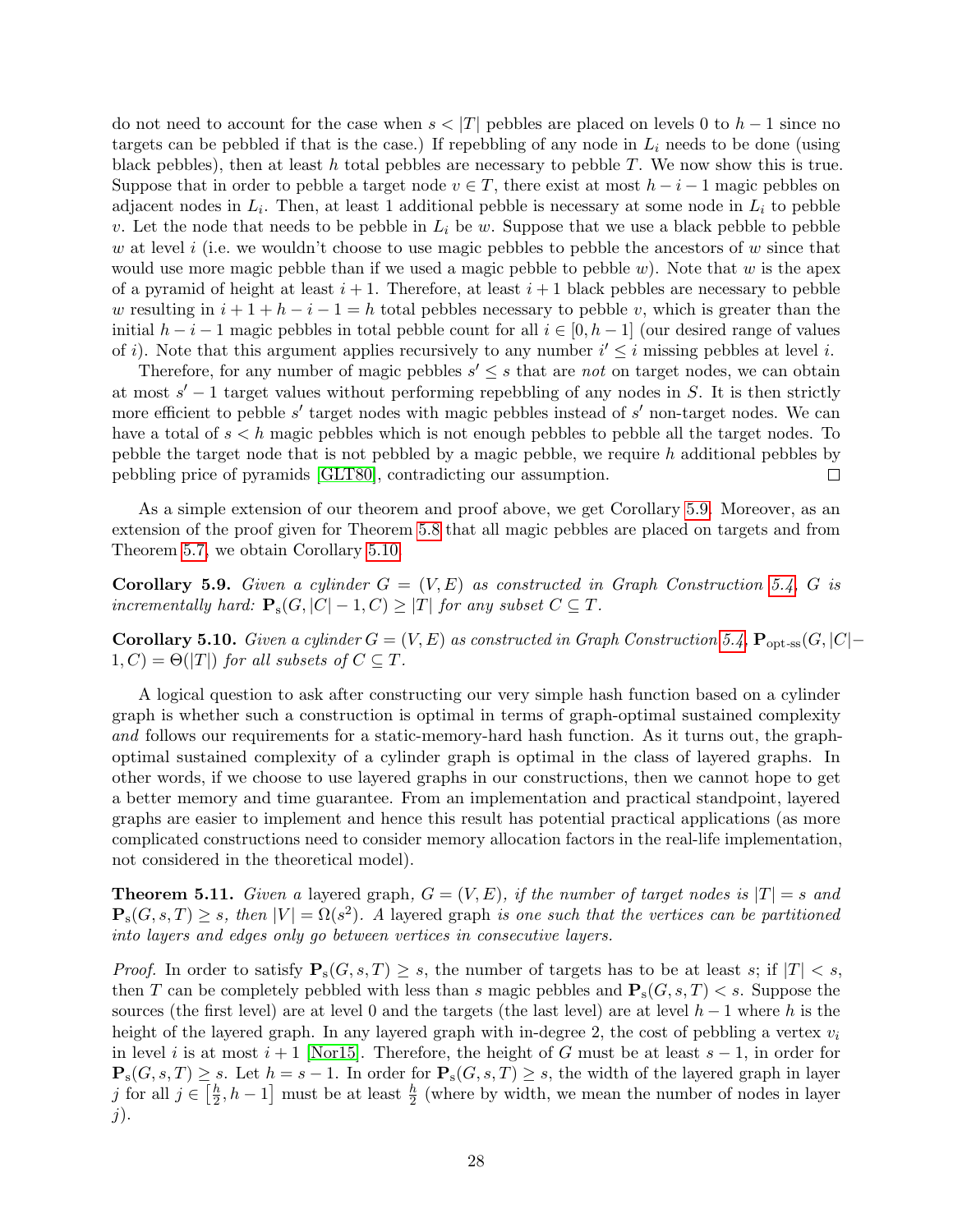Suppose that a layer j where  $j \in \left[\frac{h}{2}, h-1\right]$  has width less than  $\frac{h}{2}$ . We can subsequently use less buppose that a layer j where  $j \in \left[\frac{1}{2}, h-1\right]$  has which less than  $\frac{1}{2}$ . We can subsequently use less<br>than  $\frac{h}{2}$  magic pebbles to pebble layer j. Then, at most  $\frac{h}{2}$  black pebbles are necessary to pebble a targets in T resulting in  $\mathbf{P}_s(G, s, T) < h$  and  $\mathbf{P}_s(G, s, T) < s$  (by our definition of h), a contradiction. The total number of nodes in layers  $[\frac{h}{2}, h-1]$  must then be at least  $\frac{h^2}{4}$  $\frac{h^2}{4}$ , and  $|V| = \Omega(h^2) = \Omega(s^2)$ .

Thus, our construction of the cylinder graph is optimal in terms of amount of memory used in the asymptotic sense for the class of layered graphs. An open question is whether this is also optimal when we consider the larger class of all DAGs.

Open Question. Does Thm [5.11](#page-27-2) also hold for general graphs with bounded in-degree 2?

Given the impossibility of providing a better space guarantee for layered graphs, we provide a general (non-layered) construction that transforms a graph from a certain class into another graph with the same space guarantee as in Theorem [5.11.](#page-27-2) Furthermore, we provide an example below that has the same space guarantees but a better time guarantee.

#### <span id="page-28-0"></span>5.1.3 Layering shortcut-free graphs

We now show how to convert any *shortcut-free* DAG,  $G = (V, E)$ , with  $P_s(G, T) = s$  and one target node (i.e.  $|T| = 1$ ) into a DAG,  $G' = (V', E')$ , with  $|T'| = s$  targets and  $\mathbf{P}_s(G', s, |T'|) = s$ .

<span id="page-28-1"></span>**Definition 5.12** (Shortcut-Free Graphs). Let  $G = (V, E)$  be a DAG where  $\mathbf{P}_s(G, T) \geq s$ . Let  $t_s^{\mathcal{P}}$ be the last time step that exactly s pebbles must be on G during any normal and regular pebbling strategy,  $P$ , (see Thms [B.3](#page-51-1) and [B.5,](#page-51-2) [\[GLT80,](#page-48-11) [DL17\]](#page-48-12)) that uses s pebbles. More specifically, let Let X be the union of the set of nodes that are pebbled at  $t_s^{\mathcal{P}}$  for all normal and regular strategies  $\mathcal{P}$ :  $X = \bigcup$  $\bigcup_{\mathcal{P} \in \mathbb{P}} P_{t_s^{\mathcal{P}}}$ . Let D be the set of descendants of nodes of X. A DAG is shortcut-free if  $|X| \leq s$ and given  $s_1 < s$  pebbles placed on any subset  $X_1 \subset X$ , no normal and regular strategy uses less

than  $s - s_1$  pebbles to pebble  $D \cup (X \backslash X_1)$ .

<span id="page-28-2"></span>**Graph Construction 5.13.** Given a shortcut-free DAG,  $G = (V, E)$ , with  $P_s(G, T) = s$  and  $|T| = 1$ , we create a DAG,  $G' = (V', E')$ , with the following vertices and edges and with the set of targets T' where  $|T'| = s$ . Let X be defined as in Definition [5.12.](#page-28-1)

- 1. V' is composed of the nodes in V and  $s-1$  copies of  $X \cup D$ . Let the i-th copy of X be  $X_i$  (the original is  $X_0$ ) and let the *i*-th copy of  $x \in X_i$  be  $x_i$ .
- 2. E' is composed of the edges in E and the following directed edges. If  $(v, w) \in E$  and  $v, w \in X$ , then create edges  $(v_i, w_i) \in E'$  for all  $i \in [1, s - 1]$ . Create edges  $(u, v_i) \in E'$  if  $(u, v) \in E$  and  $u \in V \backslash X, D.$
- 3. The set of targets T' is the union of the set of targets of the different copies:  $T' = \bigcup_{i=0}^{s-1} T_i$ .

Using the above construction, we have created a graph  $G' = (V', E')$  where  $|V'| = |V| + (s 1)(|D| + |X|)$  and  $|T'| = s$ .

<span id="page-28-3"></span>**Theorem 5.14.** Given a shortcut-free DAG  $G = (V, E)$  with  $P_s(G, T) = s$  and  $|T| = 1$ , the construc-tion produced by Graph Construction [5.13](#page-28-2) produces a DAG  $G' = (V', E')$  such that  $\mathbf{P}_s(G', s, |T|) = s$ .

*Proof.* We first prove that  $P_s(G', s, |T|) \leq s$ . Since there are s different targets,  $P_s(G', s, |T|) \leq s$ trivially.

We now prove that  $\mathbf{P}_s(G', s, |T|) \geq s$ . If only black pebbles are used to pebble the targets in  $T'$ , then s black pebbles must trivially be used provided  $P_s(G,T) = s$ . Suppose some number of magic pebbles are used. Using the magic pebbles on any node in a copy of D (defined in Def. [5.13\)](#page-28-2) that is not a target in  $T'$  is strictly worse than using a magic pebble on a target. Suppose the total number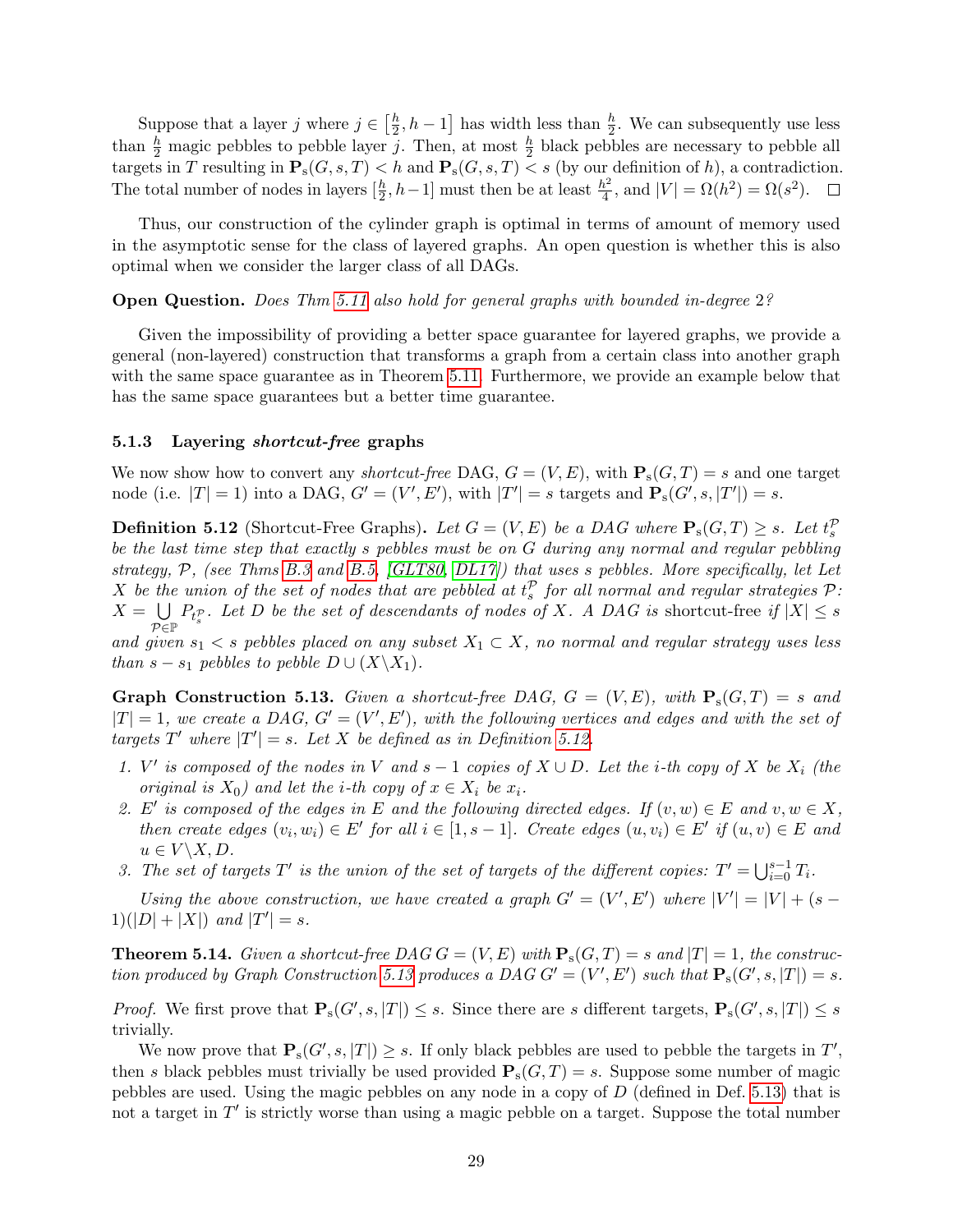of pebbles used is less than s. We first prove that no magic pebbles are used on copies of D. If the total number of pebbles used is less than  $s$ , then not all of the  $s$  targets can be pebbled using magic pebbles. The remaining target that is not pebbled must be pebbled using s black pebbles since  $P_s(G,T) = s$  by definition. By the same logic, no magic pebbles are used on the nodes in the copies of X.

Therefore, if less than s magic pebbles are used to pebble the graph, all magic pebbles should be used to pebble the predecessors of  $X$ . No magic pebble can be removed and repebbled since such a magic pebble must be placed s times (once for each copy of X and  $D$ ), exceeding the maximum number of magic pebbles we can have. Given that we can use a total of less than s magic pebbles to pebble the predecessors of X, suppose some  $s' < s$  pebbles are used, then less than  $s - s'$  pebbles are left to pebble each copy of X and D; by incremental hardness, less than  $s - s'$  cannot be used to pebble each copy of X and D. At least one magic pebble is used on the predecessors of  $X$ ; by our definition of incremental hardness, less than  $s - 1$  pebbles cannot be used to pebble X and D, a contradiction. Thus,  $\mathbf{P}_s(G', s, T) \geq s$ .  $\Box$ 

If  $D = \Theta(s)$  and  $s = O(\sqrt{|V|})$ , then  $|V'| = \Theta(s^2 + |V|)$  which has a better sustained time guarantee than our cylinder construction.

We first note that the sustained memory graphs presented in [\[ABP17a\]](#page-46-3) do not achieve optimal local memory hardness because  $X \cup D$  (as defined in Definition [5.13\)](#page-28-2) is  $\Theta(n)$  (since the sources are the ones that remain pebbled in their construction). Thus, we would like to provide a construction of a shortcut-free DAG where  $|X \cup D| = \Theta(s)$ . Note that the size of  $X \cup D$  will always be  $\Omega(s)$ , trivially. We now provide a definition of a shortcut-free graph class G that can be transformed using Definition [5.13.](#page-28-2)

<span id="page-29-0"></span>**Graph Construction 5.15** (Illustrated in Fig. [3\)](#page-30-0). Let  $G = (V, E)$  be a graph defined by parameter s and in-degree 2 with the following set of vertices and edges:

- 1. Create a height s pyramid. Let  $r_i$  be the root of a subpyramid (i.e. a pyramid that lies in the original height s pyramid) with height  $i \in [2, s]$ . One can pick any set of these subpyramids.
- 2. Topologically sort the vertices in each level and create a path through the vertices in each level (see Fig. [3\)](#page-30-0). Replace any in-degree-3 nodes with a pyramid of height 3, with a 6-factor increase in the number of vertices.
- 3. Create  $c_1$ s additional nodes for some constant  $c_1 \geq 2$  (in Fig. [3,](#page-30-0)  $c_1 = 6$ ). Label these nodes  $v_j$ for all  $j \in [1, c_1s]$ .
- 4. Create directed edges  $(r_s, v_1)$  and  $(r_i, v_{k(i-1)})$  for all  $k \in [1, s]$ .
- 5. Create  $s-1$  additional nodes. Let these nodes be  $w_l$  for all  $l \in [1, s-1]$ .
- 6. Create directed edges  $(v_{c_1}, w_1)$  and  $(r_i, w_{i-1})$  for all  $i \in [2, s]$ .
- 7. The target node is  $w_{s-1}$ .

<span id="page-29-2"></span>**Lemma 5.16.** Given a DAG  $G = (V, E)$  and a parameter s where G is defined by Definition [5.15,](#page-29-0)  ${\bf P}_{\rm s}(G,T)=s.$ 

Proof. In order to pebble the apex of the pyramid of height s, we must use at least s pebbles as proven in the proof for black pebbling cost of pyramids [\[GLT80\]](#page-48-11).  $\Box$ 

Before we prove that  $G = (V, E)$  created by Definition [5.15](#page-29-0) with parameter s is shortcut-free, we first prove the following stronger lemma which will help us prove that  $G$  is shortcut-free.

<span id="page-29-1"></span>**Lemma 5.17.** Let  $G = (V, E)$  be a graph created using Definition [5.15](#page-29-0) with parameter s. Given a normal strategy P to pebble G, when  $v_q$  for  $q \in [1, c_1s]$  is pebbled at some time step, black pebbles are present on all nodes in  $[r_i, r_s]$  where  $i = (q \mod s - 1) + 1$  from the time when  $v_1$  is pebbled to when  $v_q$  is pebbled.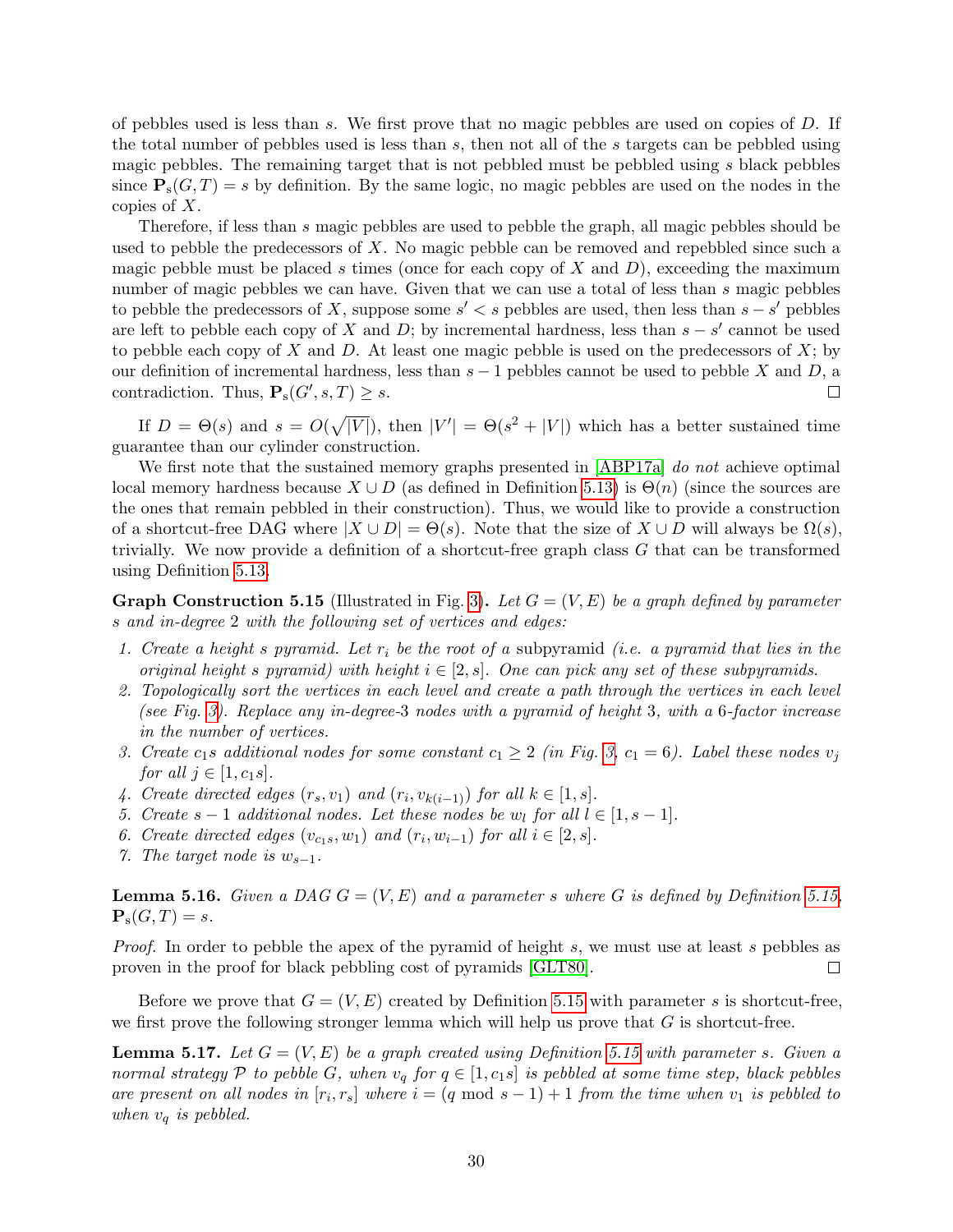<span id="page-30-0"></span>

Figure 3: Example of a time optimal graph family construction as defined in Def. [5.15.](#page-29-0) Here,  $s = 5$ .

Proof. We prove this lemma via induction.

In our base case when  $i = s$ , when the corresponding  $v_q$  is pebbled, a black pebble must be on  $r_s$  and  $v_{q-1}$  in the previous time step. Thus, a black pebble remains on  $r_s$  from the time  $v_1$  is pebbled till the time that  $v_q$  is pebbled or a set of  $s - j$  black pebbles remain on the j-th level of the pyramid for some  $j \in [0, s-1]$  (in which case we can charge one of these pebbles to be "present" on  $r_s$ "). Suppose neither of these conditions are met. Then, by the pebbling number of pyramids (see Thm [B.6,](#page-51-3) [\[Nor15\]](#page-49-8)), at least s pebbles must be used to pebble  $r_s$ , contradicting the frugality of  $P$  (since at most s pebbles are used to pebble G). In general, we make the observation that if there s – j pebbles on some level  $j \in [0, s-1]$ , then we can charge these  $s - j$  pebbles to be "on all nodes" in  $[r_i, r_s]$ ".

For our induction hypothesis, we assume that the theorem is true for  $j$  and prove the stratement for  $i = j - 1$ . When  $i = j - 1$  and the corresponding  $v_q$  is pebbled, we assume by our induction hypothesis that there are  $s - j$  black pebbles present on  $[r_j, r_s]$  (or charged to be on  $[r_j, r_s]$ ) from when  $v_1$  is pebbled to when  $v_q$  is pebbled. In order to pebble  $v_q$ , there must be black pebbles on  $r_i$  and  $v_{q-1}$ . If there does not exist a black pebble on  $r_i$  (or on the predecessors of  $r_i$ ) from when  $v_1$  is pebbled to when  $v_q$  is pebbled, then at least one pebble must be removed from some  $r \in [r_j, r_s]$  or from  $v_{q-1}$  since at least j – 1 pebbles are necessary to pebble  $r_{j-1}$  (s – j + 2 pebbles are currently in use–leaving not enough pebbles to pebble  $r_{j-1}$  unless a pebble is removed). If the black pebble is removed from  $v_{q-1}$ , the frugality of P is contradicted. If the black pebble is removed from some  $r \in [r_j, r_s]$ , then by observation,  $r_s$  will need to be repebbled sometime in the future, also a contradiction to the frugality of  $P$ . Thus, we prove our statement.  $\Box$ 

<span id="page-30-1"></span>**Lemma 5.18.** Given a DAG  $G = (V, E)$  and a parameter s where G is defined by Definition [5.15,](#page-29-0) G is shortcut-free.

*Proof.* We first prove that any normal standard pebbling strategy  $P$  that pebbles G must contain pebbles on all  $r_i$  and  $v_{c1s}$  at some time (say,  $t_X$ ) during the execution of  $\mathcal{P}$ .

Let X be the set of vertices containing black pebbles when  $v_{c_1s}$  is pebbled. Thus, a total of s pebbles must be on the graph (specifically on all nodes in  $X$ ) at this time in any normal strategy by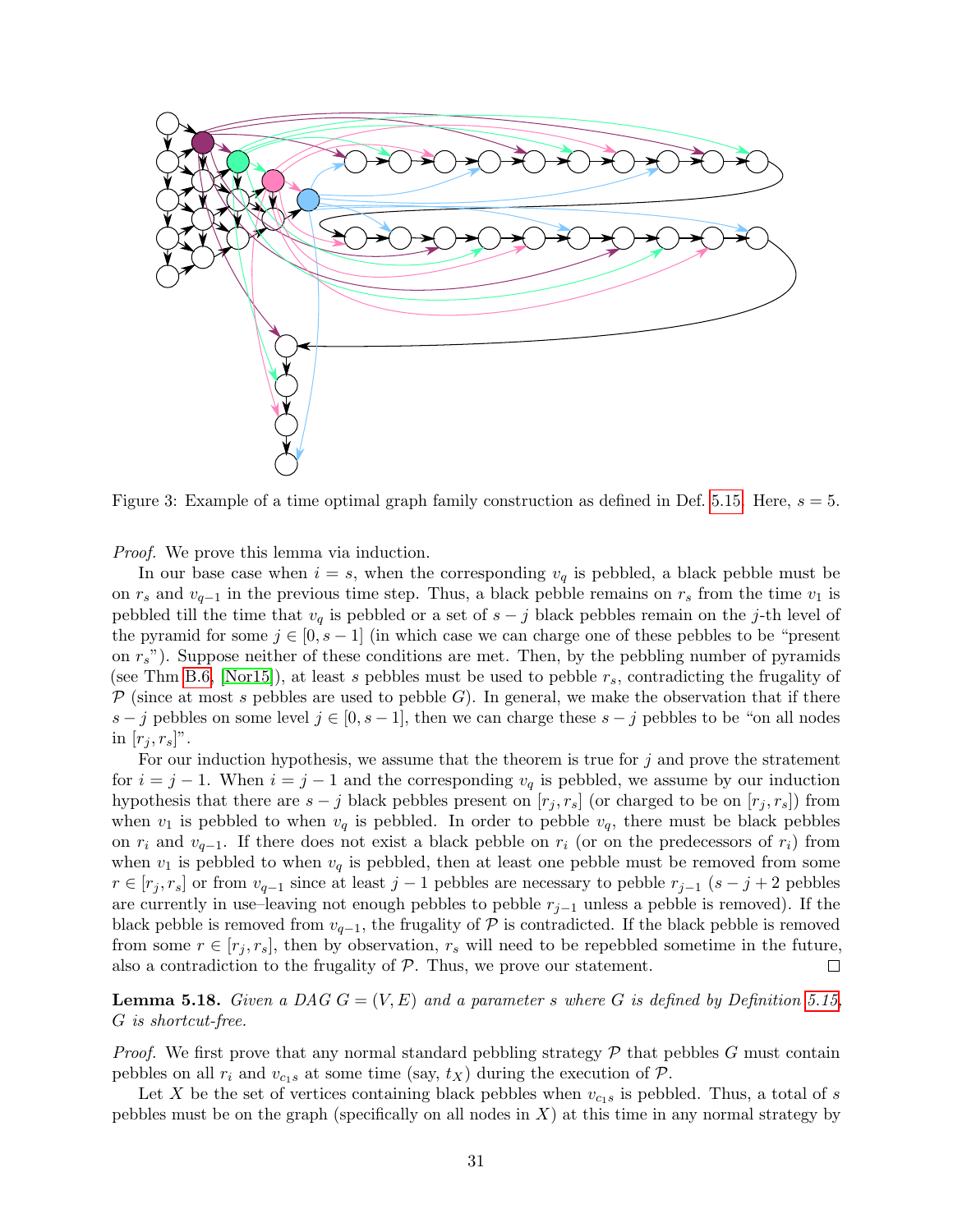proof of Lemma [5.17.](#page-29-1) We now prove the incremental hardness of G. Let  $s' < s$  pebbles be on X at time  $t_X$ . We prove that we cannot pebble  $X \cup D$  using less than  $s - s'$  pebbles.

Suppose for the purposes of contradiction, given  $s' < s$ , assume that s' pebbles are placed on X and less than  $s - s'$  pebbles can be used to pebble  $X\ X' \cup D$ . Supose that  $X\ X'$  includes either:

- 1.  $v_{c_1s}$  and some  $s s' 1$  subset of vertices in  $[r_2, r_s]$ , or
- 2. some  $s s'$  subset of vertices in  $[r_2, r_s]$ .

In the first case, if no pebbles are on  $v_i$  for  $i \in [1, c_1s]$ , then at least one pebble needs to be used to pebble  $v_i$  for  $i \in [1, c_1 s]$ . If  $X \backslash X'$  includes some  $s - s' - 1$  subset of vertices in  $[r_2, r_s]$ , then at least  $s - s'$  pebbles are needed to pebble the vertices missing the pebbles.

In the second case, if some subset  $s - s'$  of vertices in  $[r_2, r_s]$  are in  $X\setminus X'$ , then at least  $s - s' + 1$ pebbles are necessary to pebble the nodes missing pebbles in order to be able to pebble  $w_l$  for  $l \in [1, s - 1].$ 

In either case, at least  $s - s'$  pebbles are necessary to pebble  $X\setminus X' \cup D$ , thus, this construction is shortcut-free.  $\Box$ 

<span id="page-31-1"></span>**Theorem 5.19.** s pebbles are necessary for at least  $\Theta(s^2)$  parallel steps to pebble any target of G'.

*Proof.* To pebble  $v_j$  for all  $j \in [1, c_1s]$ , we require pebbles on all  $r_i$  for  $i \in [2, s]$  and one pebble on the path from  $v_1$  to  $v_{c_1,s}$ ; otherwise, the entire pyramid must be rebuilt, resulting in repebbling all nodes in the graph as we showed in the proof of Lemma [5.17.](#page-29-1) To pebble the pyramid requires  $s$ pebbles on the pyramid at all times and takes  $\Theta(s^2)$ . We show this is true.

Suppose that at some point before pebbling the apex of the pyramid that a pebble is removed from the graph, then, by our requirement that  $s-1$  pebbles must remain on  $r_i$  for  $i \in [2, s]$  and that a pebble must be on the path from  $v_1$  to  $v_{c_1,s}$ , the removed pebble cannot be used for either of these tasks. Thus, the entire pyramid must be rebuilt, contradicting the frugality of the strategy.

Thus, s nodes must remain on the graph for  $\Theta(s^2 + c_1 s) = \Theta(s^2)$  parallel time steps, proving our theorem.  $\Box$ 

We create  $G' = (V', E')$  from G (as constructed using Definition [5.15\)](#page-29-0) using Definition [5.13](#page-28-2), resulting in a graph with  $\Theta(s^2)$  total nodes.

## **Theorem 5.20.**  $P_s(G', s, T) = s$ .

*Proof.* By Lemma [5.18](#page-30-1) the graph is shortcut-free and by Lemma [5.16](#page-29-2)  $\mathbf{P}_s(G,T) = s$ , therefore, we use Theorem [5.14](#page-28-3) to prove that  $P_s(G', s, T) = s$ .  $\Box$ 

By the proof that  $G'$  is shortcut-free, we obtain the following corollary that  $G'$  is also incrementally hard. Moreover, Corollary [5.22](#page-31-0) follows directly from the proof of Theorem [5.14.](#page-28-3)

<span id="page-31-2"></span>Corollary 5.21. Given a graph  $G = (V, E)$  as constructed in Graph Construction [5.15,](#page-29-0) G is incrementally hard:  $P_s(G, |C| - 1, C) \geq |T|$  for any subset  $C \subseteq T$ .

The following corollary about the graph-optimal sustained time complexity is proven directly from the proof of Lemma [5.17](#page-29-1) and Theorem [5.19](#page-31-1) that if less than  $\frac{s}{2}$  magic pebbles are on the pyramid, then half the pyramid must be rebuilt resulting in  $\Theta(s^2)$  time-steps in which s pebbles are on the graph; thus proving for the cases when  $|C| - 1 < \frac{s}{2}$  $\frac{s}{2}$ . We now prove the case when  $|C|-1 \geq \frac{s}{2}$  $\frac{s}{2}$ .

<span id="page-31-0"></span>**Corollary 5.22.** Given a graph  $G = (V, E)$  as constructed in Graph Construction [5.15,](#page-29-0)  $\mathbf{P}_{\text{out-ss}}(G, |C| 1, C$ ) =  $\Theta(|V|)$  for all subsets of  $C \subseteq T$ .

*Proof.* If  $|C|-1 \geq \frac{s}{2}$  magic pebbles are not placed on  $r_i$  for all  $i \in [2, s]$ , then we have to rebuild at least half the pyramid, resulting in  $\Theta(s^2) = \Theta(|V|)$  time being used. Thus, some  $s' \geq \frac{s}{2}$  magic pebbles must be used on  $r_i$  for all  $i \in [2, s]$ . Then, to pebble all  $|C| \geq \frac{s}{2}$  targets requires  $\tilde{\Theta}(s^2) = \Theta(|V|)$ time using another black pebble since  $s' \geq \frac{s}{2}$  $\frac{s}{2}$  pebbles are used on the pyramid.  $\Box$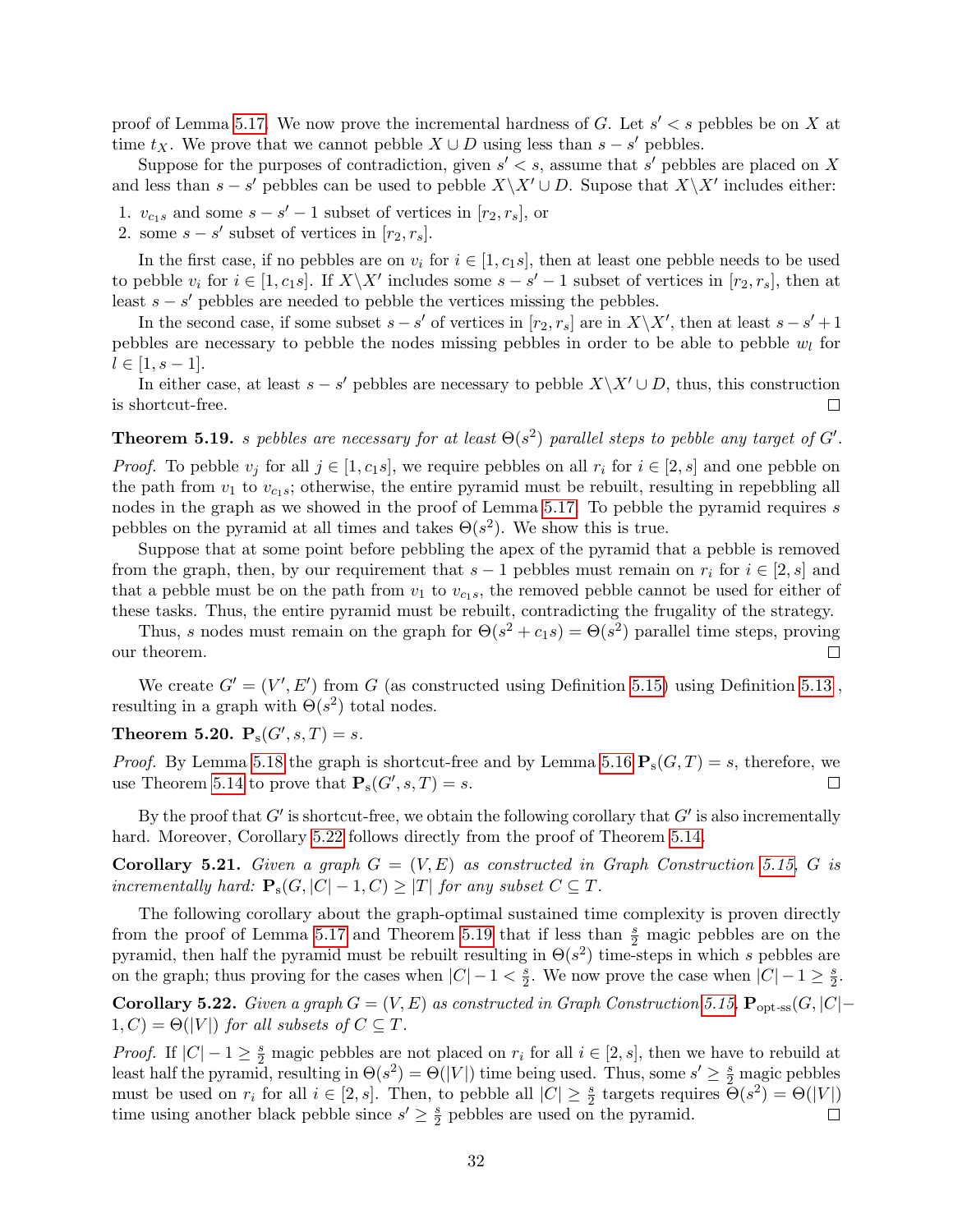#### <span id="page-32-0"></span>5.2  $\mathcal{H}_2$  construction

Our construction of  $\mathcal{H}_2$  is presented in Algorithm [1.](#page-32-2)

#### <span id="page-32-2"></span>Algorithm 1  $\mathcal{H}_2$

On input  $(1^{\kappa}, x)$  and given oracle access to Seek<sub>R</sub> (where R is the string outputted by  $\mathcal{H}_1$ ):

- 1. Let  $\|R\| = |R|/w$  be the length of R in words.
- <span id="page-32-3"></span>2. Query the random oracle to obtain  $\rho_0 = \mathcal{O}(x)$  and  $\rho_1 = \mathcal{O}(x+1)$ .
- <span id="page-32-7"></span>3. Use  $\rho_0$  to sample a random  $\iota \in [\Vert R \Vert].$
- <span id="page-32-6"></span>4. Query the Seek<sub>R</sub> oracle to obtain  $y' = \mathsf{Seek}_R(i)$ .
- 5. Output  $y' \oplus \rho_1$ .

<span id="page-32-4"></span>**Lemma 5.23.** For any R, the output distribution of  $\mathcal{H}_2$  is uniform over the choice of random oracle  $\mathcal{O} \leftarrow \mathbb{O}.$ 

*Proof.* Over the choice of random oracle, the value  $\rho_1$  computed in Step [2](#page-32-3) is truly random, and y' is independent of  $\rho_1$  by construction, so the output  $y' \oplus \rho_1$  is also truly random.  $\Box$ 

Remark. Lemma [5.23](#page-32-4) is important as an indication that our SHF construction "behaves like a random oracle." The memory-hardness guarantee alone does not assure that the hash function is suitable for cryptographic hashing: e.g., a modified version of  $\mathcal{H}_2$  which directly outputted  $y'$ instead of  $y' \oplus \rho_1$  would still satisfy memory-hardness, but would be an awful hash function (with polynomial size codomain). The inadequacy of existing memory-hardness definitions for assuring that a function "behaves like a hash function" is discussed by [\[AT17\]](#page-46-6).

#### <span id="page-32-1"></span>5.3 Proofs of hardness of SHF Constructions

We now prove the hardness of our graph constructions given earlier in Section [5.](#page-22-0)

We begin by stating two supporting lemmata. The first is due to Erdős and Rényi [\[ER61\]](#page-48-13), on the topic of the Coupon Collector's Problem.

<span id="page-32-5"></span>**Lemma 5.24** ([\[ER61\]](#page-48-13)). Let  $Z_n$  be a random variable denoting the number of samples required, when drawing uniformly from a set of n distinct objects with replacement, to draw each object at least once. Then for any c,  $\lim_{n\to\infty} \Pr[Z_n < n \log n + cn] = e^{-e^{-c}}$ .

<span id="page-32-8"></span>**Corollary 5.25.** Let  $Z_{n,k}$  be a random variable denoting the number of samples required, when drawing uniformly from a set of n distinct objects with replacement, to have drawn at least  $k \in [n]$ distinct objects. Let  $q \in \omega(k \log k)$ . Then  $\Pr[Z_{n,k} < q]$  is overwhelming (in k).

*Proof.* For  $m \in \mathbb{N}$  and  $i \in [m-1]$ , let  $\mathcal{E}_{i,m}$  denote the event that after i elements out of a set of m elements have already been sampled uniformly with replacement, the  $(i + 1)$ th sample will coincide with one of the elements already drawn. For any  $i \leq k \leq n$ , it holds that  $Pr[\mathcal{E}_{i,n}] \geq Pr[\mathcal{E}_{i,k}]$ . The desired event of drawing k distinct objects corresponds exactly to the conjunction of  $\mathcal{E}_{i,m}$  for  $i \in [k]$ . Therefore, for all  $k \in [n]$  and any  $c'$ ,

$$
\Pr[Z_{n,k} < c'] \ge \Pr[Z_k < c'] \tag{4}
$$

.

Hence, it suffices for our purposes to bound  $Pr[Z_k]$ . From Lemma [5.24,](#page-32-5)

$$
\lim_{k \to \infty} \Pr[Z_k < k \log k + ck] = \lim_{k \to \infty} e^{-e^{-c}}
$$

Applying a Taylor expansion, we get  $Pr[Z_k < k \log k + ck] \in O(1 - e^{-c})$ . This probability is overwhelming in k (i.e.,  $e^{-c}$  is negligible) whenever  $c \in \omega(\log(\kappa))$ .  $\Box$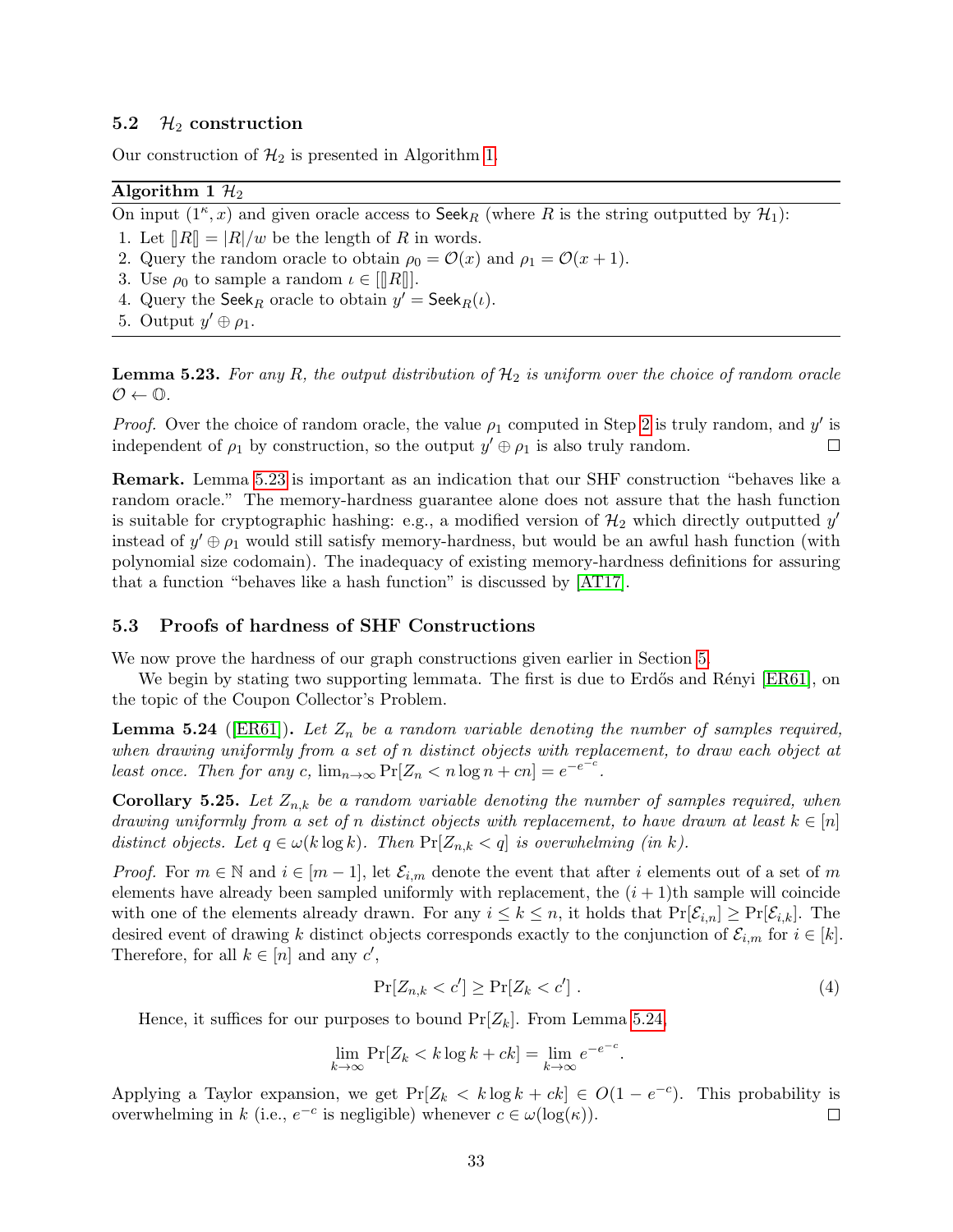Theorems [5.26–](#page-33-0)[5.29](#page-34-2) state the static-memory-hardness of our SHF constructions based on Graph Constructions [5.4](#page-25-1) and [5.15.](#page-29-0)

<span id="page-33-0"></span>**Theorem 5.26.** Define a static-memory hash function family  $(\mathcal{H}_1, \mathcal{H}_2)$  as follows: let  $\mathcal{H}_1$  be the graph function family  $\mathcal{F}_{\Pi_{\mu}}^C$  (Graph Construction [5.4\)](#page-25-1), and let  $\mathcal{H}_2$  be as defined in Algorithm [1.](#page-32-2) Let  $\mathcal{H} = \{h_{\kappa}\}_{{\kappa} \in \mathbb{N}}$  be the static-memory hash function family described by  $(\mathcal{H}_1, \mathcal{H}_2)$ . Let  $\hat{\kappa} = \kappa - \xi \log(\kappa)$  $\mathcal{F}_t = \{n_{\kappa}\}_{\kappa \in \mathbb{N}}$  be the static-memory hash function family described by  $(\mathcal{F}_1, \mathcal{F}_2)$ . Let  $\kappa = \kappa - \zeta$  by for any  $\xi \in \omega(1)$ , let  $\hat{\Lambda}, \tau \in \Theta(\sqrt{n})$ , and let  $q \in \omega(\Lambda \log \Lambda)$ . Then  $(\mathcal{H}_1, \mathcal{H}_2)$  is

Proof. Suppose, for contradiction, that the theorem does not hold. Then by Definition [4.2,](#page-21-2) there exist:  $\kappa \in \mathbb{N}$ , a string  $R \in \{0,1\}^{\hat{\kappa}(\hat{\Lambda}-1)}$ , an algorithm A, and a set  $X = \{x_1, \ldots, x_q\}$  such that the following probability is non-negligible:

$$
\Pr_{\mathcal{O},\rho} \left[ \left\{ (x_1, h_{\kappa}(x_1)), \dots, (x_q, h_{\kappa}(x_q)) \right\} = \mathcal{A}(1^{\kappa}, R; \rho) \wedge \text{s-mem}_{\mathbb{O}}(\hat{\kappa}\hat{\Lambda}, \mathcal{A}, R, \rho) < \tau \right] \,. \tag{5}
$$

We denote by  $\mathcal{E}_{\rho}$  the event that

$$
(x_1,h_\kappa(x_1)),\ldots,(x_q,h_\kappa(x_q))\big\}=\mathcal{A}(1^\kappa,R;\rho)\wedge\operatorname{{\sf s-mem}}_{\mathbb{O}}(\hat\kappa\hat\Lambda,\mathcal{A},R,\rho)<\tau\ .
$$

Given a correct evaluation  $y = h_{\kappa}(x)$  of  $\mathcal{H}_2$  on a given input x, one can easily compute  $\rho_0, \rho_1$ by evaluating  $\mathcal O$  on  $x, x+1$  respectively, and demask y to obtain the value  $y'(x) = y \oplus \rho_1$  of the target label computed in Step [4](#page-32-6) of Algorithm [1.](#page-32-2) Moreover, the index  $\iota$  computed in Step [3](#page-32-7) can be computed as a deterministic function of  $\rho_0$ . Define  $\mathcal{B}'$  to be the deterministic algorithm that on input  $(x, y)$  computes  $\rho_0, \rho_1$  and  $y'$  as described above, and outputs  $(\iota, y')$ .

Next, define  $\mathcal B$  to be the algorithm that runs  $\mathcal A$  and then applies  $\mathcal B'$  on each pair  $(x_i, y_i)$  outputted by A, and outputs the resulting set  $J = \{(i_1, y'_1), \ldots, (i_q, y'_q)\}\$  where each  $(i_i, y'_i) = \mathcal{B}'(x_i, y_i)$ . By construction, if  $y_i = h_{\kappa}(x_i)$ , each  $y'_i$  is the correct label of  $\iota_i$ th target node of the cylinder graph. Notice that this means that for each value of  $\iota$ , there is a unique value of  $y'$  such that  $(\iota, y') = \mathcal{B}'(x, h_{\kappa}(x))$  for any x.

Let I denote  $|\{i_i\}_{i\in X}|$ . Since the set X is fixed before the random oracle, the locations I are distributed uniformly and independently (with replacement). Then by Corollary [5.25,](#page-32-8) the number of distinct locations |I| is at least  $\hat{\Lambda}$  with overwhelming probability. That is, there is a negligible function  $\varepsilon'$  such that  $Pr\left[|I|\geq \hat{\Lambda}\right] \geq 1-\varepsilon'$ . Conditioned on  $\mathcal{E}_{\rho}$ , all pairs  $(x_i, y_i)$  outputted by A are such that  $y_i = h_{\kappa}(x_i)$ , and we have already observed that each value of  $\iota$  induces a unique value of y' outputted by  $\mathcal{B}'$  on input pairs of the form  $(x_i, h_k(x_i))$ . It follows that  $\Pr[|J| \geq \hat{\Lambda} | \mathcal{E}_\rho] \geq 1 - \varepsilon'.$ 

Now consider the ex-post-facto magic pebbling strategy  $\mathcal P$  induced by  $\mathcal B$ . By Lemma [3.8,](#page-18-2) with overwhelming probability over the random oracle and the coins of  $\mathcal{B}, \mathcal{P}$  is legal and uses at most

$$
\left\lfloor \frac{|R|}{\hat{\kappa}} \right\rfloor = \left\lfloor \frac{\hat{\kappa}(\hat{\Lambda} - 1)}{\hat{\kappa}} \right\rfloor \le \hat{\Lambda} - 1 \tag{6}
$$

magic pebbles; call this event  $\mathcal{E}'_\rho$  (where  $\rho$  denotes the randomness of  $\mathcal{B}$ ). By Lemma [3.9,](#page-19-1) with overwhelming probability over the same,

<span id="page-33-1"></span>
$$
\forall i \in [t], \ |P_i| \le \left\lfloor \frac{|\sigma_i|}{\hat{\kappa}} \right\rfloor \ , \tag{7}
$$

where t is the length of P,  $P_i$  is the ith configuration of P, and  $\sigma_i$  is the ith state of the execution of B. We denote by  $\mathcal{E}_{\rho}''$  the event that [\(7\)](#page-33-1) is satisfied (where  $\rho$  denotes the randomness of B). By definition, event  $\mathcal{E}_{\rho}$  implies that  $|\sigma_i| \geq \hat{\kappa}\hat{\Lambda}$  for fewer than  $\tau$  values of i. Combining this observation with [\(7\)](#page-33-1), we have that whenever  $\mathcal{E}_{\rho}$  occurs,  $|P_i| \geq \hat{\Lambda}$  for fewer than  $\tau$  values of i.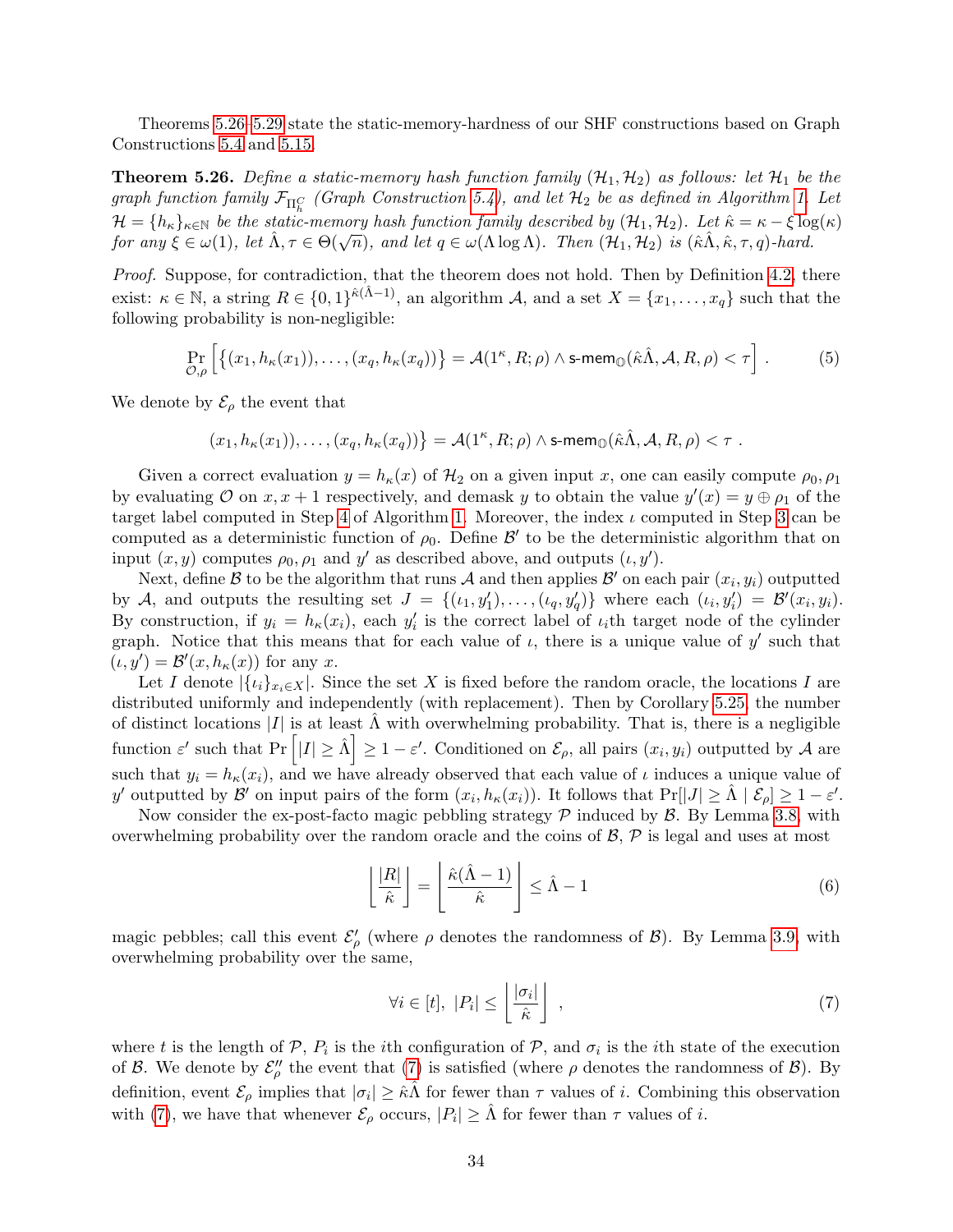Finally, we observe that conditioned on  $\mathcal{E}_{\rho}$ , since we established above that  $\mathcal B$  outputs a set of at least  $\hat{\Lambda}$  correct target labels, the strategy  $\mathcal P$  must successfully pebble the corresponding  $\hat{\Lambda}$  target nodes. Since  $Pr[\mathcal{E}_{\rho}]$  is non-negligible and  $Pr[\mathcal{E}']$  and  $Pr[\mathcal{E}'']$  are overwhelming,  $Pr[\mathcal{E}' \wedge \mathcal{E}'' | \mathcal{E}]$  must be negligibly close to Pr[ $\mathcal{E}$ ] (and thus, non-negligible). The occurrence of  $\mathcal{E} \wedge \mathcal{E}' \wedge \mathcal{E}''$  implies the existence of a pebbling strategy P that is legal, uses at most  $\hat{\Lambda} - 1$  magic pebbles, and for which the number of time-steps in which at least  $\Lambda$  total (i.e., black and magic) pebbles are used is less than  $\tau$ . This contradicts Corollaries [5.9](#page-27-0)[–5.10.](#page-27-1)  $\Box$ 

<span id="page-34-3"></span>**Theorem 5.27.** Define a static-memory hash function family  $(\mathcal{H}_1, \mathcal{H}_2)$  as follows: let  $\mathcal{H}_1$  be the graph function family  $\mathcal{F}_G$  (Graph Construction [5.15\)](#page-29-0), and let  $\mathcal{H}_2$  be as defined in Algorithm [1.](#page-32-2) Let graph function funtig  $\mathcal{F}_G$  (Graph Construction 5.15), and let  $\mathcal{F}_2$  be as defined in Algorithm 1. Let  $\hat{\kappa} = \kappa - \xi \log(\kappa)$  for any  $\xi \in \omega(1)$ , let  $\hat{\Lambda} \in \Theta(\sqrt{n})$ , let  $\tau \in \Theta(n)$ , and let  $q \in \omega(\Lambda \log \Lambda)$ . Then  $(\mathcal{H}_1, \mathcal{H}_2)$  is  $(\hat{\kappa}\Lambda, \hat{\kappa}, \tau, q)$ -hard.

Proof sketch. Identical proof structure to the proof of Theorem [5.26,](#page-33-0) except instead of invoking Corollaries [5.9–](#page-27-0)[5.10](#page-27-1) at the end, we derive a contradiction to Corollaries [5.21–](#page-31-2)[5.22.](#page-31-0)  $\Box$ 

The parameter  $q$  is suboptimal in Theorems [5.26](#page-33-0) and [5.27.](#page-34-3) We can achieve optimality (i.e.,  $q = ||R||$ ) by the following alternative construction of  $\mathcal{H}_2$ : make  $q' = \omega(\log(\kappa))$  random calls instead of just one call to the Seek oracle in Step [4.](#page-32-6) To preserve the output size of  $h_{\kappa}$ , it may be useful to reduce the size of node labels by a corresponding factor of  $q'$ . This can be achieved by truncating the random oracle outputs used to compute labels in Definition [A.1.](#page-50-2) The description of this altered  $\mathcal{H}^{q'}_2$  $q'$  and the definition of graph function family  $\mathcal{F}q'_{\mathcal{G}}$  with shorter labels are given in Appendix [A.](#page-50-0)

<span id="page-34-1"></span>**Theorem 5.28.** Define a static-memory hash function family  $(\mathcal{H}_1, \mathcal{H}_2)$  as follows: let  $\mathcal{H}_1$  be the graph function family  $\mathcal{F}_{\Pi C}^{\kappa/q'}$  $\frac{\kappa/q'}{\Pi_h^C}$  (Graph Construction [5.4\)](#page-25-1), and let  $\mathcal{H}_2$  be  $\mathcal{H}_2^{q'}$  $\frac{q}{2}$  as defined in Algorithm [2](#page-50-4) for some  $q' \in \omega(\log \Lambda)$ . Let  $\hat{\kappa} = \kappa - \xi \log(\kappa)$  for any  $\xi \in \omega(1)$ , let  $\hat{\Lambda}, \tau \in \Theta(\sqrt{n})$ , and let  $q = \Lambda$ . Then  $(\mathcal{H}_1, \mathcal{H}_2)$  is  $(\hat{\kappa}\Lambda, \hat{\kappa}, \tau, q)$ -hard.

Proof sketch. Identical proof structure to the proof of Theorem [5.26,](#page-33-0) except that when invoking Corollary [5.25,](#page-32-8) due to the design of  $\mathcal{H}_2^{q'}$  which calls Seek more times than  $\mathcal{H}_2$ , we obtain the stronger statement that an adversary that successfully outputs q pairs  $((x_1, h_\kappa(x_1)), \ldots, (x_q, h_\kappa(x_q)))$  must correctly guess q target labels of the graph.  $\Box$ 

<span id="page-34-2"></span>**Theorem 5.29.** Define a static-memory hash function family  $(\mathcal{H}_1, \mathcal{H}_2)$  as follows: let  $\mathcal{H}_1$  be the graph function family  $\mathcal{F}_G^{\kappa/q'}$  $G^{k/q'}$  (Graph Construction [5.15\)](#page-29-0), and let  $\mathcal{H}_2$  be  $\mathcal{H}_2^{q'}$  $\frac{q}{2}$  as defined in Algorithm graph fanction family 5  $G$  (criaph constraction 6.16), and ict  $\kappa_2$  $\kappa_2$  act  $\kappa_2$  as defined in Higoritanii<br>2 for some  $q' \in \omega(\log \Lambda)$ . Let  $\hat{\kappa} = \kappa - \xi \log(\kappa)$  for any  $\xi \in \omega(1)$ , let  $\hat{\Lambda} \in \Theta(\sqrt{n})$ , let  $\tau \in \Theta(n)$ , let  $q = \Lambda$ . Then  $(\mathcal{H}_1, \mathcal{H}_2)$  is  $(\hat{\kappa}\Lambda, \hat{\kappa}, \tau, q)$ -hard.

Proof sketch. Identical proof structure to the proof of Theorem [5.28,](#page-34-1) except instead of invoking Corollaries [5.9–](#page-27-0)[5.10](#page-27-1) at the end, we derive a contradiction to Corollaries [5.21–](#page-31-2)[5.22.](#page-31-0)  $\Box$ 

## <span id="page-34-0"></span>6 Capturing nonlinear space-time tradeoffs with  $CC^{\alpha}$

Next, we motivate our notion of  $CC^{\alpha}$  (Definition [2.16\)](#page-15-2). We show that both the honest party and the adversary may choose to use different pebbling strategies given different values of  $\alpha$  even when  $\alpha$  is constant. Furthermore, we show that both of our pebbling constructions of  $\mathcal{H}_1$  (given in Section [5\)](#page-22-0) have the desirable feature that the honest party and the adversary use the same strategy regardless of the size of  $\alpha$ .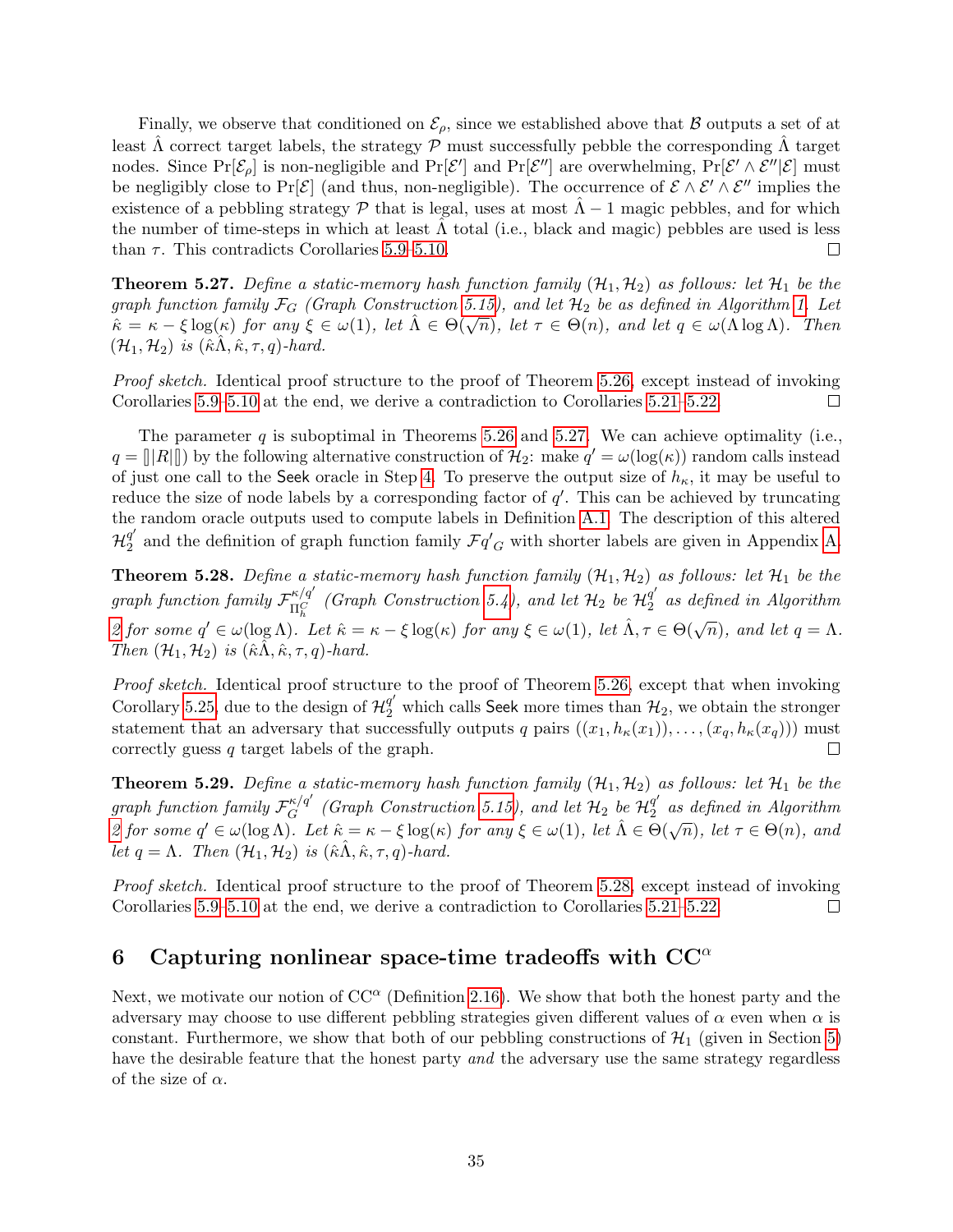## <span id="page-35-0"></span>6.1 CC and  $CC^{\alpha}$  consider cumulative cost of *different strategies*

We present a graph family with in-degree-2 where the strategy that an adversary chooses to pebble an instance G in the graph family differs depending on the  $\alpha$  parameter of the CC<sup> $\alpha$ </sup> complexity measure. We show that in our case, for certain  $\alpha$ , we would choose to use constant space, whereas for other  $\alpha$ , using superconstant space is the preferred option. We define our graph family as follows:

<span id="page-35-2"></span>**Graph Construction 6.1.** We define a graph family  $G$  with bounded degree 2 and arbitrary  $n \in \mathbb{N}$  nodes such that the time-space tradeoff of a graph with n nodes in the family is  $T(S) \geq$  $(\frac{n^c}{n^a})(n^a-(S-2))(n^b)+n$  (where S is the number of pebbles used to pebble the graph) where  $0 \le a, b, c < 1, b + c > a + 1, a < b, c, and n^c \approx n - n^{a+b}$ .

- Given a graph  $G = (V, E)$  with n vertices, partition the set of vertices, V, into 2 sets, A and B where  $|A| = n^{a+b}$  and  $|B| = n^c$  (since we know  $n^c \approx n - n^{a+b}$ ,  $n^c + n^{a+b} \approx n$ ).
- We arbitrarily order all vertices in B in some order,  $[v_i, \ldots, v_n]$  and create edges  $(v_j, v_{j+1}) \in E$ for all  $j \in [i, n-1]$ .
- We arbitrarily order all vertices in A in some order,  $[v_1, \ldots, v_{i-1}]$  and create edges  $(v_j, v_{j+1}) \in E$ for all  $j \in [1, i-2]$ .
- We create edge  $(v_{i-1}, v_i)$ .
- Create edges  $(v_k, v_l) \in E$   $(v_k \in A$  and  $v_l \in B)$  where k mod  $n^b = 0$  and  $l = n^{a+b} + \left(\frac{k}{n^b}\right) + (q-1)n^a$ for all integers  $q \in \left[1, \frac{n^c}{n^a}\right]$  $\frac{n^c}{n^a}\bigg].$

<span id="page-35-1"></span>Fig. [4](#page-35-1) illustrates Graph Construction [6.1.](#page-35-2)



Figure 4: Graph Construction [6.1](#page-35-2) with  $n = 16$ ,  $a = \frac{1}{4}$  $\frac{1}{4}$ ,  $b = \frac{2}{3}$  $\frac{2}{3}, c = \frac{2}{3}$  $\frac{2}{3}$ . For clarity, we depict  $n^a = 2$ ,  $n^b \approx 6$  and  $n^c \approx 6$ .

We show that there are at least two pebbling strategies,  $P_1$  and  $P_2$ , where an adversary would differ in his preferred strategy depending on  $\alpha$  when using the CC<sup> $\alpha$ </sup> complexity measure when  $\alpha > \alpha'$ where  $\alpha'$  is calculated with respect to the parameters of the graph family constructed from Graph Construction [6.1.](#page-35-2)

<span id="page-35-3"></span>**Lemma 6.2.** Given a pebbling strategy  $\mathcal{P}_1$  that uses constant space  $S_1$ ,  $\mathsf{Time}(\mathcal{P}_1) = \Theta(n^{b+c})$  where  $G \in \mathbb{G}$  in defined by Graph Construction [6.1.](#page-35-2)

*Proof.* Suppose that a constant  $S_1$  pebbles can be on the graph at any particular time, then at most  $S_1 - 1$  of the vertices in  $A \subseteq V$  can be pebbled. It does not help to pebble the vertices in B since all vertices in  $B$  needs to be pebbled only once regardless of the pebbling strategy used. Since only the vertices  $v_j \in A$  where j mod  $n^b = n^b - 1$  are connected to vertices in B, using the given  $S_1$ , the optimal placements are on vertices  $v_i$  in order to minimize pebbling time since any extra space needs to be used to pebble B and pebbling anywhere else results in greater pebbling time since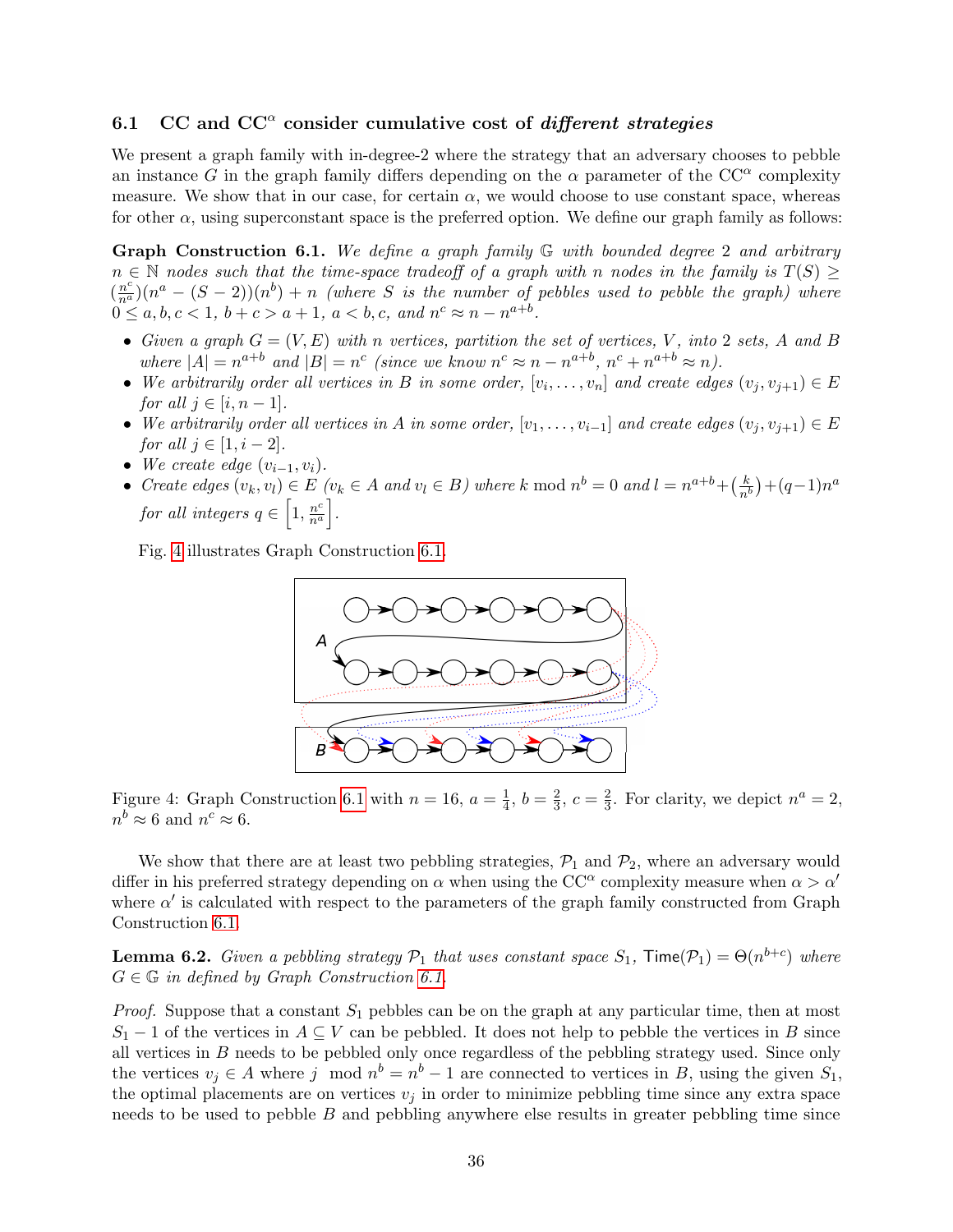the pebble needs to be moved to vertex  $v_j$  by the pigeonhole principle. Given constant  $S_1$  pebbles, there exist  $v_i$  vertices that do not contain pebbles. Thus, each time one reaches a vertex in B with predecessor  $v_j \in A$  without a pebble, at least  $n^b$  time must be spent to pebble it. Therefore, given  $S_1$  pebbles, the total amount of time necessary to pebble G is  $(\frac{n^{\tilde{c}}}{n^{\alpha}})(n^a - S_1)(n^b) + n = \Theta(n^{b+c})$ .

**Corollary 6.3.** Given a pebbling strategy,  $\mathcal{P}_1$ , that uses constant space  $S_1$ ,  $p-\text{cc}_{\alpha}(\mathcal{P}_1) = \Theta(n^{b+c})$ where  $G \in \mathbb{G}$  is constructed by Def. [6.1.](#page-35-2)

Proof. This follows immediately from Lemma [6.2](#page-35-3) since constant space is used throughout the pebbling.  $\Box$ 

**Lemma 6.4.** Given a pebbling strategy  $\mathcal{P}_2$  that uses space  $S_2 = n^a + 1$ ,  $\text{Time}(\mathcal{P}_2) = \Theta(n)$  where  $G \in \mathbb{G}$  is constructed by Graph Construction [6.1.](#page-35-2)

*Proof.* It is trivial to show that pebbling a line takes  $\Omega(n)$  time since all nodes have to be pebbled at least once. We now show a strategy using  $n^a + 1$  pebbles that uses  $O(n)$  time.

We start with the vertices in A and pebble them in topological order, keeping pebbles on all  $v_j \in A$  where j mod  $n^b = n^b - 1$ . There exists exactly  $n^a$  vertices in A by definition that are predecessors of vertices in  $B$ . Therefore, as we pebble the vertices in  $A$  in topological order, we leave a pebble on each vertex  $v_i$ . When we pebble B all predecessors of vertices in B are either in B or are pebbled in A. Therefore, we only need to pebble all vertices in A and B once, resulting in  $Time(\mathcal{P}_2) = \Theta(n).$  $\Box$ 

The following corollary is directly proven by the proof of Lemma [6.2.](#page-35-3)

**Corollary 6.5.** Given a pebbling strategy,  $\mathcal{P}_2$ , that uses space  $S_2 = n^a + 1$  and  $\text{Time}(\mathcal{P}_2) = \Theta(n)$ ,  $p\text{-cc}_{\alpha}(\mathcal{P}_2) = \Theta(n^{\alpha a+1})$  where  $G \in \mathbb{G}$  is constructed by Graph Construction [6.1.](#page-35-2)

**Lemma 6.6.** When  $\alpha = 1$ , then  $CC^{\alpha}(G) = \Theta(n^{a+1})$ .

*Proof.* Suppose in the case when  $\alpha = 1$ , we use a pebbling strategy, P, that uses nonconstant space  $s = o(n^a)$ . Then, for each pebble, we pebble one of the vertices  $v_j \in A$  where j mod  $n^b = n^b - 1$ . The resulting  $p-\text{cc}_{\alpha}(p) = s(\frac{n^c}{n^a})(n^a-s)(n^b) + n$  which is minimized when  $s = n^a + 1$  given  $b+c > a+1$ by definition of our graph family.  $\Box$ 

**Lemma 6.7.** For all a, b, c, there exists an  $\alpha'$  such that for all constant  $\alpha > \alpha'$ ,  $CC^{\alpha}(G) = \Theta(n^{b+c})$ .

*Proof.* Given a pebbling strategy, P, that uses space  $s = \omega(1)$ , the pebbling cost is then  $p\text{-cc}_{\alpha}(p)$  $s^{\alpha}(\frac{n^{c}}{n^{a}})(n^{a}-s)(n^{b})+n$ . When  $\alpha>1$ ,  $p\text{-cc}_{\alpha}(\mathcal{P})=\Theta(\min(s^{\alpha}n^{b+c},n^{\alpha a+1}))=\omega(n^{b+c})$  when  $\alpha>\frac{b+c}{a}$ and  $s = \omega(1)$ . Therefore, only for  $s = O(1)$ , does the pebbling cost become  $p\text{-}cc_{\alpha}(p) = \Theta(n^{b+c})$ when  $\alpha' = \frac{b+c}{a}$  $\frac{+c}{a}$ . Since a, b, c are constants, for all  $\alpha > \alpha'$ , CC<sup> $\alpha$ </sup>(G) =  $\Theta$  (n<sup>b+c</sup>).

From the above two lemmas, we immediately get the following theorem regarding the  $CC^{\alpha}$  of the constructions given different constant values of  $\alpha$ .

<span id="page-36-0"></span>**Theorem 6.8.** Given a graph  $G = (V, E)$  as constructed by Graph Construction [6.1,](#page-35-2) when  $\alpha = 1$ ,  $CC^{\alpha}(G) = \Theta(n^{a+1})$  but when  $\alpha > \alpha'$  for some constant  $\alpha'$ ,  $CC^{\alpha}(G) = \Theta(n^{b+c})$ .

As an immediate result of the above, there exists a point for constants  $a, b, c$  that the adversary chooses a different strategy to pebble a graph for different constant values of  $\alpha$  (we can pick values of a, b, c such that  $\alpha'$  can be reduced even down to  $\alpha' \geq 3$ ).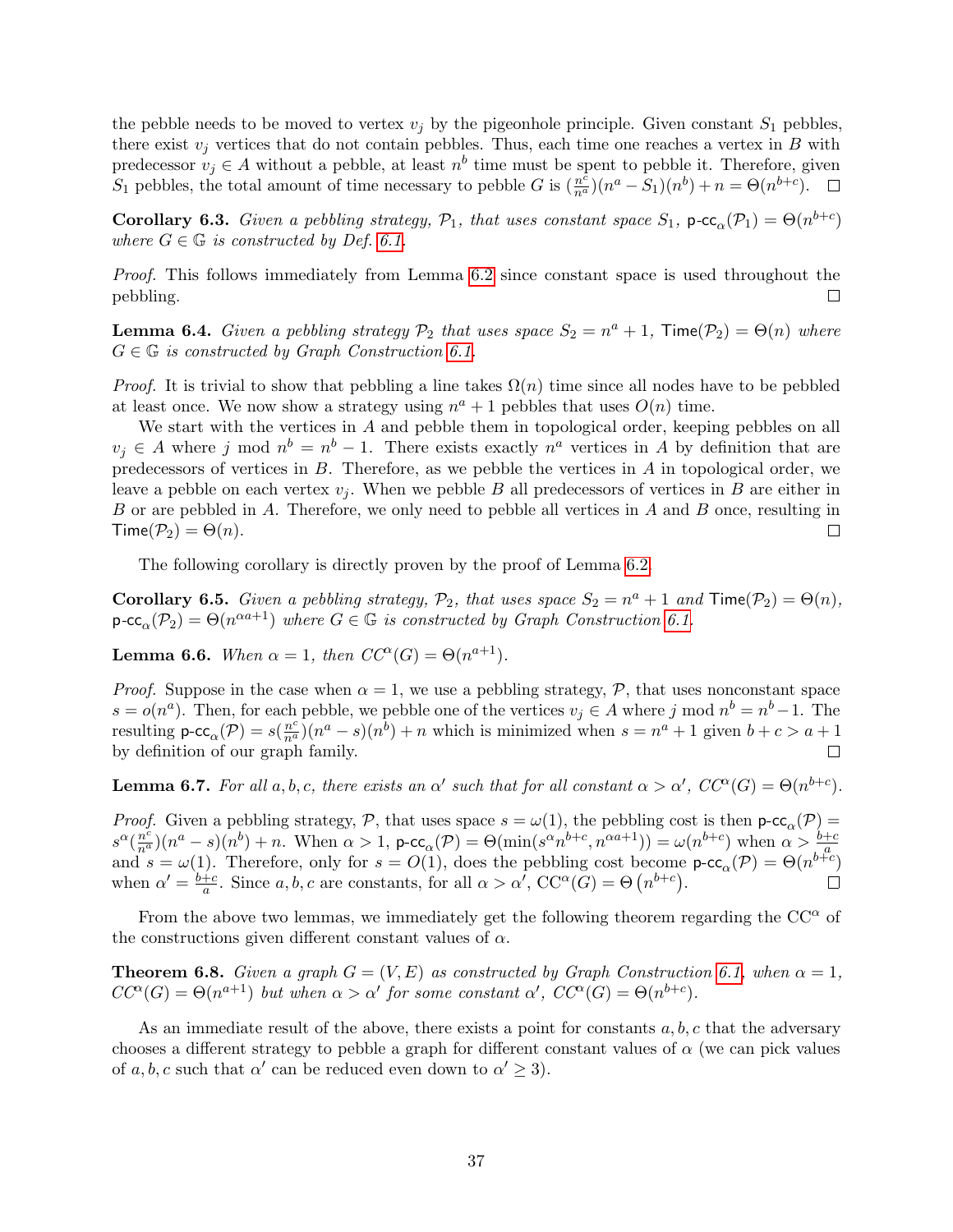### <span id="page-37-0"></span>6.2 Upper bounds for  $CC^{\alpha}$

We prove a tighter upper bound for  $CC^{\alpha}$  when  $\alpha$  is a constant than the trivial upper bound of  $n^{\alpha+1}$ . We first note that  $n^{\alpha+1}$  is a trivial upper bound on the  $CC^{\alpha}(G)$  of a graph, G, since at any timestep  $P_s(G,T) \leq n$  and the algorithm runs for  $\text{Time}(G, |T|) \leq n$  given n space is used throughout. Therefore,  $CC^{\alpha}(G) \leq n^{\alpha+1}$  for all graphs G. We now prove a tighter upper bound using the general pebbling algorithm described in [\[AB16\]](#page-46-1) as  $GenPeb(G, S, q, d)$ .

We formulate a simplified version of the  $GenPeb(G, S, g, d)$  procedure which we call the  $GenPeb(G)$ procedure. At a high-level the  $GenPeb(G)$  algorithm proceeds as follows (see [\[AB16\]](#page-46-1) for more detail).

#### **Definition 6.9** ( $GenPeb(G):$ ).

- 1. There exists a subset  $S$  of  $|S| \leq \frac{2\alpha n \log \log n}{\log n}$  vertices (for large enough n where  $2\alpha \log \log n \leq \log n$ ) such that depth $(G - S) \leq \frac{n}{\log^{\alpha} n}$  (Lemma 6.1, 6.2 in [\[AB16\]](#page-46-1), [\[Val77\]](#page-49-12)).
- 2. **Balloon Phase:** Pebble all nodes up to depth  $\frac{n}{\log^{\alpha} n}$  (depth measured from the last light phase) until all immediate descendants lie in S.
- 3. Light Phase: When all immediate descendants lie in S, remove all pebbles from nodes not in S and not on parents of the next nodes to be pebbled. Continue in the light phase until a node not in S must be pebbled.
- 4. Repeat the above until no more nodes need to be pebbled.

<span id="page-37-2"></span>**Lemma 6.10.** Let  $s_{\Sigma}$  be the total number of pebbles used in the balloon phase (the sum of the number of pebbles used in all balloon phases) and  $s_{\sum S}$  be the total number of pebbles used in the balloon phases on all nodes  $v \notin S$ . Then,  $s_{\Sigma \setminus S} \leq n$ .

*Proof.* This proof is trivial since at most n pebbles can be the graph at any time.

<span id="page-37-3"></span>**Lemma 6.11.** Let  $\Sigma \setminus S$  be the subgraph of  $G = (V, E)$  which is pebbled during the balloon phase and whose vertices are not in S. Then,  $CC^{\alpha}(\Sigma \backslash S) \leq \frac{n^{\alpha+1}}{\log^{\alpha} n}$ .

 $\Box$ 

 $\Box$ 

*Proof.* By Lemma [6.10,](#page-37-2) the number of pebbles necessary to pebble  $\Sigma \backslash S$  is at most n:  $s_{\Sigma \backslash S} \leq n$ . Therefore, we can compute  $CC^{\alpha}(\Sigma \backslash S) \leq \sum_{B_i \in \mathcal{B}}(|B_i|)^{\alpha} \leq n^{\alpha}(\frac{n}{\log^{\alpha} n}) = \frac{n^{\alpha+1}}{\log^{\alpha} n}$  given a series of balloon phase pebble configurations  $\mathcal{B}$  where  $\sum_{B_i \in \mathcal{B}} |B_i| = n$  and  $B_0 \cup \cdots \cup B_{|\mathcal{B}|} = V$ .

<span id="page-37-4"></span>**Lemma 6.12.** Let  $CC^{\alpha}(S)$  be the cost of pebbling S in both the light and the balloon phases. The  $CC^{\alpha}(S)$  of the light and balloon phases is at most  $O\left(\frac{n^{\alpha+1}(\log\log n)^{\alpha}}{\log^{\alpha}n}\right)$  $\frac{(\log \log n)^{\alpha}}{\log^{\alpha} n}$ .

Proof. The total amount of time that light and balloon phases last in which nodes in S are pebbled is at most n timesteps since a number greater than n implies that  $|S| \geq n$  which is impossible since the number of nodes in the graph is n. In the light phases, at most  $2|S| = \frac{4\alpha n \log \log n}{\log n}$  $\frac{\log \log n}{\log n}$  pebbles are kept on the graph since each node has bounded in-degree 2. Therefore,  $CC^{\alpha}(G) \leq \frac{4^{\alpha} \alpha^{\alpha} n^{\alpha+1} (\log \log n)^{\alpha}}{\log^{\alpha} n}$  $\frac{\log \log n}{\log^{\alpha} n}$ .

<span id="page-37-1"></span>**Theorem 6.13.** For any bounded in-degree-2 graph,  $CC^{\alpha}(G) = O\left(\frac{n^{\alpha+1}(\log \log n)^{\alpha}}{\log^{\alpha} n}\right)$  $\frac{(\log \log n)^{\alpha}}{\log^{\alpha} n}$  for constant  $\alpha \geq 1$ .

Proof. This follows directly from Lemmas [6.11](#page-37-3) and [6.12.](#page-37-4)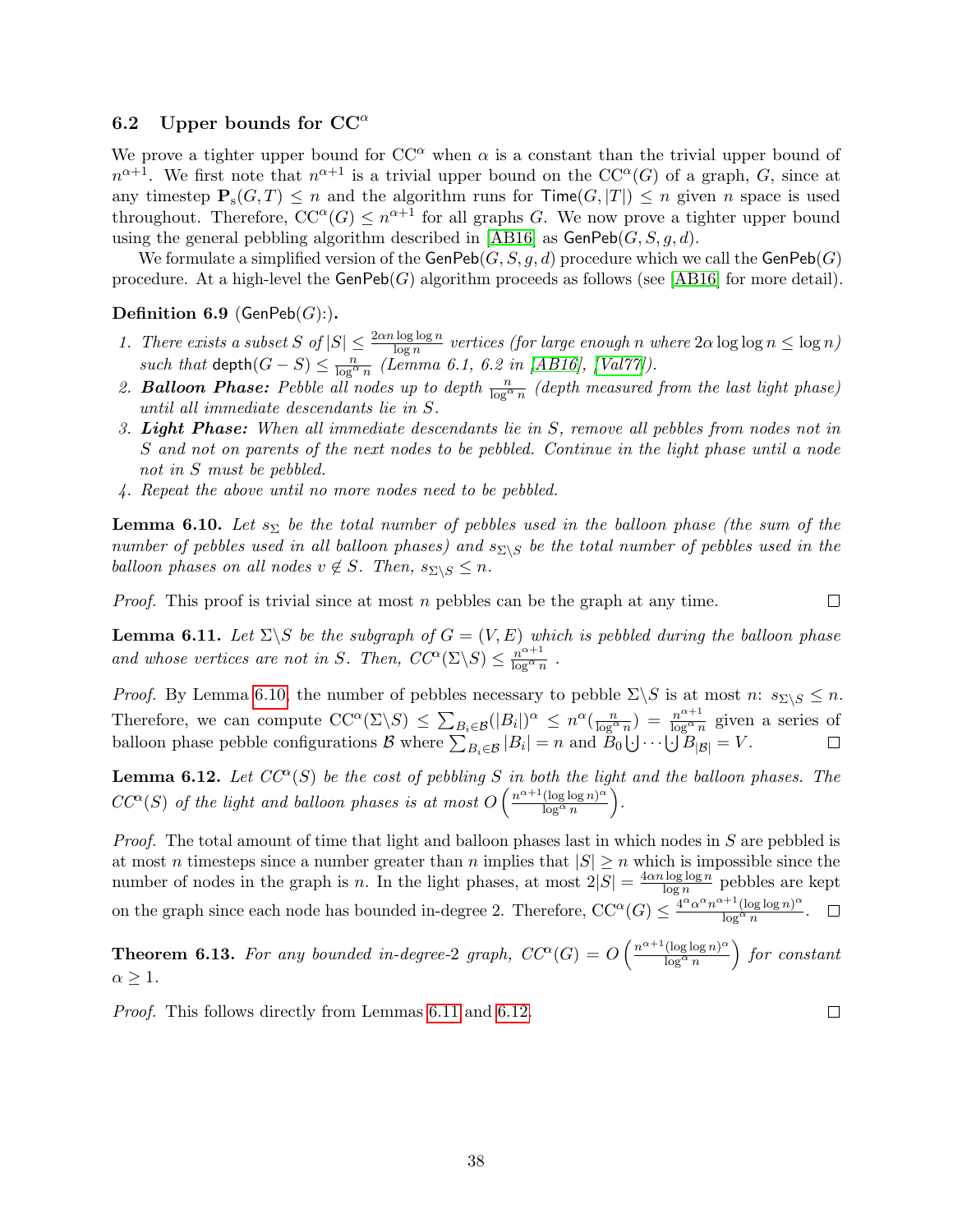#### <span id="page-38-0"></span>6.3 Asymptotically tight sequential lower bound for  $\alpha = 1$

We give an explicit construction of a graph that achieves asymptotically tight lower bound (up to log log n factors) in CC<sup> $\alpha$ </sup> that matches our upper bound provided in Section [6](#page-34-0) for  $\alpha = 1$  and in [\[AB16,](#page-46-1) [ABP17b\]](#page-46-4) when considering the sequential pebbling model<sup>[20](#page-38-1)</sup>. Previous constructions [\[AB16,](#page-46-1) [ABP17a\]](#page-46-3) ignored  $\log \log n$  factors and were not tight up to such factors in the parallel model. Because we consider the sequential pebbling model (and not the parallel model) in proving our lowerbound below, our results are incomparable to these previous lower bound results in the parallel model. Our graph constructions are new, and their tightness in the parallel pebbling model is an open question.

In our construction, we make use of the stacked superconcentrators constructed in [\[LT82,](#page-48-8) §4] except that the vertices are connected in some topological order (blowing up our graph by only a constant factor of 6 if we replace all degree 3 nodes with a height 3 pyramid).

<span id="page-38-2"></span>**Graph Construction 6.14.** Let  $C(n, k)$  be a stacked superconcentrator with k layers where  $C_i$  is the *i*-th linear superconcentrator. We create the following edges between nodes. Let  $T$  be a topological sort order of the vertices in  $C(n,k)$ . Create edges  $(v_i, v_{i+1})$  where  $v_i$  is the vertex immediately preceding  $v_{i+1}$  in T. Replace all degree 3 nodes with pyramids of height 3.

It was proven in [\[LT82\]](#page-48-8) (Theorem 4.2.6) that given  $S \leq \frac{n}{20}$  pebbles, k layers, and n nodes in each linear superconcentrator per layer, the pebbling time,  $T(n, k, S)$ , of pebbling  $C(n, k)$  is lower bounded by:

$$
T(n,k,S) = n\Omega\left(\left(\frac{nk}{64S}\right)^k\right).
$$

In our construction defined by Def. [6.14,](#page-38-2) we first let  $S = c_1(N \log \log N / \log N)$  (for some constant  $c_1$ ),  $n = 20S$ ,  $k = |N/S|$ , and we get a graph  $C(n, k)$  with  $\Theta(N)$  vertices. Thus, we obtain the following tradeoff for this graph given  $S$  pebbles:

$$
T \geq S\Omega \left(\frac{N}{S}\right)^{\Omega(N/S)}
$$

for  $S \leq c_2 \left( \frac{N \log \log N}{\log N} \right)$  $\frac{\log \log N}{\log N}$  for some constant  $c_2$  where  $c_2 < c_1$ .

Thus, we notice two main characteristics of our graph. If  $S \geq c_1 \left( \frac{N \log \log N}{\log N} \right)$  $\frac{\log \log N}{\log N}$ , then the time it takes to pebble the graph is  $O(N)$  since the width of the graph is  $\Theta\left(\frac{N\log\log N}{\log N}\right)$  $\frac{\log \log N}{\log N}$ . Second, if  $S \leq c_2 \left( \frac{N \log \log N}{\log N} \right)$  $\frac{\log \log N}{\log N}$  then S pebbles are used to pebble the graph for  $\omega(N)$  time by Theorem 4.2.6 of [\[LT82\]](#page-48-8). Note that if the tradeoff is sufficiently great, then we achieve our stated lower bound. To prove our stated lower bound, we modify the proof for Theorem 4.2.5 of [\[LT82\]](#page-48-8) so that we account for  $CC^{\alpha}$  instead of just the time-space tradeoff. Minimizing the equation for tradeoff in terms of  $\alpha = 1$  and showing that the cost is greater than the cost of when  $S \geq c_1 \left( \frac{N \log \log N}{\log N} \right)$  $\frac{\log \log N}{\log N}$  and the cumulative complexity for when  $S \geq c_1 \left( \frac{N \log \log N}{\log N} \right)$  $\frac{\log \log N}{\log N}$  is  $\Theta\left(\frac{N^2 \log \log N}{\log N}\right)$  $\frac{\log \log N}{\log N}$  then provides us with the lower bound we want.

We use the same notation as that used in the proof of Theorem 4.2.5 in [\[LT82\]](#page-48-8). Let n be the number of outputs of the superconcentrator  $C(n, k)$  and k be the number of copies of the

<span id="page-38-1"></span><sup>&</sup>lt;sup>20</sup>Although our construction matches asymptotically the best lower bound construction in the pROM (see the footnote for Lemma [6.22\)](#page-41-0).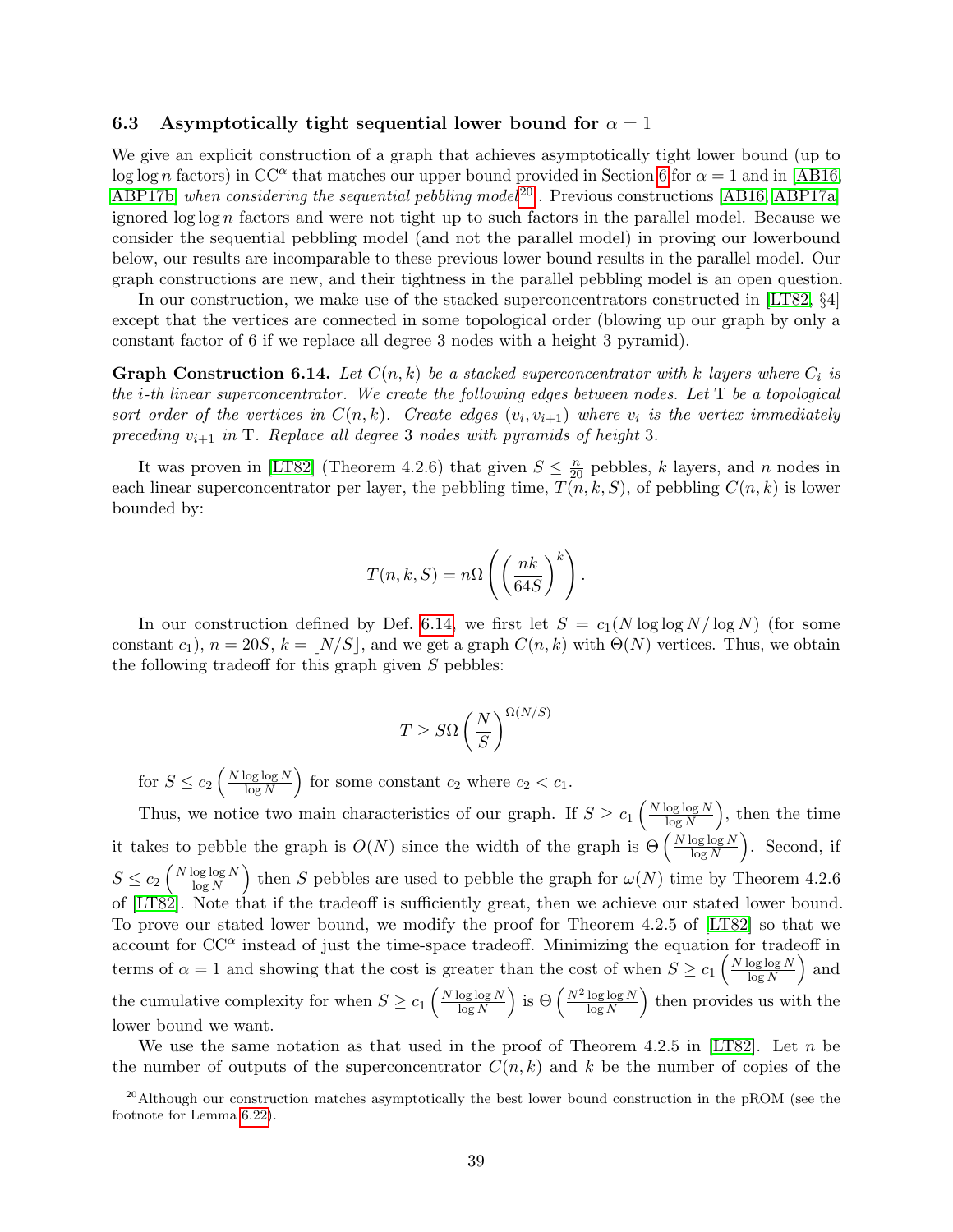linear superconcentrators (number of levels in the stack of superconcentrators) in  $C(n, k)$ . We number the parts of  $C(n, k)$  similarly to how they are numbered in the proof of Theorem 4.2.5, let  $C_i$  be the *i*-th copy of the linear superconcentrators that composes  $C(n, k)$ . We consider the outputs of  $C_k$  as numbered in the order in which they are first pebbled. Let  $z_i$  be the time that output i (where  $1 \le i \le n$ ) is pebbled. Therefore,  $z_0 = 0$  and  $z_{n+1} = \text{Time}(C(n, k), S)$ . Then, let  $[z'_i, z''_i]$  be the interval of time starting with the  $z'_i$ -th move and ending with the  $z''_i$ -th move where  $z_{i-1} \leq z_i' \leq z_i'' \leq z_i$ . Let  $p_i$  be the minimum number of pebbles on  $C_k$  in the interval  $[z_{i-1}, z_i]$  for  $1 \leq i \leq n$  and where  $p_0 = 0$ ,  $p_{n+1} = 0$ , and  $p_i \leq S$  for all i in the valid range.

We first note that since we do not remove any vertices or edges (only add edges to the construction to maintain the topological order and to ensure that at most one additional pebble is added to the graph at each time step), all properties of the graph with respect to n as proven in  $[LT82]$  still hold (i.e. adding edges does not change the linear superconcentrator properties of the graphs). Hence, we restate some of the key theorems and lemmas in [\[LT82\]](#page-48-8) that will allow us to prove the lower bound in  $CC^{\alpha}$  when  $\alpha = 1$  that we seek.

We restate the definition of a good interval given in [\[LT82\]](#page-48-8) below:

**Definition 6.15** (Good Intervals [\[LT82\]](#page-48-8)). An interval  $[i, j] \subset [1, n]$  is good if it fulfills the following three requirements:

$$
p_i \le \frac{j-i}{2},\tag{8}
$$

$$
p_{j+1} \le \frac{j-i}{2},\tag{9}
$$

$$
p_k > \frac{j-i}{8} \text{ for } i < k \le j. \tag{10}
$$

We also restate one key lemma relating to good intervals below:

**Lemma 6.16** (Lemma 4.2.3 [\[LT82\]](#page-48-8)). During the good interval [i, j] at least  $n-2S$  different outputs of  $C_{k-1}$  are pebbled. Only  $S-1-\left[\frac{j-i}{8}\right]$  pebbles are available to pebble the n − 2S different outputs of  $C_{k-1}$ .

We also restate a combinatorial lemma proved in [\[LT82\]](#page-48-8) that will allow us to prove a recursive relation on  $CC^{\alpha}$  (which will subsequently allow us to provide a bound for our construction).

<span id="page-39-0"></span>**Lemma 6.17** (Lemma 4.2.4 [\[LT82\]](#page-48-8)). Let  $r \leq n$ . We can find a set of disjoint good intervals in [1, r] that covers at least  $\frac{r}{4} - S - p_{r+1}$  elements of [1, r].

Finally, we adapt a theorem based on a simple application of BLBA that provides a (not quite tight enough) lower bound on the time necessary to pebble our constructed graph given S pebbles and provide a proof for our construction defined in Graph Construction [6.14.](#page-38-2)

**Theorem 6.18** (Theorem 4.2.1 [\[LT82\]](#page-48-8)). In order to pebble all outputs of  $C(n, k)$  as defined in Graph Construction [6.14](#page-38-2) using S black pebbles,  $2 \leq S \leq \frac{n-1}{4}$  $\frac{-1}{4}$  (starting with any configuration of pebbles on the graph), we need  $T$  placements where

$$
T \ge n \left(\frac{n}{10S}\right)^k.
$$

Using these lemmas, we now write our final recursive theorem for the  $CC^{\alpha}$  of our construction.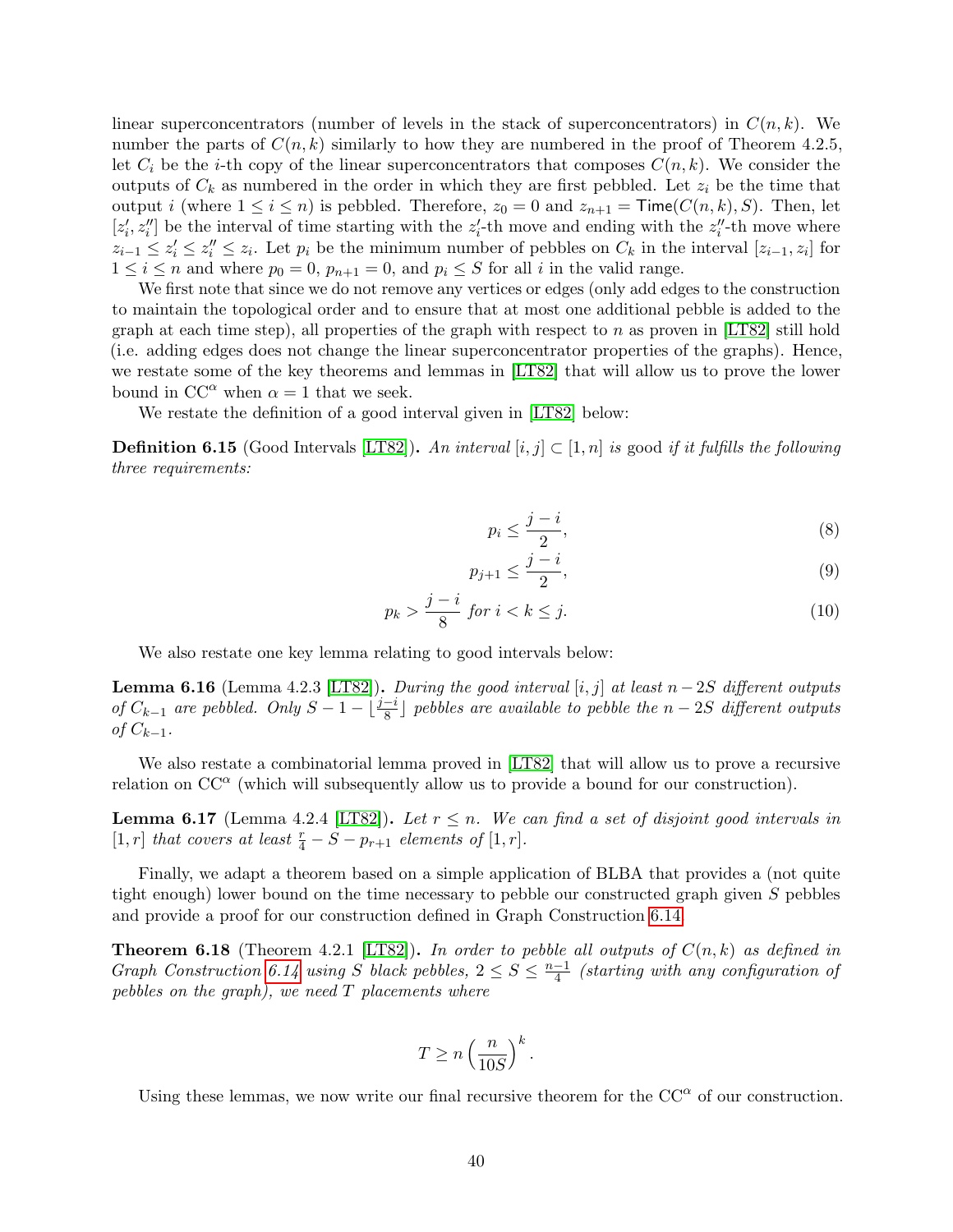**Theorem 6.19.** Let  $CC^{\alpha}(N, k, S)$  be the  $CC^{\alpha}$  (when  $\alpha = 1$ ) necessary to pebble all the outputs of  $C(n, k)$  (recall that the topological sort of the vertices requires that for the last output to be pebbled, all other outputs must be pebbled) with  $S \leq \frac{n}{20}$  pebbles. Then,

<span id="page-40-0"></span>
$$
T(n, 1, S) \ge \frac{n^2}{10S} \qquad (11)
$$

$$
T(n,k,S) \ge \min_{(x_1,\dots,x_m)\in D_k} \sum_{1\le i\le m} T\left(n,k-1,S-1-\left\lfloor\frac{x_i-1}{8}\right\rfloor\right) \text{ for } k>1,\qquad(12)
$$

$$
CC^{\alpha}(N,k,S) \ge \min_{D_1,\dots,D_k} \sum_{1 \le j \le k} \sum_{(x_1,\dots,x_m) \in D_j} \left\lfloor \frac{x_i-1}{8} \right\rfloor \left( T\left(n,j-1,S-1-\left\lfloor \frac{x_i-1}{8} \right\rfloor\right) \right) \tag{13}
$$

$$
\geq \min_{D} \sum_{(x_1,\dots,x_m)\in D} \left\lfloor \frac{x_i-1}{8} \right\rfloor T\left(n,k-1,S-1-\left\lfloor \frac{x_i-1}{8} \right\rfloor\right). \tag{14}
$$

where  $D_i$  is an index set that contains all the ways in which we can select a large number of good intervals. Specifically,

$$
D_i = \left\{ (x_1, \ldots, x_m) | m > \frac{n}{64S}, 1 \le x_i \le 8S - 6 \text{ for } 1 \le i \le m, \text{ and } \sum_{1 \le i \le m} x_i \ge \frac{n}{8} \right\}.
$$

*Proof.* The proof for the expression for  $T(n, k, S)$  follows directly from Theorem 4.2.5 in [\[LT82\]](#page-48-8).

Now we prove the expression for  $CC^{\alpha}$  of  $C(n,k)$  for the case when  $S \leq n/20$ . For each good interval, at least  $\lfloor \frac{x_i-1}{8} \rfloor$  pebbles must remain on  $C_k$  while  $C_1, \ldots, C_{k-1}$  are pebbled with the remaining  $S-1-\lceil \frac{i-1}{8} \rceil$  $\frac{1}{8}$  pebbles. Therefore, the CC<sup> $\alpha$ </sup> when  $\alpha = 1$  of the good period with length x is  $\lfloor \frac{x_i-1}{8} \rfloor T(n, k-1, S-1-\lfloor \frac{x_i-1}{8} \rfloor)$ . By Lemma [6.17,](#page-39-0) we have that the total length of the disjoint good intervals is at least  $n/8$  (since  $p_{r+1} \leq S$  and  $n/4 - 2S \geq n/8$ ). Thus, summing over the CC<sup> $\alpha$ </sup> for all good intervals and minimizing over all possible allocations of good intervals gives a lower bound on the CC<sup> $\alpha$ </sup> for  $C_k$  which is a lowerbound on the CC<sup> $\alpha$ </sup> when  $\alpha = 1$  of the entire graph.

**Lemma 6.20.** When  $S = c_1 \left( \frac{N \log \log N}{\log N} \right)$  $\frac{\log \log N}{\log N}$  for some constant  $c_1$ ,  $n = 20S$ ,  $k = \lfloor N/S \rfloor$  and we create a graph according to Graph Construction [6.14,](#page-38-2)  $C(n, k)$  with  $\Theta(N)$  vertices,

$$
CC^{\alpha}(N,k,S) \ge \min_{D} \sum_{(x_1,\dots,x_m)\in D} \left\lfloor \frac{x_i-1}{8} \right\rfloor \left( 20S\left(\frac{20S(\lfloor N/S \rfloor - 1)}{c\left(S-1-\lfloor \frac{x_i-1}{8} \rfloor\right)}\right)^{\lfloor N/S \rfloor - 1} \right) \tag{15}
$$

for  $S \leq c_2 \left( \frac{N \log \log N}{\log N} \right)$  $\frac{\log \log N}{\log N}$  for some constants c (specified in the proof) and  $c_2 < c_1$ .

*Proof.* We know from [\[LT82\]](#page-48-8) that the expression for  $T(n, k, S)$  is lower bounded by  $T(n, k, S) \geq$  $n\left(\frac{nk}{cS}\right)^k$  for some constant  $c \geq 10$ . Therefore, we can substitute this expression into our Eq. [14](#page-40-0) to obtain the following expression:

$$
CC^{\alpha}(N,k,S) \ge \min_{D} \sum_{(x_1,\ldots,x_m)\in D} \left\lfloor \frac{x_i-1}{8} \right\rfloor \left( n \left( \frac{n(k-1)}{c(S-1-\lfloor \frac{x_i-1}{8} \rfloor)} \right)^{k-1} \right).
$$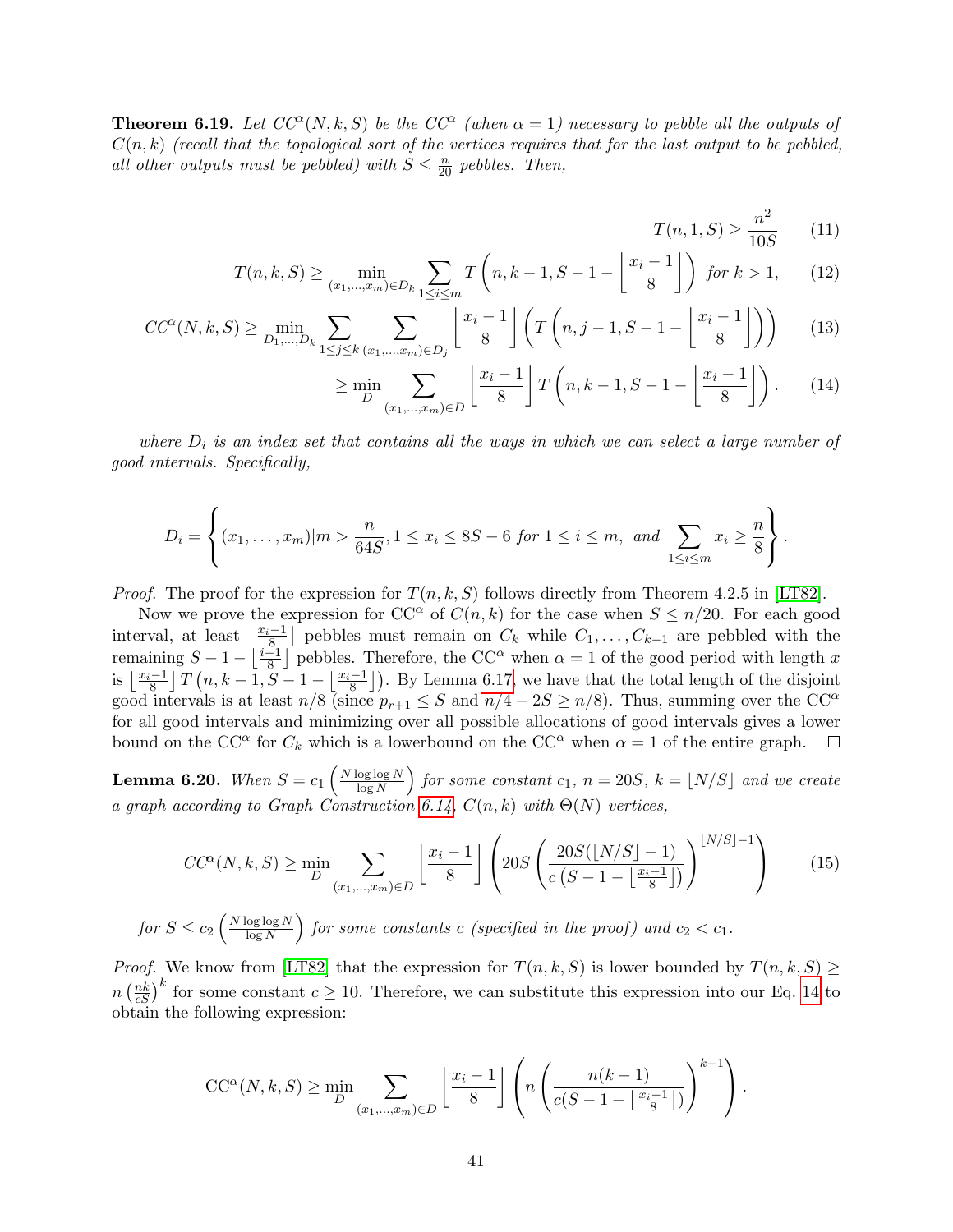Substituting our values as stated above then gives

$$
\text{CC}^{\alpha}(N,k,S) \ge \min_{D} \sum_{(x_1,\dots,x_m)\in D} \left\lfloor \frac{x_i-1}{8} \right\rfloor \left( 20S \left( \frac{20S(\lfloor N/S \rfloor - 1)}{c\left(S - 1 - \lfloor \frac{x_i-1}{8} \rfloor\right)} \right)^{\lfloor N/S \rfloor - 1} \right) \tag{16}
$$

for some number of pebbles used that is less than  $n/20$ ; or in other words, for some constant  $c_2, S \leq c_2 \left( \frac{N \log \log N}{\log N} \right)$  $\frac{\log \log N}{\log N}$  where we determine the exact values of  $c_1$  and  $c_2$  later on (since the exact values of  $c_1$  and  $c_2$  also depend on the types of linear superconcentrators used in each of the k layers of our construction).  $\Box$ 

<span id="page-41-4"></span>**Lemma 6.21.** Given  $S \leq c_2 \left(\frac{N \log \log N}{\log N}\right)$  $\frac{\log \log N}{\log N}$  for some constant  $c_2$  where  $c_2 \left( \frac{N \log \log N}{\log N} \right)$  $\frac{\log \log N}{\log N}$  >  $n/20$ ,

$$
CC^{\alpha}(N,k,S) \ge \frac{c_2}{8} \left( \frac{N \log \log N}{\log N} \right) \left( 20S \left( \frac{20S \left( \left\lfloor \frac{N}{S} \right\rfloor - 1 \right)}{c(S - 1)} \right)^{\left\lfloor \frac{N}{S} \right\rfloor - 1} \right). \tag{17}
$$

<span id="page-41-2"></span><span id="page-41-1"></span>n sa n

Proof. We assume for the sake of contradiction that there exists a closed formed lowerbound for the equation where some  $x_i > 1$ . Suppose there exists some good period with length  $x_i > 1$ , then the term

$$
\frac{x_i}{8} \left( 20S \left( \frac{20S \left( \left\lfloor \frac{N}{S} \right\rfloor - 1 \right)}{c(S - 1 - \left\lfloor \frac{x_i - 1}{8} \right\rfloor)} \right)^{\left\lfloor \frac{N}{S} \right\rfloor - 1} \right)
$$

is in the summation of the calculation of  $CC^{\alpha}(N, k, S)$  (see Eq. [16\)](#page-41-1). We can replace the term with the following:

<span id="page-41-5"></span>
$$
x_i \left( \frac{1}{8} \left( 20S \left( \frac{20S \left( \left\lfloor \frac{N}{S} \right\rfloor - 1 \right)}{c(S - 1)} \right)^{\left\lfloor \frac{N}{S} \right\rfloor - 1} \right) \right)
$$

which results in a smaller  $CC^{\alpha}(N, k, S)$  a contradiction, therefore no values of  $x_i$  are greater than 1 and the closed form lower bound is that as stated in Eq. [17.](#page-41-2)  $\Box$ 

<span id="page-41-0"></span>Lemma 6.22. Given  $S \leq c_2 \left( \frac{N \log \log N}{\log N} \right)$  $\frac{\log \log N}{\log N}$  for some constant  $c_2$  where  $c_2 \left(\frac{N \log \log N}{\log N}\right)$  $\left(\frac{\log \log N}{\log N}\right) < n/20, \ CC^{\alpha}$ when  $\alpha = 1$  is  $\omega \left( \frac{N^2 \log \log N}{\log N} \right)$  $\frac{\log \log N}{\log N}$ . [21](#page-41-3)

*Proof.* From Lemma [6.21,](#page-41-4) the CC<sup> $\alpha$ </sup> when less than  $c_2 \left( \frac{N \log \log N}{\log N} \right)$  $\frac{\log \log N}{\log N}$  pebbles are used is lower bounded by the closed form expression,

$$
CC^{\alpha}(N,k,S) \ge \frac{c_2}{64} \left( \frac{N \log \log N}{\log N} \right) \left( 20S \left( \frac{20S \left( \left\lfloor \frac{N}{S} \right\rfloor - 1 \right)}{c(S - 1)} \right)^{\left\lfloor \frac{N}{S} \right\rfloor - 1} \right). \tag{18}
$$

<span id="page-41-3"></span><sup>21</sup>We can show for this case that  $CC^{\alpha}$  is  $\omega\left(\frac{N^2}{\log N}\right)$  in the parallel random oracle case since the runtime in Eq. [18](#page-41-5) can be improved by at most a factor of  $\frac{1}{S}$ .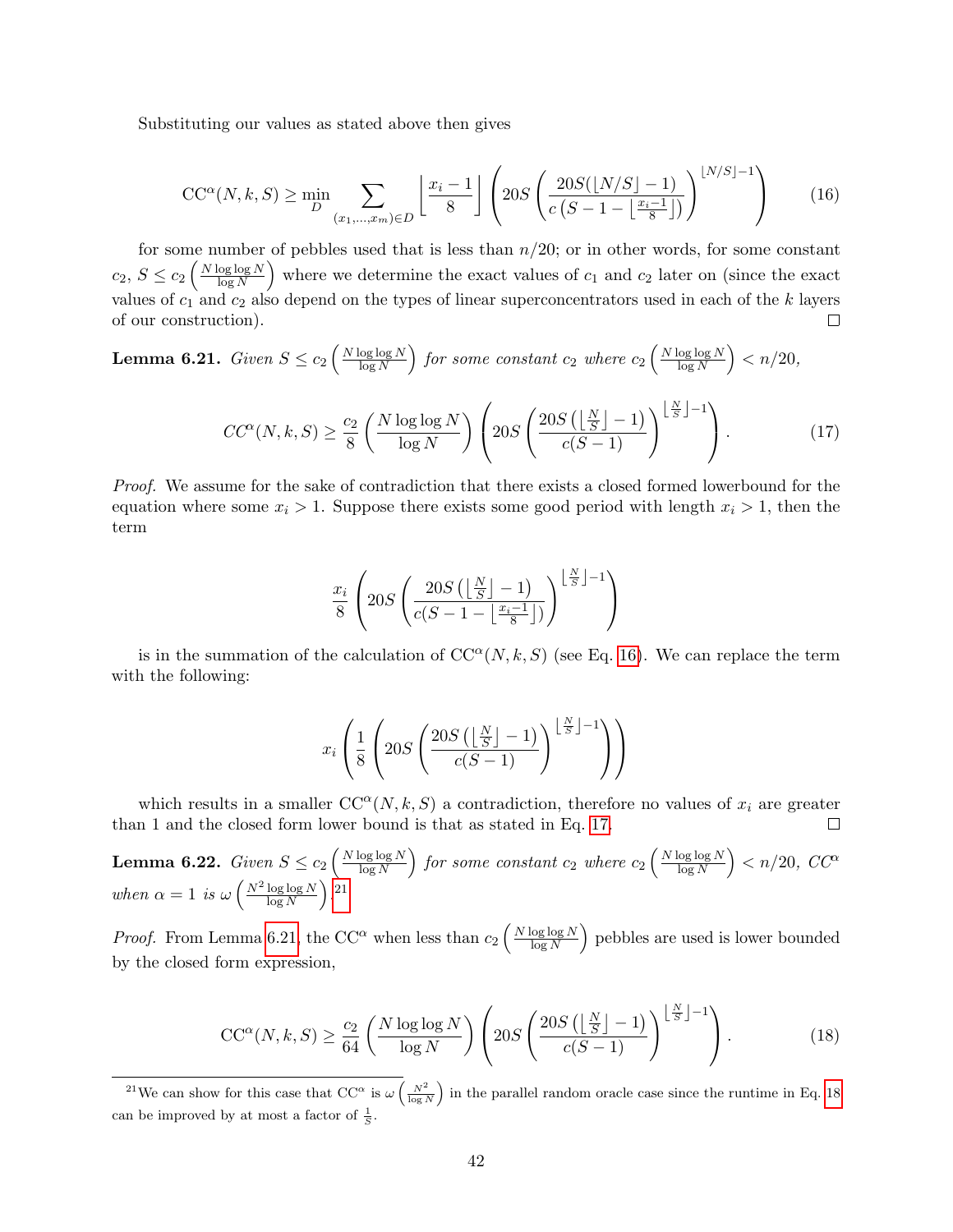We know that the lower bound given in Eq. [18](#page-41-5) is  $\Theta\left(\frac{N\log\log N}{\log N}\right)$  $\log N$  $\left(S\left(\frac{N}{S}\right)^{\frac{N}{S}-1}\right).$ 

Given  $S \leq \frac{N \log \log N}{\log N}$  $\frac{\log \log N}{\log N}$  pebbles, we now prove that the CC<sup> $\alpha$ </sup> of our construction for  $\alpha = 1$  $\frac{\log \log N}{\log N}$ . We know that  $S\left(\frac{N}{S}\right)^{\frac{N}{S}-1} = \omega(N)$  for all  $S \leq c_2 \left(\frac{N \log \log N}{\log N}\right)^{\frac{N}{S}}$ is  $\omega \left( \frac{N^2 \log \log N}{\log N} \right)$  $\frac{\log \log N}{\log N}$ . Therefore,  $CC^{\alpha}(N, k, S) = \omega \left( \frac{N^2 \log \log N}{\log N} \right)$  $\frac{\log \log N}{\log N}$ .  $\Box$ 

<span id="page-42-0"></span>**Theorem 6.23.** Given  $S > c_2 \left(\frac{N \log \log N}{\log N}\right)$  $\frac{\log \log N}{\log N}$ ,  $CC^{\alpha}$  when  $\alpha = 1$  is  $\Omega\left(\frac{N^2 \log \log N}{\log N}\right)$  $\frac{\log \log N}{\log N}$ . Therefore,  $CC^{\alpha}(G) = \Theta\left(\frac{N^2 \log \log N}{\log N}\right)$  $\frac{\log \log N}{\log N}$  in the sequential<sup>[22](#page-42-1)</sup> pebbling model where G is given by our Graph Construction [6.14](#page-38-2) above.

*Proof.* Let S be large enough that a single linear superconcentrator with n output nodes can be pebbled in almost linear time. In this case, we use the simple BLBA argument presented in Theorem 4.2.1 of [\[LT82\]](#page-48-8) to prove that in this case,  $CC^{\alpha}(N, k, S) = \Omega\left(\frac{N^2 \log \log N}{\log N}\right)$  $\frac{\log \log N}{\log N}$  since each  $C_i$  in the construction of  $C(n, k)$  as defined in Graph Construction [6.14](#page-38-2) along with the edges joining  $C_{k-1}$ with  $C_k$  is an *n*-superconcentrator.

The BLBA theorem as proven in [\[LT82\]](#page-48-8) proves a tradeoff in time with respect to the number of pebbles in the starting and ending configuration of the graph. Let  $S_a$  be the starting number of pebbles on the graph and  $S_b$  be the ending number of pebbles on the graph. Suppose that  $S_b = 0$  for the sake of lowerbounding our cumulative complexity. Then  $c_2 \left( \frac{N \log \log N}{\log N} \right)$  $\frac{\log \log N}{\log N}$  >  $\dim_{1 \leq i \leq k} (S_a^i) \leq S$ by our theorem statement where  $S_a^i$  is the starting pebble configuration for level *i*. Suppose that  $S_a^{c_i} \leq c_2 \left( \frac{N \log \log N}{\log N} \right)$  $\frac{\log \log N}{\log N}$  for L levels (i.e. for some set of levels in  $[c_1, \ldots, c_L]$ ), then  $CC^{\alpha}(n, i, S)$  is given by Lemma  $6.22$  for the L values. Using Lemma  $6.22$ , we see that in order for the bound from Lemma [6.22](#page-41-0) to not hold, we must have  $L = o(N/S)$ . But, then,  $N/S - o(N/S) = \Theta(N/S)$  layers are pebbled with  $S_a^i > c_2 \left( \frac{N \log \log N}{\log N} \right)$  $\left( \frac{\log \log N}{\log N} \right)$  pebbles. Therefore, we achieve the same asymptotic bound by considering  $c_2 \left( \frac{N \log \log N}{\log N} \right)$  $\frac{\log \log N}{\log N}$  > min<sub>1≤i≤k</sub>  $(S_a^i) \leq S$ .

Thus, by BLBA, we know that

$$
T(n, 1, S) \ge \max\left(1, \frac{n - 2S}{2S + 1}\right) \tag{19}
$$

<span id="page-42-2"></span>
$$
T(n, i, S) \ge n \left(\max\left(1, \frac{n}{10S}\right)\right)^i \tag{20}
$$

$$
CC^{\alpha}(N,k,S) \ge \sum_{1 \le i \le k: S_a^i} S_a^i T(n,i-1,S-S_a^i) \max\left(1, \left(\frac{n-2S_a^i}{2S_a^i+1}\right)\right) \tag{21}
$$

$$
\geq n \min_{1 \leq i \leq k: S_a^i} \left( S_a^i \right) \max \left( 1, \frac{n - 2S}{2S + 1} \right) (k - 1) \tag{22}
$$

We can simplify in the last step since  $T(n, i - 1, S - S_a^i) \geq n$  for all  $1 \leq i \leq k$ . Furthermore, by a our argument above, we know that  $\min_{1 \leq i \leq k: S_a^i} (S_a^i) = \Theta(S)$ .

When  $n = c_1 \left( \frac{N \log \log N}{\log N} \right)$  $\frac{\log \log N}{\log N}$ ),  $S > c_2 \left( \frac{N \log \log N}{\log N} \right)$  $\frac{\log \log N}{\log N}$ , and  $k = \frac{\log N}{\log \log N}$  $\frac{\log N}{\log \log N}$ , then Eq. [22](#page-42-2) simplifies to  $\Omega$   $\left(\frac{N^2 \log \log N}{\log N}\right)$  $\frac{\log \log N}{\log N}$  for some predefined  $c_2$  and  $c_1$ . Otherwise, the time of pebbling is N using

<span id="page-42-1"></span> $22$ Erratum: An earlier version of this paper stated the theorem for general pebbling strategies, not just sequential ones. The proof herein is unchanged from that earlier version, and proves the theorem only for sequential strategies.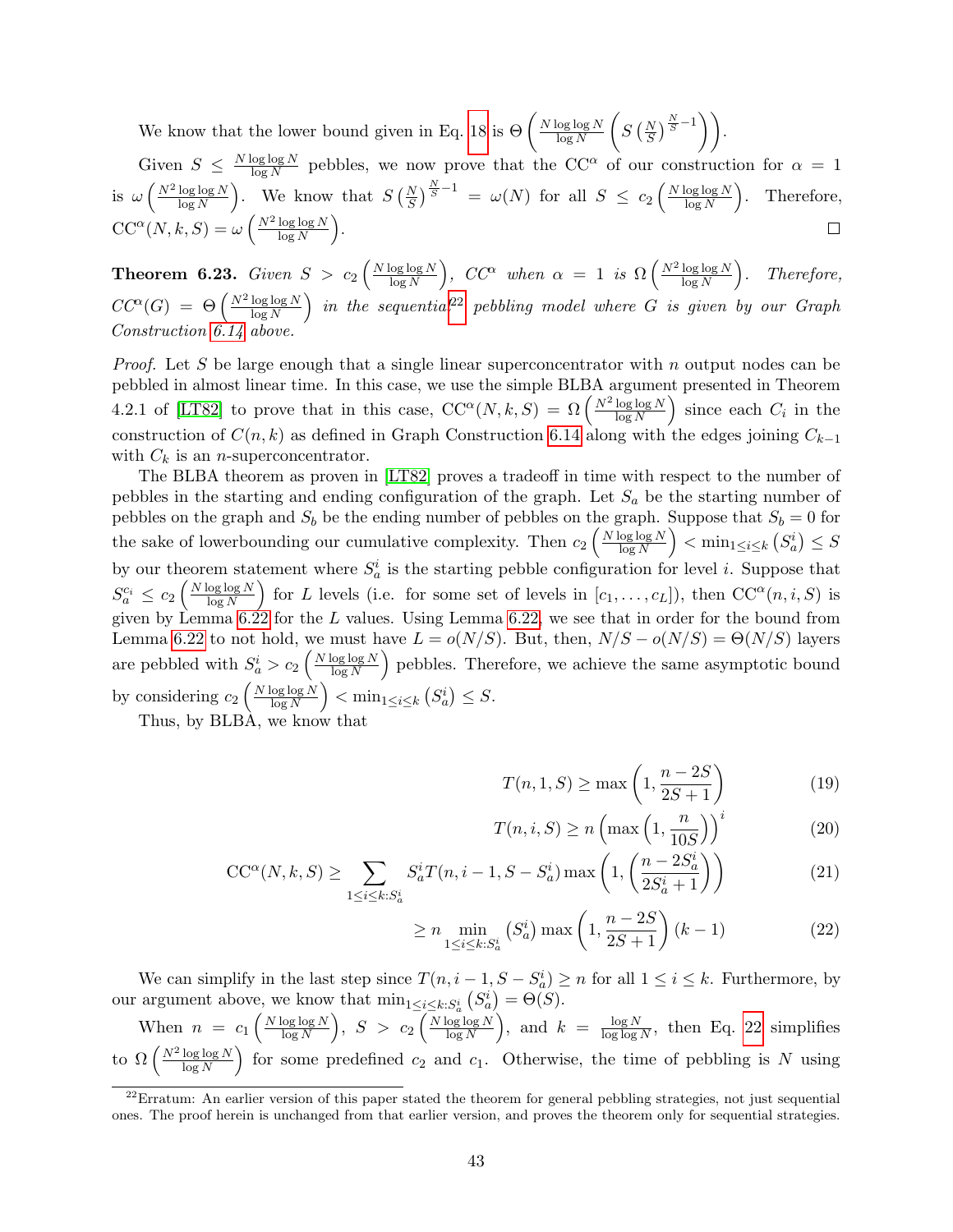

(a) Runtime vs. output size, 128 B (b) Runtime vs. input size, 1 B out-(c) Runtime vs. row size, 64 B outinput, 65 KB row put, 65 KB row put, 128 B input

Figure 5: Evaluation of cylinder implementation

$$
c_1 \left( \frac{N \log \log N}{\log N} \right)
$$
 pebbles resulting in CC <sup>$\alpha$</sup>  when  $\alpha = 1$  to be  $\Theta \left( \frac{N \log \log N}{\log N} \right)$ .

**Case of**  $\alpha = 2$  We briefly note that the above construction does not asymptotically achieve tightness for  $\alpha = 2$  by our current analysis. This is due to the fact that when  $\alpha = 2$ , Lemma [6.22](#page-41-0) no longer holds due to the fact that  $\left(\frac{N \log \log N}{\log N}\right)$  $\frac{\log \log N}{\log N}$   $\cdot$   $\left(\frac{\log N}{\log \log N}\right)$  $\frac{\log N}{\log \log N}$   $\frac{\log N}{\log \log N} = o(N^2).$ 

**Open Question.** Does there exist a bounded in-degree graph family that has  $CC^{\alpha}$  for  $\alpha \geq 2$  that meets the upper bound?

## <span id="page-43-0"></span>7 Cylinder-based SHF implementation

We implemented a prototype our *cylinder* construction defined in Def. [5.4.](#page-25-1) We choose to implement this construction because it is simplest of the constructions we present for  $\mathcal{H}_1$ , yet achieves memory and time bounds comparable to our more complicated construction. Our implementation seeks to give a preliminary demonstration of practical feasibility of the cylinder construction for certain parameter ranges; it is not a detailed evaluation of optimized performance.

In implementing the pebbling construction, we seek to minimize the runtime of  $\mathcal{H}_1$  while maximizing its output size. This leads to some interesting tradeoffs as well as an observation about static-memory-hardness and the random oracle model in general.

Overview of implementation First, we map an entire row of labels (i.e., labels in a particular layer of our construction) in our cylinder construction defined in Definition [5.4](#page-25-1) to an array of bits in memory of length l. We implement a serialized pebbling algorithm by iteratively reading n bits, starting at offset  $f$ , applying a hash function to the read bits, writing the *n*-bit output from the hash function at offset f, and finally incrementing f by additive n bits for the next round. This process is repeated until the end of the string, which constitutes one row of the cylinder construction. This procedure of processing the rows of the cylinder is repeated once for every row of the cylinder DAG.

**Parameters** Our configurable parameters are: the total size of the array l, the input size i and the output size  $n$  of the hash function. Other parameters depend on these as follows:

- The *label size* is n which is also the output length of the hash function. Every hash produces one label. The number of labels per row is then  $\frac{l}{n}$ . l should be a multiple of n so that there are no partial labels at the end of the array.
- The *indegree* of the wraparound pyramid is  $\frac{i}{n}$ . Here as well, *i* should be a multiple of *n* so that the degree is an integer and this maps cleanly to the pebbling model when we consider ingree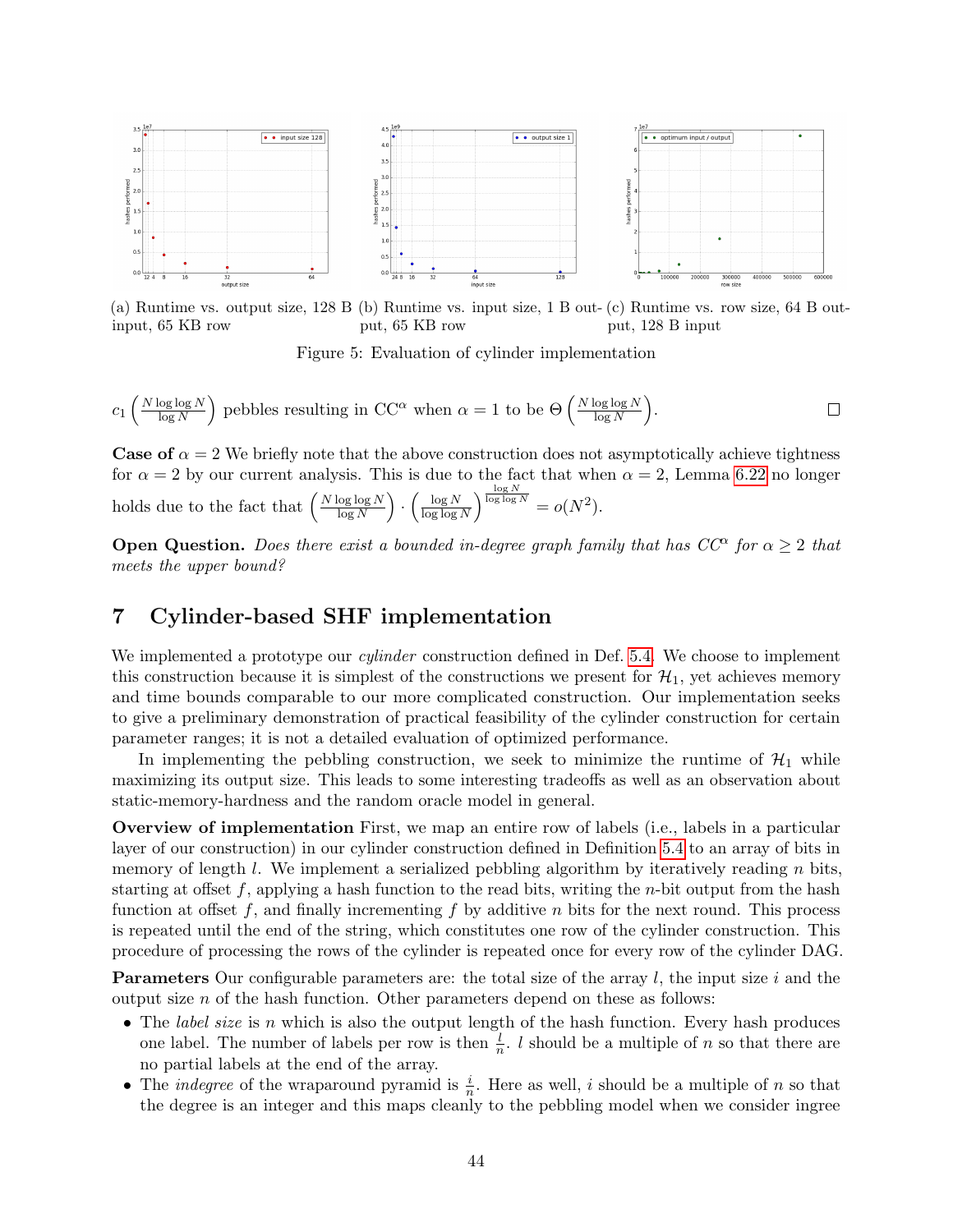2n (ie constant indegree 2 in the pebbling model).

• The *height* needed for the wraparound pyramid is then the array size divided by the difference between input and output sizes, or  $\frac{l}{i-n}$ . The input size must be greater than the output size for the height to be defined. This corresponds with the requirement that the degree must be at least 2 for the pyramid construction to provide meaningful guarantees.

Instantiating the random oracle We used blake2b, a fast and well-known hash function. Blake2b has an internal state size of 1024 bits, so we were able to set i to 1024 bits while keeping the memory hardness. *n* was set to 512 bits, giving a 2-degree pebbling graph. Decreasing either i or *n* would lead to inefficient use of the function. It would seem that hash functions with a larger internal state size, capable of supporting a larger  $i$  would be faster for this usage, but it is not as clear as larger state sizes may correlate with slower evaluation of a single hash.

We measured the time taken by using a single core of an AMD Ryzen 7 1700 processor. The single threaded code was able to perform approximately 300 million hash operations per second on 1024 bit inputs. This rate could be increased by using multiple cores, but the 300 million hashes per second rate can be used with the above figures to see how many hash operations are being performed at the different settings.

#### <span id="page-44-0"></span>7.1 Remarks on implementation and musings on random oracles in practice

**Reducing number of hashes** The runtime of evaluating  $\mathcal{H}_1$  is determined by the number of hash transformations called as very little other computation is done. The number of hashes per row is  $\frac{l}{n}$ , and the number of rows is  $\frac{l}{i-n}$ , giving a total number of hash calls as

$$
\left(\frac{l}{n}\right)\left(\frac{l}{i-n}\right) = \frac{l^2}{ni-n^2}
$$

.

 $l^2$  indicates the expected time requirement proportional to the square of the output size. To optimize the time for a given l, we look at the denominator,  $ni - n^2$ , noting that  $i > n$ , keeping this positive. To reduce the time taken, increase the input size  $i$ . Graphically, this makes sense as descending from the top of the wraparound pyramid, the higher degree will quickly cover the entire width of a row. However, in practice we cannot increase i and maintain the memory-hard properties: this is an interesting divergence between the random oracle model and real-world hash functions.

Data busses to the random oracle One aspect which is rarely discussed in the random oracle model is the exact process by which one makes a call to the oracle. Does the query need to be sent to the oracle via a parallel bus, all bits at once, or is the query sent via a serial bus, one bit at a time? If serially, can we send some of the bits, then wait a while, and send the rest? We are not aware of literature dealing with these mechanics of data transmission to and from the oracle; however, in our case it is quite relevant. If serial transmission is allowed, i can be made arbitrarily large without needing to store the whole row of the wraparound pyramid in memory. For each bit of a label, as soon as it is computed it can be sent to all the oracles using that bit as an input, and promptly forgotten; the oracles act as a memory cache. The memory-hardness proofs implicity assume an oracle model where the entire query is handed over simultaneously to the oracle, and as such, any query to the oracle must exist in its entirety in memory before the query is made.

In practice, real-world hash functions resemble a serial-bus oracle much more closely than a parallel bus oracle. Whether we're referring to Merkle-Damgård  $\parallel$ , Sponge construction  $\parallel$ , or other methods, today's widely used hash functions are built out of fixed length one-way functions. The internal state of a hash function can thus act as a data cache for the purposes of the pebbling graph. For a high-degree node, the left predecessors can be fed to the hash function and forgotten before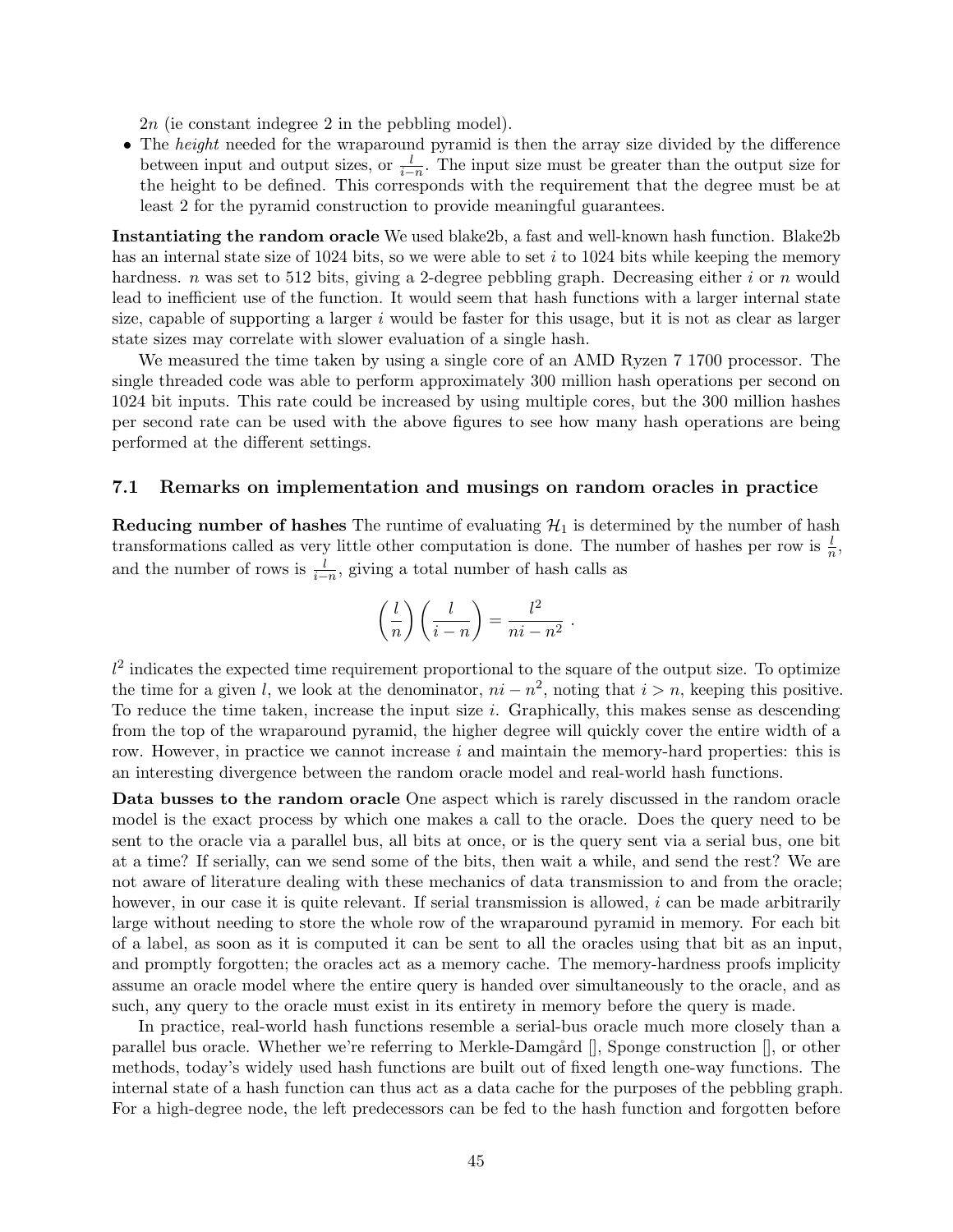the right predecessors are known. Since the internal state of the hash function has a fixed size, this defeats the memory hardness promised by the pebbling construction.

Data-dependence and cache timing attacks We implement a data-dependent memory access pattern for  $\mathcal{H}_2$ . Other papers (e.g., Catena [\[LW15\]](#page-49-13) and Balloon Hash [\[BCGS16\]](#page-47-10)) have identified security vulnerabilities due to data-dependent memory access patterns which can leak information about the password to an attacker with incomplete access to the physical system evaluating the password hashing function. These attacks occur because of the variable time taken to evaluate the function based on the input data, primarily due to the automatic caching of data inside the CPU.

We believe that our  $\mathcal{H}_2$  function, while implementing a data-dependent memory access pattern, is likely much more resistant to cache timing attacks than the examples mentioned above, based on the following analysis. In practical usage, the output of  $\mathcal{H}_1$  will be very large with respect to the number of queries  $\mathcal{H}_2$  performs on the data; for any single evaluation of  $\mathcal{H}_2$ , nearly all of the  $\mathcal{H}_1$ data will go unread. Because of this sparse access, data will be read once and not used again before being evicted from the cache. The probability that an input to  $\mathcal{H}_2$  results in a collision, and multiple reads from the same memory region, is thus modeled by  $(\lbrack \Lambda \rbrack)^{-Q}$  where  $\Lambda$  is the size of the output of  $\mathcal{H}_{\text{c}}$  and  $Q$  is the number of exactle salls made by  $\mathcal{H}_{\text{c}}$ of  $\mathcal{H}_1$ , and Q is the number of oracle calls made by  $\mathcal{H}_2$ .

Inputs resulting in cache hits should be rare, and knowledge of a cache hit during  $\mathcal{H}_2$  evaluation give a bounded advantage to the attacker expressed by

> total number of access patterns with  $n$  collisions total number of zero-collision access patterns .

However, we note that this could still be significant advantage in practice because attackers do not need to perform memory lookups into the set of  $\mathcal{H}_1$  outputs in order to detect collisions. That is, an attacker still has to perform lots of hashes, but their memory requirement could go down significantly.

On memory allocation In order to implement the wraparound pyramid in the efficient way described above, memory usage needs to be slightly greater than that stated in theoretical model, due to necessary memory allocations in the hardware. Namely, the leftmost bits of the array need to be copied and appended to the right side, so that the lower level input values are available to the final hash interations which consume the wraparound inputs. This increases the memory needed by  $i - n$ .

## Acknowledgements

We are grateful to Jeremiah Blocki, Krzysztof Pietrzak, and Joël Alwen for valuable feedback on earlier versions of this paper. We thank Ling Ren for helpful technical discussions. We also thank Erik D. Demaine and Shafi Goldwasser for their advice on this paper. Finally, we thank our anonymous reviewers for insightful comments.

Sunoo's research is supported by NSF MACS (CNS-1413920), DARPA IBM (W911NF-15-C-0236), SIMONS Investigator Award Agreement Dated June 5th, 2012, and the Center for Science of Information (CSoI), an NSF Science and Technology Center, under grant agreement CCF-0939370.

## References

<span id="page-45-0"></span>[AAC<sup>+</sup>17] Hamza Abusalah, Joël Alwen, Bram Cohen, Danylo Khilko, Krzysztof Pietrzak, and Leonid Reyzin. Beyond hellman's time-memory trade-offs with applications to proofs of space. 10625:357–379, 2017.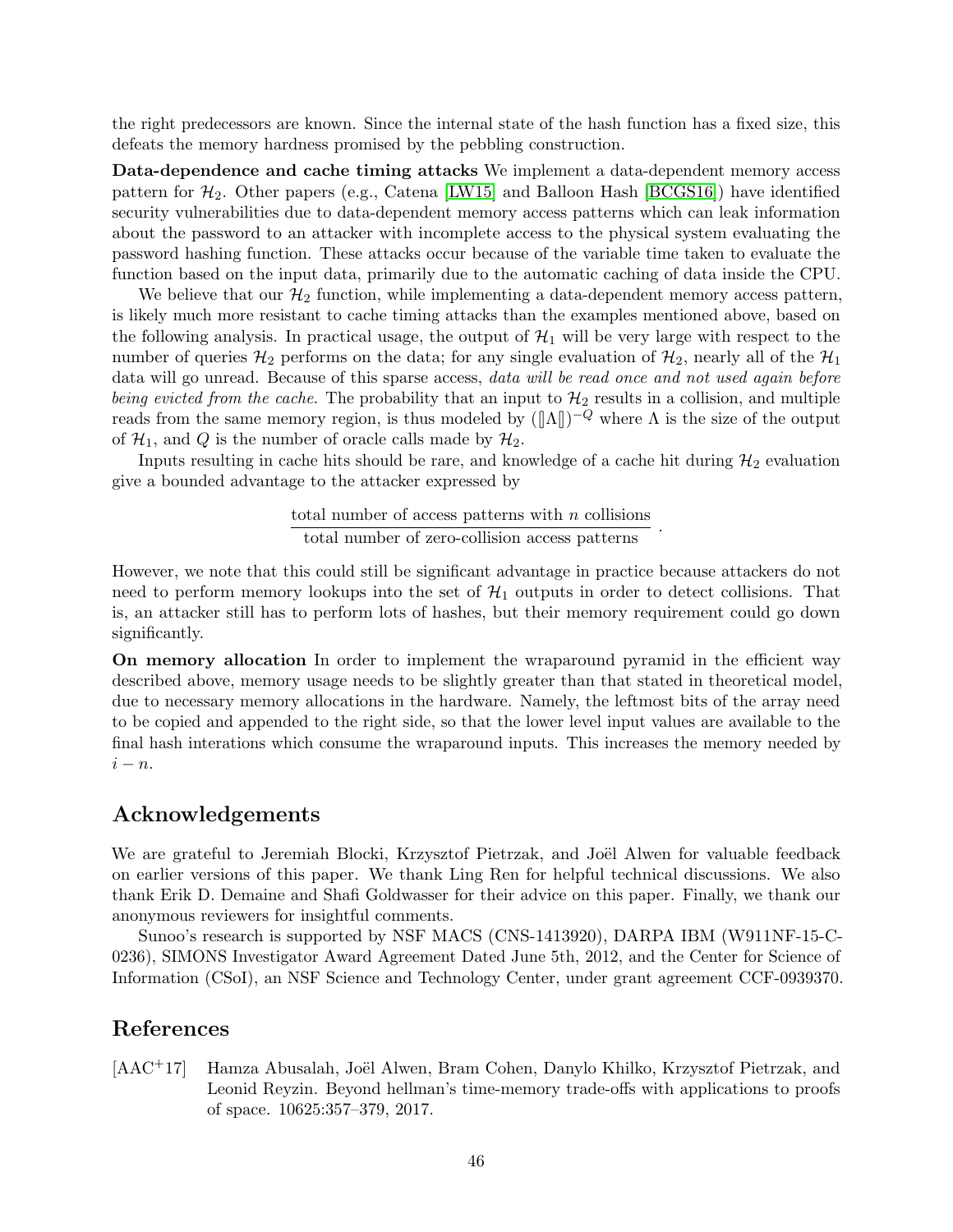- <span id="page-46-1"></span>[AB16] Joël Alwen and Jeremiah Blocki. Efficiently computing data-independent memory-hard functions. In Matthew Robshaw and Jonathan Katz, editors, Advances in Cryptology - CRYPTO 2016 - 36th Annual International Cryptology Conference, Santa Barbara, CA, USA, August 14-18, 2016, Proceedings, Part II, volume 9815 of Lecture Notes in Computer Science, pages 241–271. Springer, 2016.
- <span id="page-46-2"></span>[ABH17] Joël Alwen, Jeremiah Blocki, and Ben Harsha. Practical graphs for optimal side-channel resistant memory-hard functions. In CCS, pages 1001–1017. ACM, 2017.
- <span id="page-46-3"></span>[ABP17a] Joël Alwen, Jeremiah Blocki, and Krzysztof Pietrzak. Depth-robust graphs and their cumulative memory complexity. In  $EUROCRYPT(3)$ , volume 10212 of Lecture Notes in Computer Science, pages 3–32, 2017.
- <span id="page-46-4"></span>[ABP17b] Joël Alwen, Jeremiah Blocki, and Krzysztof Pietrzak. Sustained space complexity. CoRR, abs/1705.05313, 2017.
- <span id="page-46-10"></span> $[ACK<sup>+</sup>16]$  Joël Alwen, Binyi Chen, Chethan Kamath, Vladimir Kolmogorov, Krzysztof Pietrzak, and Stefano Tessaro. On the complexity of scrypt and proofs of space in the parallel random oracle model. In Marc Fischlin and Jean-Sébastien Coron, editors, Advances in Cryptology - EUROCRYPT 2016 - 35th Annual International Conference on the Theory and Applications of Cryptographic Techniques, Vienna, Austria, May 8-12, 2016, Proceedings, Part II, volume 9666 of Lecture Notes in Computer Science, pages 358–387. Springer, 2016.
- <span id="page-46-7"></span>[ACP<sup>+</sup>16] Joël Alwen, Binyi Chen, Krzysztof Pietrzak, Leonid Reyzin, and Stefano Tessaro. Scrypt is maximally memory-hard. IACR Cryptology ePrint Archive, 2016:989, 2016.
- <span id="page-46-9"></span>[ADN<sup>+</sup>10] Joël Alwen, Yevgeniy Dodis, Moni Naor, Gil Segev, Shabsi Walfish, and Daniel Wichs. Public-key encryption in the bounded-retrieval model. In Henri Gilbert, editor, Advances in Cryptology - EUROCRYPT 2010, 29th Annual International Conference on the Theory and Applications of Cryptographic Techniques, French Riviera, May 30 - June 3, 2010. Proceedings, volume 6110 of Lecture Notes in Computer Science, pages 113–134. Springer, 2010.
- <span id="page-46-0"></span>[AdRNV17] Joël Alwen, Susanna F. de Rezende, Jakob Nordström, and Marc Vinyals. Cumulative space in black-white pebbling and resolution. In *ITCS*, volume 67 of *LIPIcs*, pages 38:1–38:21. Schloss Dagstuhl - Leibniz-Zentrum fuer Informatik, 2017.
- <span id="page-46-8"></span>[ADW09] Joël Alwen, Yevgeniy Dodis, and Daniel Wichs. Survey: Leakage resilience and the bounded retrieval model. In Kaoru Kurosawa, editor, Information Theoretic Security, 4th International Conference, ICITS 2009, Shizuoka, Japan, December 3-6, 2009. Revised Selected Papers, volume 5973 of Lecture Notes in Computer Science, pages 1–18. Springer, 2009.
- <span id="page-46-5"></span>[AS15] Joël Alwen and Vladimir Serbinenko. High parallel complexity graphs and memoryhard functions. In Rocco A. Servedio and Ronitt Rubinfeld, editors, *Proceedings of* the Forty-Seventh Annual ACM on Symposium on Theory of Computing, STOC 2015, Portland, OR, USA, June 14-17, 2015, pages 595–603. ACM, 2015.
- <span id="page-46-6"></span>[AT17] Joël Alwen and Björn Tackmann. Moderately hard functions: Definition, instantiations, and applications. In Yael Kalai and Leonid Reyzin, editors, Theory of Cryptography - 15th International Conference, TCC 2017, Baltimore, MD, USA, November 12-15,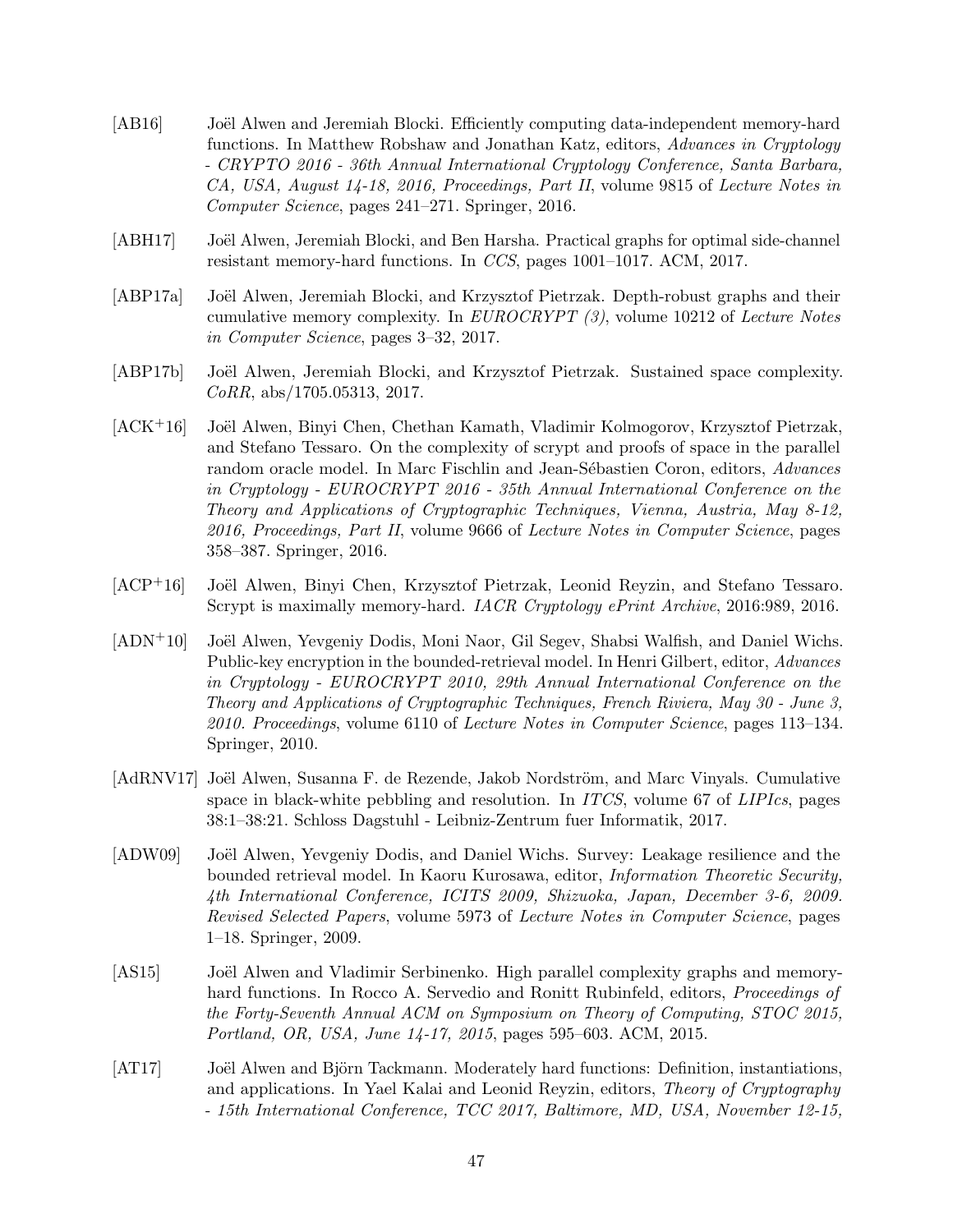2017, Proceedings, Part I, volume 10677 of Lecture Notes in Computer Science, pages 493–526. Springer, 2017.

- <span id="page-47-10"></span>[BCGS16] Dan Boneh, Henry Corrigan-Gibbs, and Stuart Schechter. Balloon Hashing: A Memory-Hard Function Providing Provable Protection Against Sequential Attacks, pages 220–248. Springer Berlin Heidelberg, Berlin, Heidelberg, 2016.
- <span id="page-47-9"></span>[BDPA08] Guido Bertoni, Joan Daemen, Michaël Peeters, and Gilles Van Assche. On the indifferentiability of the sponge construction. In Advances in Cryptology - EUROCRYPT 2008, 27th Annual International Conference on the Theory and Applications of Cryptographic Techniques, Istanbul, Turkey, April 13-17, 2008. Proceedings, pages 181–197, 2008.
- <span id="page-47-0"></span>[Ben89] Charles H. Bennett. Time/space trade-offs for reversible computation. SIAM J. Comput., 18(4):766–776, 1989.
- <span id="page-47-5"></span>[BK15] Alex Biryukov and Dmitry Khovratovich. Tradeoff cryptanalysis of memory-hard functions. In ASIACRYPT (2), volume 9453 of Lecture Notes in Computer Science, pages 633–657. Springer, 2015.
- <span id="page-47-7"></span>[BKR16] Mihir Bellare, Daniel Kane, and Phillip Rogaway. Big-key symmetric encryption: Resisting key exfiltration. In Matthew Robshaw and Jonathan Katz, editors, Advances in Cryptology - CRYPTO 2016 - 36th Annual International Cryptology Conference, Santa Barbara, CA, USA, August 14-18, 2016, Proceedings, Part I, volume 9814 of Lecture Notes in Computer Science, pages 373–402. Springer, 2016.
- <span id="page-47-8"></span>[BR93] Mihir Bellare and Phillip Rogaway. Random oracles are practical: A paradigm for designing efficient protocols. In Dorothy E. Denning, Raymond Pyle, Ravi Ganesan, Ravi S. Sandhu, and Victoria Ashby, editors, CCS '93, Proceedings of the 1st ACM Conference on Computer and Communications Security, Fairfax, Virginia, USA, November 3-5, 1993., pages 62–73. ACM, 1993.
- <span id="page-47-2"></span>[BZ16] Jeremiah Blocki and Samson Zhou. On the computational complexity of minimal cumulative cost graph pebbling. CoRR, abs/1609.04449, 2016.
- <span id="page-47-3"></span>[BZ17] Jeremiah Blocki and Samson Zhou. On the depth-robustness and cumulative pebbling cost of argon2i. In  $TCC(1)$ , volume 10677 of Lecture Notes in Computer Science, pages 445–465. Springer, 2017.
- <span id="page-47-4"></span>[CB02] Richard Clayton and Mike Bond. Experience using a low-cost FPGA design to crack DES keys. In Burton S. Kaliski Jr., Çetin Kaya Koç, and Christof Paar, editors, Cryptographic Hardware and Embedded Systems - CHES 2002, 4th International Workshop, Redwood Shores, CA, USA, August 13-15, 2002, Revised Papers, volume 2523 of Lecture Notes in Computer Science, pages 579–592. Springer, 2002.
- <span id="page-47-6"></span>[CDD+07] David Cash, Yan Zong Ding, Yevgeniy Dodis, Wenke Lee, Richard J. Lipton, and Shabsi Walfish. Intrusion-resilient key exchange in the bounded retrieval model. In Salil P. Vadhan, editor, Theory of Cryptography, 4th Theory of Cryptography Conference, TCC 2007, Amsterdam, The Netherlands, February 21-24, 2007, Proceedings, volume 4392 of Lecture Notes in Computer Science, pages 479–498. Springer, 2007.
- <span id="page-47-1"></span>[Cha73] Ashok K. Chandra. Efficient compilation of linear recursive programs. In SWAT (FOCS), pages 16–25. IEEE Computer Society, 1973.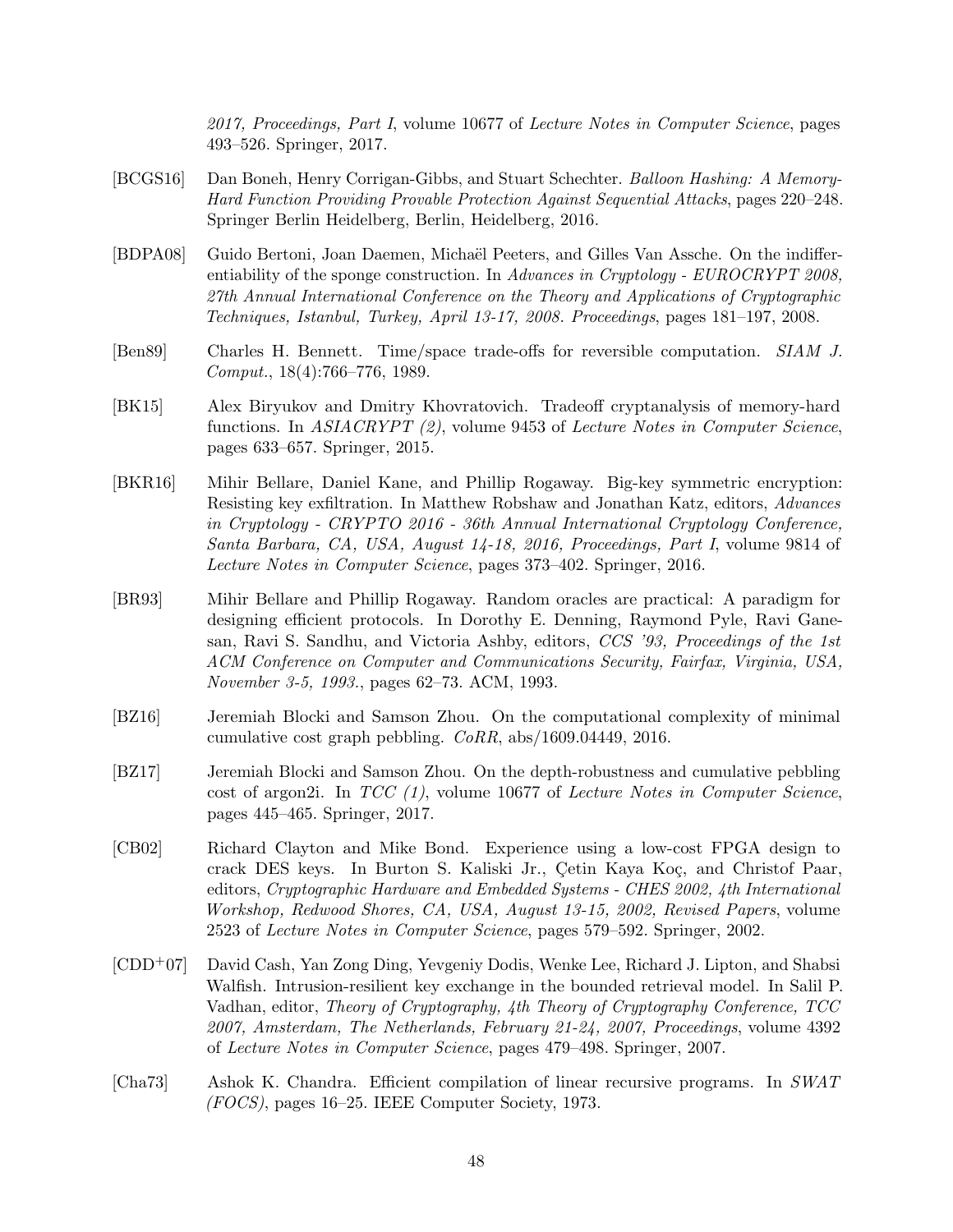- <span id="page-48-7"></span>[CLW06] Giovanni Di Crescenzo, Richard J. Lipton, and Shabsi Walfish. Perfectly secure password protocols in the bounded retrieval model. In Halevi and Rabin [\[HR06\]](#page-48-14), pages 225–244.
- <span id="page-48-0"></span>[Coo73] Stephen A. Cook. An observation on time-storage trade off. In Proceedings of the Fifth Annual ACM Symposium on Theory of Computing, STOC '73, pages 29–33, New York, NY, USA, 1973. ACM.
- <span id="page-48-3"></span>[CS74] Stephen Cook and Ravi Sethi. Storage requirements for deterministic / polynomial time recognizable languages. In Proceedings of the Sixth Annual ACM Symposium on Theory of Computing, STOC '74, pages 33–39, New York, NY, USA, 1974. ACM.
- <span id="page-48-5"></span>[DFKP15] Stefan Dziembowski, Sebastian Faust, Vladimir Kolmogorov, and Krzysztof Pietrzak. Proofs of Space, pages 585–605. Springer Berlin Heidelberg, Berlin, Heidelberg, 2015.
- <span id="page-48-10"></span>[DKW10] Stefan Dziembowski, Tomasz Kazana, and Daniel Wichs. One-time computable and uncomputable functions. IACR Cryptology ePrint Archive, 2010:541, 2010.
- <span id="page-48-4"></span>[DKW11] Stefan Dziembowski, Tomasz Kazana, and Daniel Wichs. One-time computable selferasing functions. In Yuval Ishai, editor, Theory of Cryptography - 8th Theory of Cryptography Conference, TCC 2011, Providence, RI, USA, March 28-30, 2011. Proceedings, volume 6597 of Lecture Notes in Computer Science, pages 125–143. Springer, 2011.
- <span id="page-48-12"></span>[DL17] Erik D. Demaine and Quanquan C. Liu. Inapproximability of the standard pebble game and hard to pebble graphs. In Proceedings of the 16th International Symposium on Algorithms and Data Structures, WADS '17, volume 10389 of Lecture Notes in Computer Science, pages 313–324. Springer, 2017.
- <span id="page-48-6"></span>[Dzi06] Stefan Dziembowski. Intrusion-resilience via the bounded-storage model. In Halevi and Rabin [\[HR06\]](#page-48-14), pages 207–224.
- <span id="page-48-13"></span>[ER61] Paul Erdős and Alfréd Rényi. On a classical problem of probability theory. Magyar Tudományos Akadémia Matematikai Kutató Intézetének Közleményei, 6:215–220, 1961.
- <span id="page-48-9"></span>[FLW13] Christian Forler, Stefan Lucks, and Jakob Wenzel. Catena: A memory-consuming password scrambler. IACR Cryptology ePrint Archive, 2013:525, 2013.
- <span id="page-48-11"></span>[GLT80] John R. Gilbert, Thomas Lengauer, and Robert Endre Tarjan. The pebbling problem is complete in polynomial space. volume 9, pages 513–524, 1980.
- <span id="page-48-1"></span>[HPV77] John Hopcroft, Wolfgang Paul, and Leslie Valiant. On time versus space. J. ACM, 24(2):332–337, April 1977.
- <span id="page-48-14"></span>[HR06] Shai Halevi and Tal Rabin, editors. Theory of Cryptography, Third Theory of Cryptography Conference, TCC 2006, New York, NY, USA, March 4-7, 2006, Proceedings, volume 3876 of Lecture Notes in Computer Science. Springer, 2006.
- <span id="page-48-2"></span>[JWK81] Hong Jia-Wei and H. T. Kung. I/o complexity: The red-blue pebble game. In Proceedings of the 13th Annual ACM Symposium on Theory of Computing, STOC '81, pages 326–333, 1981.
- <span id="page-48-8"></span>[LT82] Thomas Lengauer and Robert E. Tarjan. Asymptotically tight bounds on time-space trade-offs in a pebble game. J. ACM, 29(4):1087–1130, October 1982.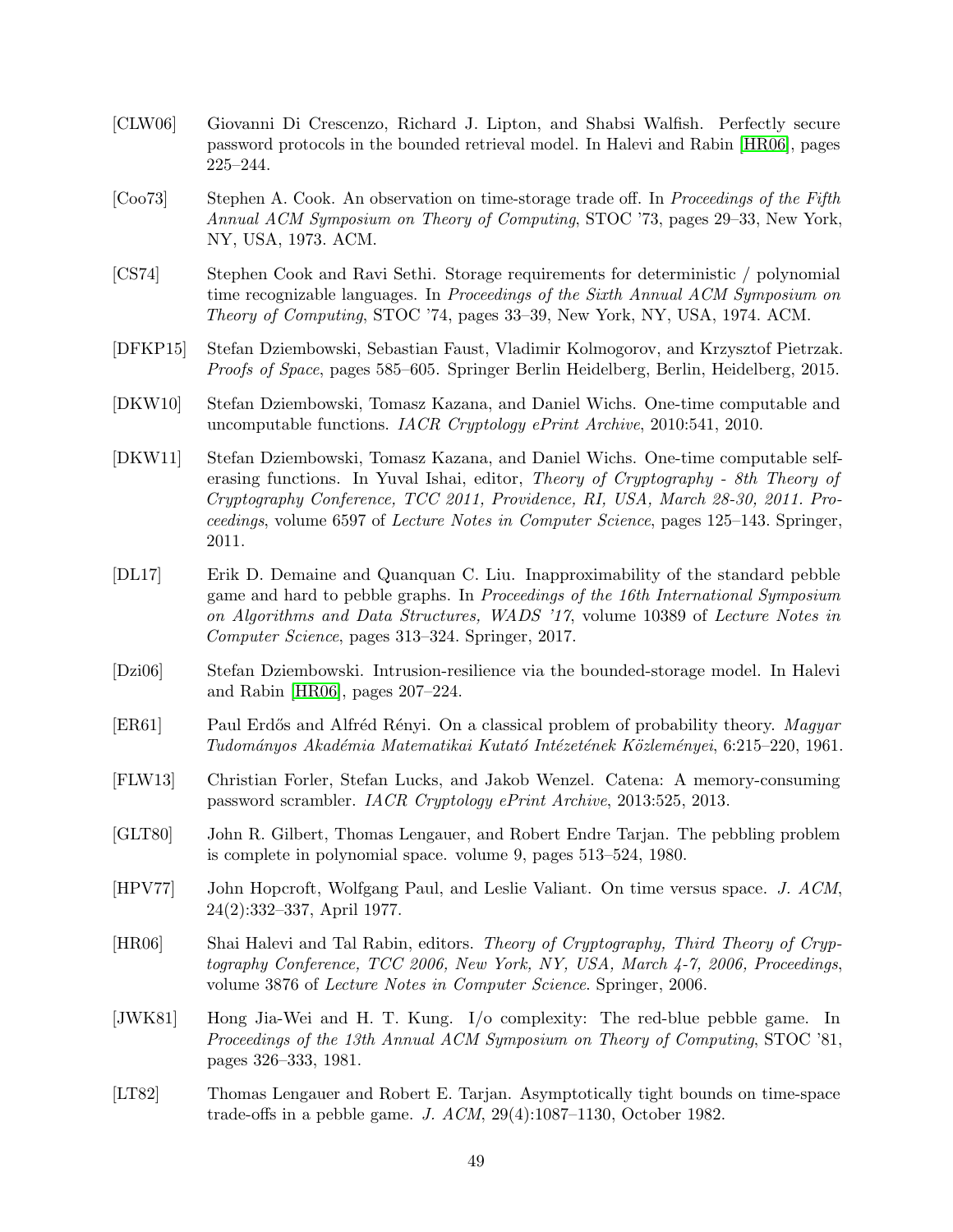<span id="page-49-13"></span><span id="page-49-12"></span><span id="page-49-11"></span><span id="page-49-10"></span><span id="page-49-9"></span><span id="page-49-8"></span><span id="page-49-7"></span><span id="page-49-6"></span><span id="page-49-5"></span><span id="page-49-4"></span><span id="page-49-3"></span><span id="page-49-2"></span><span id="page-49-1"></span><span id="page-49-0"></span>[LW15] Stefan Lucks and Jakob Wenzel. Catena variants - different instantiations for an extremely flexible password-hashing framework. In Technology and Practice of Passwords - 9th International Conference, PASSWORDS 2015, Cambridge, UK, December 7-9, 2015, Proceedings, pages 95–119, 2015. [Mer79] Ralph Charles Merkle. Secrecy, Authentication, and Public Key Systems. PhD thesis, Stanford, CA, USA, 1979. AAI8001972. [Nor12] Jakob Nordström. On the relative strength of pebbling and resolution. ACM Trans. Comput. Log., 13(2):16:1–16:43, 2012. [Nor15] Jakob Nordstrom. New wine into old wineskins: A survey of some pebbling classics with supplemental results. 2015. [Per09] Colin Percival. Stronger key derivation via sequential memory-hard functions, 2009. Presented at BSDCan 2009. Available online at: [http://www.tarsnap.com/scrypt/](http://www.tarsnap.com/scrypt/scrypt.pdf) [scrypt.pdf](http://www.tarsnap.com/scrypt/scrypt.pdf). [PH70] Michael S. Paterson and Carl E. Hewitt. Record of the project mac conference on concurrent systems and parallel computation. chapter Comparative Schematology, pages 119–127. ACM, New York, NY, USA, 1970. [Pip82] Nicholas Pippenger. Advances in pebbling (preliminary version). In ICALP, volume 140 of Lecture Notes in Computer Science, pages 407–417. Springer, 1982. [Pot17] Aaron Potechin. Bounds on monotone switching networks for directed connectivity. J. ACM, 64(4):29:1–29:48, 2017. [RD17] Ling Ren and Srinivas Devadas. Bandwidth hard functions for ASIC resistance. In TCC  $(1)$ , volume 10677 of Lecture Notes in Computer Science, pages 466–492. Springer, 2017. [Set75] Ravi Sethi. Complete register allocation problems. SIAM J. Comput., 4(3):226–248, 1975. [SS79a] John E. Savage and Sowmitri Swamy. Space-time tradeoffs for oblivious integer multiplication. In Hermann A. Maurer, editor, Automata, Languages and Programming, pages 498–504, Berlin, Heidelberg, 1979. Springer Berlin Heidelberg. [SS79b] Sowmitri Swamy and John E. Savage. Space-time tradeoffs for linear recursion. In Proceedings of the 6th ACM SIGACT-SIGPLAN Symposium on Principles of Programming Languages, POPL '79, pages 135–142, New York, NY, USA, 1979. ACM. [Tom81] Martin Tompa. Corrigendum: Time-space tradeoffs for computing functions, using connectivity properties of their circuits. J. Comput. Syst. Sci., 23(1):106, 1981. [Val77] Leslie G. Valiant. Graph-theoretic arguments in low-level complexity. In Mathematical Foundations of Computer Science 1977, 6th Symposium, Tatranska Lomnica, Czechoslovakia, September 5-9, 1977, Proceedings, pages 162–176, 1977.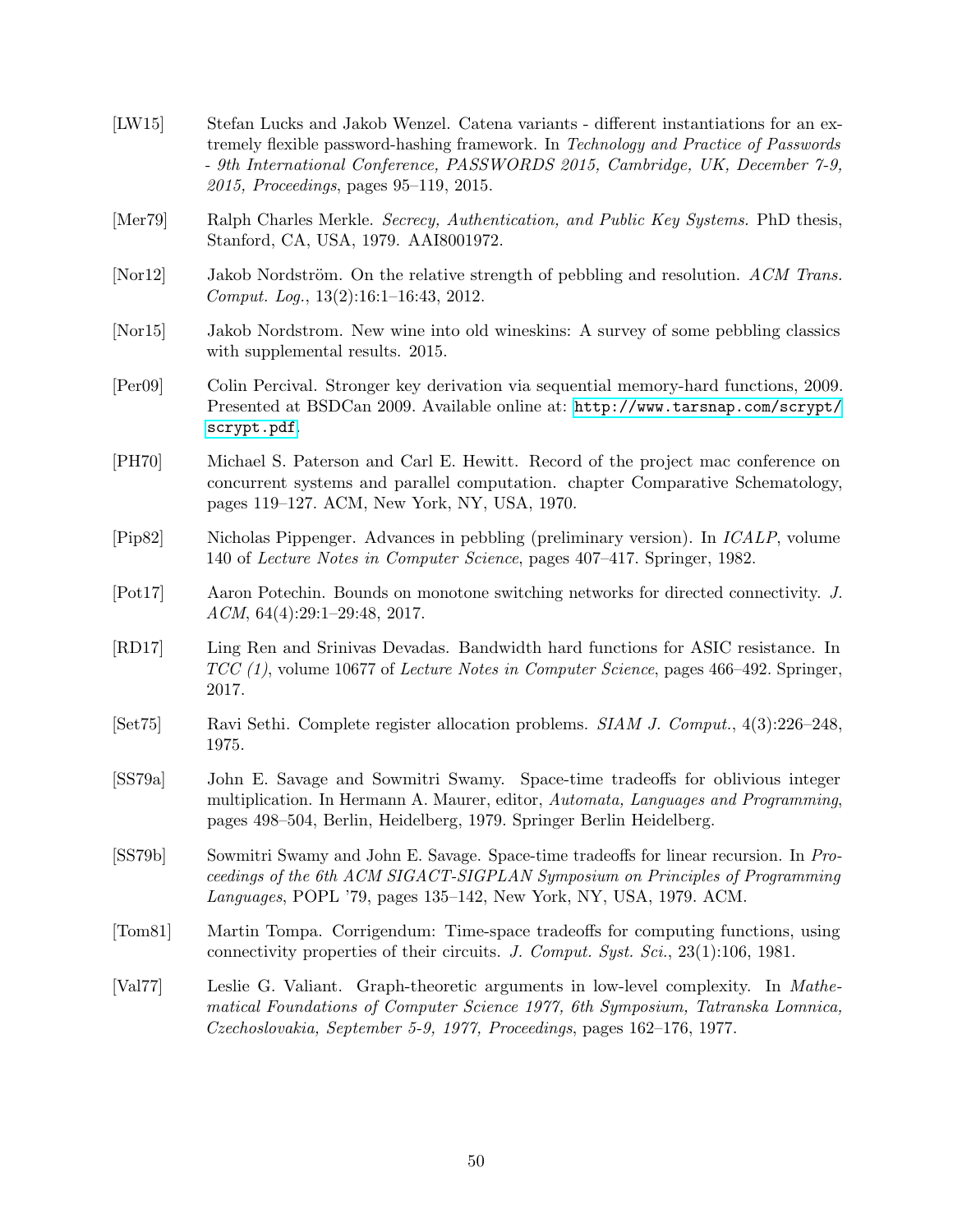#### <span id="page-50-4"></span>Algorithm 2  $\mathcal{H}^{q'}_2$ 2

On input  $(1^{\kappa}, x)$  and given oracle access to Seek<sub>R</sub> (where R is the string outputted by  $\mathcal{H}_1$ ):

- 1. Let  $||R|| = |R|/w$  be the length of R in words.
- 2. Query the random oracle to obtain  $\rho_0 = \mathcal{O}(x)$  and  $\rho_1 = \mathcal{O}(x+1)$ .
- 3. Use  $\rho_0$  to sample randomly  $\iota_1, \dots, \iota_{q'} \in [[R]]$ .<br>
4. Over the Socke grade to obtain  $[\iota'_1 \text{Sock}_2]$
- 4. Query the Seek<sub>R</sub> oracle to obtain  $\{y'_i = \textsf{Seek}_R(\iota_i)\}_{i \in [q']}$ .
- 5. Output  $(y_1'|| \dots || y_{q'}') \oplus \rho_1$ .

## <span id="page-50-0"></span>A Details of SHF construction with short labels

<span id="page-50-2"></span>**Definition A.1** (q''-labeling). Let  $G = (V, E)$  be a DAG with maximum in-degree  $\delta$ , let  $\mathfrak L$  be an arbitrary "label set," and define  $\mathbb{O}(\delta, \mathfrak{L}) = (V \times \bigcup_{\delta'=1}^{\delta} \mathfrak{L}^{\delta'} \to \mathfrak{L}).$  Let  $\mathcal{O}|_{q''}$  be the function that outputs the first q' bits of the output of  $\mathcal{O}$ . For any function  $\mathcal{O} \in \mathbb{O}(\delta, \mathfrak{L})$  and any label  $\zeta \in \mathfrak{L}$ , the  $(0, \zeta, q'')$ -labeling of G is a mapping label $\phi, \zeta : V \to \mathfrak{L}$  defined recursively as follows.<sup>[23](#page-50-5)</sup>

> $\mathsf{label}_{\mathcal{O},\zeta}(v) = \begin{cases} \mathcal{O}|_{q''}(v,\zeta) & \text{if~}\mathsf{indeg}(v) = 0 \ \mathcal{O}|_{q''}(v,\zeta) & \text{if~}\mathsf{indeg}(v) > 0 \end{cases}$  $\mathcal{O}|_{q''}(v,\mathsf{label}_{\mathcal{O},\zeta}(\mathsf{pred}(v)))\quad\textit{ if } \mathsf{indeg}(v) > 0$

.

Then, we define our family of random oracle functions defined from our hard to pebble graph family constructions.

**Definition A.2** (q''-graph function family). Let  $n = n(\kappa)$  and let  $\mathbb{G}_{\delta} = \{G_{n,\delta} = (V_n, E_n)\}_{\kappa \in \mathbb{N}}$  be a graph family. We write  $\mathbb{O}_{\delta,\kappa}$  to denote the set  $\mathbb{O}(\delta,\{0,1\}^{\kappa})$  as defined in Definition [A.1.](#page-50-2) The  $q''$ -graph function family of  $\mathbb G$  is the family of oracle functions  $\mathcal{F}_{\mathbb G}^{q''} = \{f_G\}_{\kappa \in \mathbb N}$  where  $f_G = \{f_G^{\mathcal O}:$  $\{0,1\}^{\kappa} \to (\{0,1\}^{\kappa})^z\}_{\mathcal{O} \in \mathbb{O}_{\delta,\kappa}}$  and  $z = z(\kappa)$  is the number of sink nodes in G. The output of  $f_G^{\mathcal{O}}$  on input label  $\zeta \in \{0,1\}^{\kappa}$  is defined to be

$$
f^{\mathcal{O}}_G(\zeta) = \mathsf{label}_{\mathcal{O},\zeta}(\mathsf{sink}(G))\,\, ,
$$

where  $\mathsf{sink}(G)$  is the set of sink nodes of  $G$ .

## <span id="page-50-1"></span>B Regular and normal pebbling strategies

Here, we restate three theorems and prove briefly their equivalent formulation in the parallel model for the parallel model adapted from theorems in [\[GLT80,](#page-48-11) [DL17\]](#page-48-12) proven in the sequential model.

We first restate the definitions for normal and regular strategies:

<span id="page-50-3"></span>**Definition B.1** (Frugal Strategy [\[GLT80\]](#page-48-11)). Given a DAG  $G = (V, E)$ , a frugal strategy is a pebbling strategy with no unnecessary placements. In particular, the following are true of any frugal pebbling strategy:

- 1. At all times after the first placement on a vertex v, some path from v to the goal vertex contains a pebble.
- 2. At all times after the last placement on a vertex v, all paths from v to the goal vertex contain a pebble.

<span id="page-50-5"></span><sup>&</sup>lt;sup>23</sup>We abuse notation slightly and also invoke label<sub>O, $\zeta$ </sub> on sets of vertices, in which case the output is defined to be a tuple containing the labels of all the input vertices, arranged in lexicographic order of vertices.